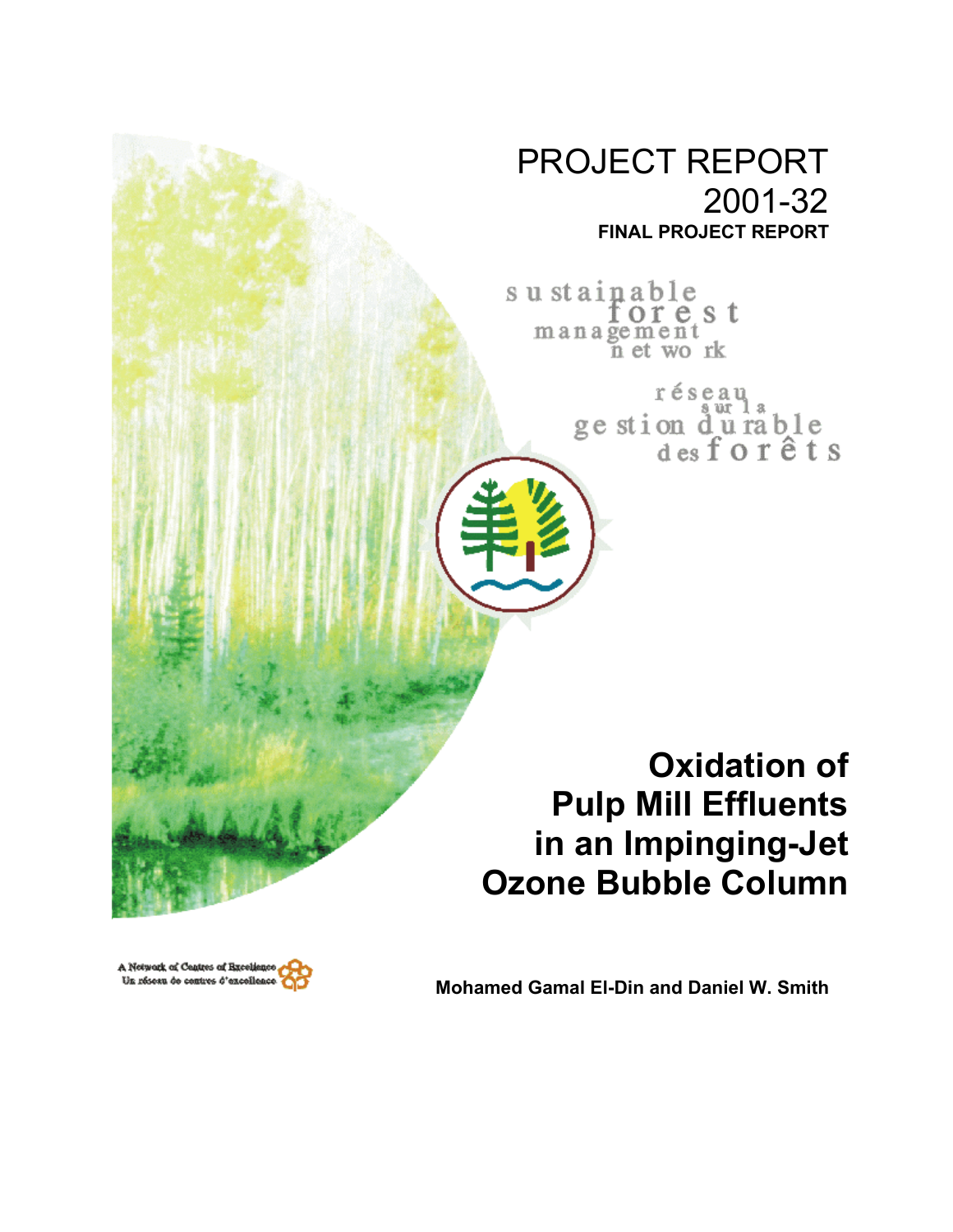For copies of this or other SFM publications contact:

Sustainable Forest Management Network G208 Biological Sciences Building University of Alberta Edmonton, Alberta, T6G 2E9 Ph: (780) 492 6659 Fax: (780) 492 8160 http://www.ualberta.ca/sfm

ISBN 1-55261-145-0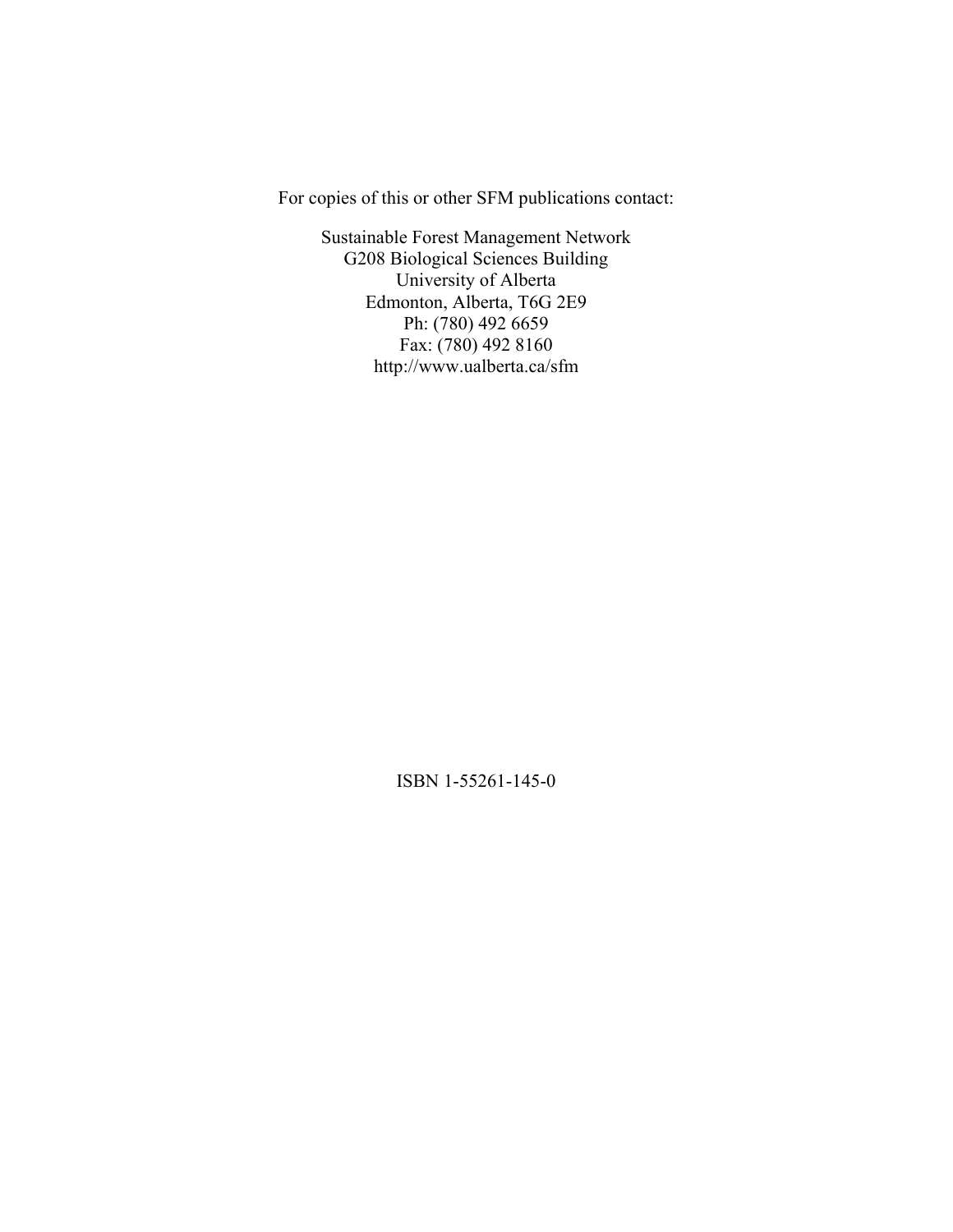# **Oxidation of Pulp Mill Effluents in an Impinging-Jet Ozone Bubble Column**

**SFM Network Project: Maximizing Enhanced Ozone Oxidation of Pulp Mill Effluents** 

by

# **Mohamed Gamal El-Din and Daniel W. Smith**

Department of Civil and Environmental Engineering University of Alberta, Edmonton, Alberta

**September 2001**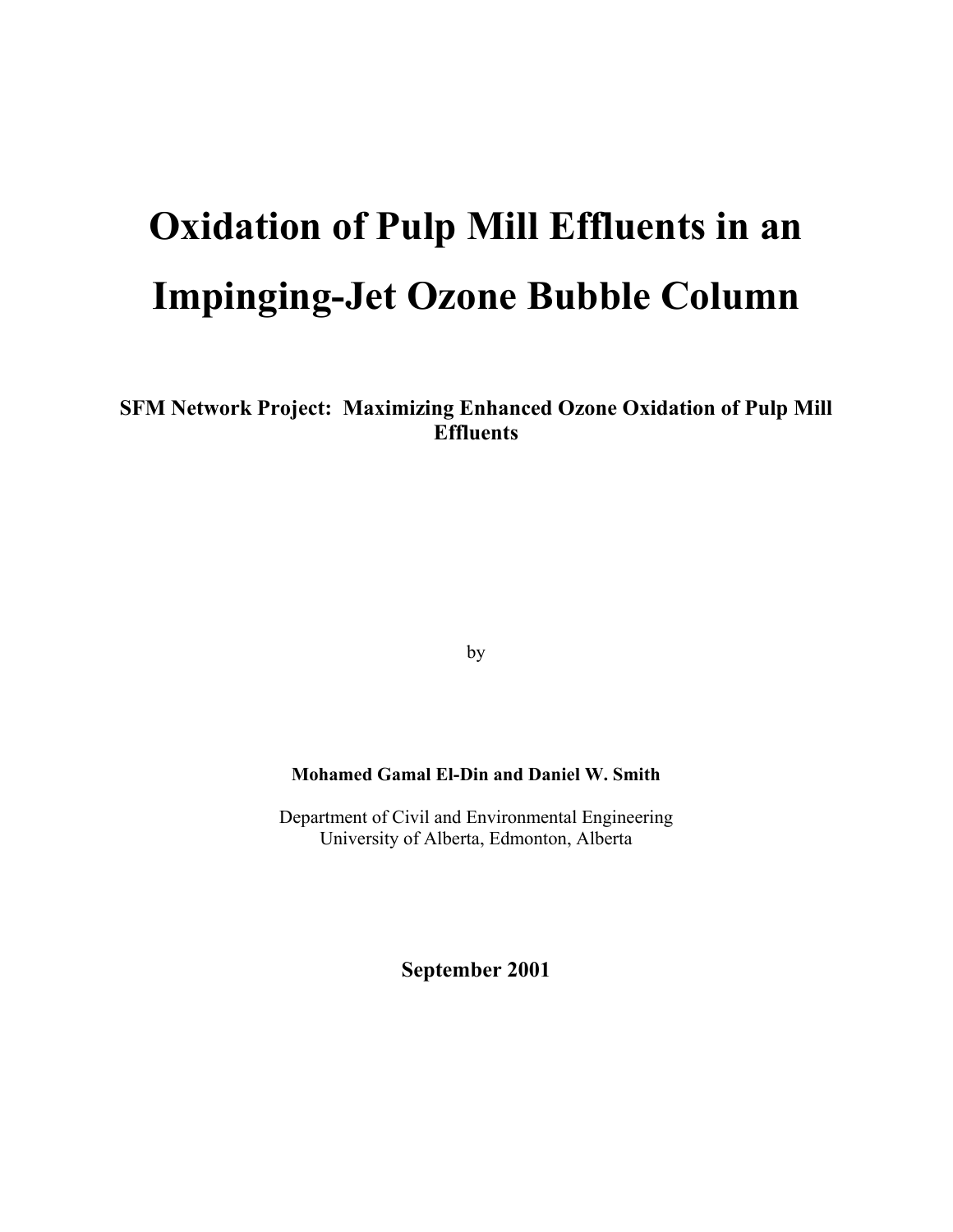# **EXECUTIVE SUMMARY**

Kraft pulp mill effluents may contain high concentrations of color, COD (chemical oxygen demand), and TOC (total organic carbon). Kraft pulp mill effluents also contain detectable concentrations of AOX (halogenated organic halides). Recently, the color and AOXcausing compounds have attracted large attention due to their high resistance to the conventional biological treatment processes. Therefore, the interest has shifted to other treatment alternatives in order to comply with the more stringent effluent discharge regulations. Among those treatment alternatives, ozonation has been recognized as one of the highly promising technologies for treating pulp mill effluents due to rapid reaction rates leading to the reduction of color and AOXcausing compounds.

The scope of this research was to study and evaluate the ozone treatment process in a new design of ozone bubble columns. An impinging-jet bubble column, that utilized two venturi injectors, has been tested for the ozone mass transfer applications in pulp mill wastewater treatment. The venturi injectors were utilized to create turbulent gas-liquid jets in the ambient fluid by placing them at an intersecting angle of  $125^\circ$  and a 60 mm distance between the centers of the nozzles. The intersecting of the gas-liquid jets caused an increase in the turbulence produced in the ambient fluid and therefore, greatly increased the gas-liquid mass transfer.

Using the venturi injectors for sparging the ozone gas into the liquid phase in the impinging-jet contactor has led to a significant increase in the enhanced overall mass transfer coefficient ( $Ek<sub>L</sub>a$ ) and the enhanced factor ( $E$ ), compared to other designs of ozone contactors. As a result, the off-gas ozone concentrations that were produced from the impinging-jet contactor were substantially lower than those produced from the other contactors that were operated in a semibatch-flow mode. The ozonation process induced higher reductions in the color and AOX concentrations compared to COD and TOC of the treated Kraft pulp mill effluents. The small ratio of the  $BOD<sub>5</sub>/COD$  of the treated wastewater indicates the need for further treatment of this type of wastewater to increase its biodegradability, and consequently, to remove the increase in the BOD<sub>5</sub> of the wastewater as a result of applying further treatment. The reduction efficiencies of color, AOX, COD, and TOC indicated that the scale-up and reactor configuration have exhibited insignificant effects on the ozonation treatment levels achieved in the different types of the ozone contactors examined in this study. This suggests that a small scale-up factor was associated with the ozonation treatment of pulp mill effluents.

A 2-D laser particle dynamics analyzer was used to simultaneously measure the bubble size, bubble rise velocity, bubble size distribution, and turbulence intensities in the impinging-jet bubble column. These measurements were conducted in clean deionized water and in a Kraft pulp mill effluent that was ozonated using a wide range of utilized ozone doses. The purpose of ozonation was to investigate the effects on surface tension by changing the pulp mill effluent characteristics, and consequently, on the bubble size, the gas hold-up  $(\epsilon_G)$ , and the specific gas bubbles' interfacial area (a).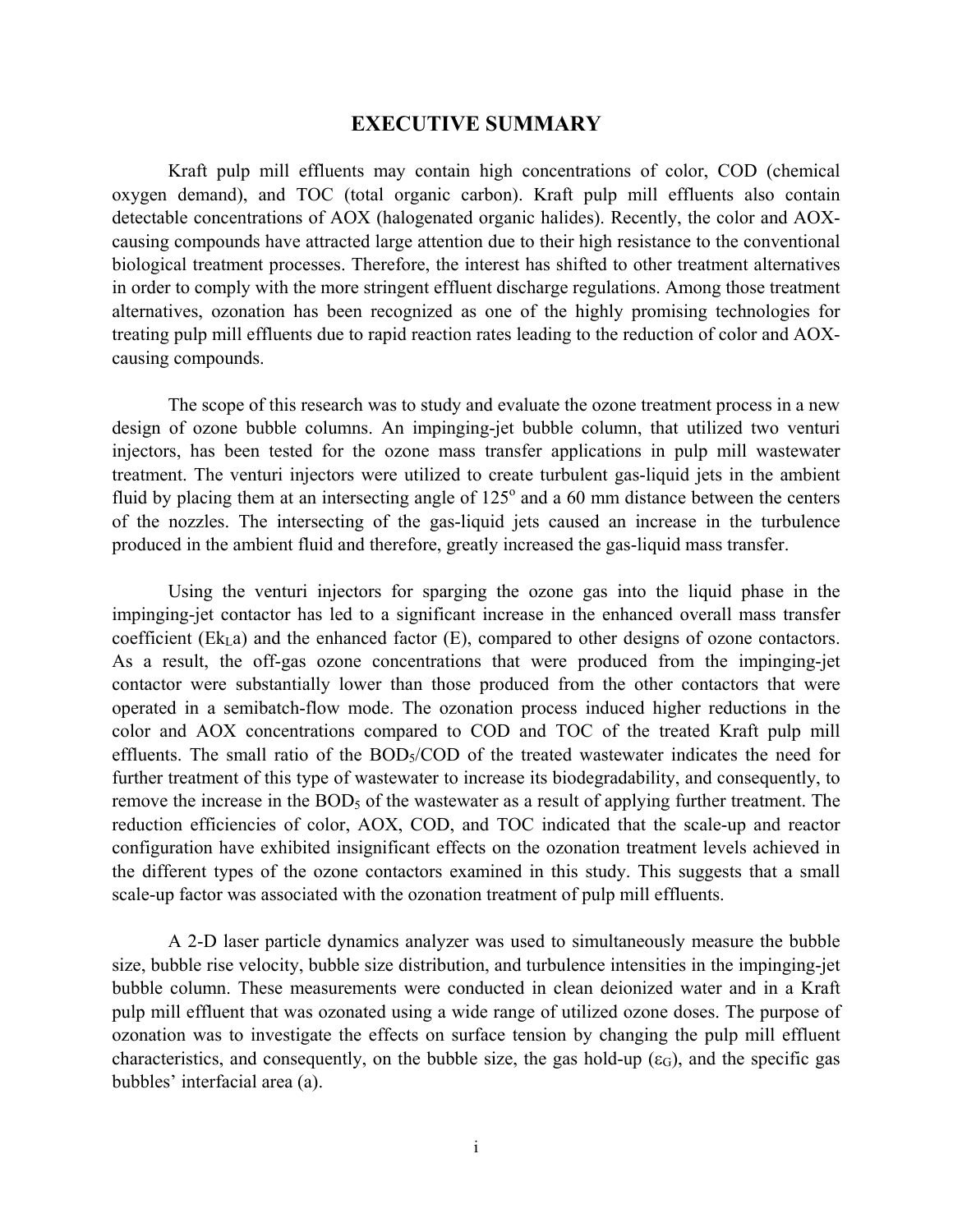The intersecting of the gas-liquid jets caused an increase in the turbulence produced in the ambient fluid and as a result, the count mean bubble diameter  $(d_B)$  and the Sauter mean bubble diameter  $(d<sub>S</sub>)$  were smaller than those obtained in conventional bubble columns. This has led to a significant increase in the specific gas bubbles' interfacial area compared to that in conventional bubble columns. The count mean bubble and Sauter mean bubble diameters were found to be dependent on the superficial gas and liquid velocities ( $u_G$  and  $u_L$ , respectively). As  $u_L$ increased,  $d_S$  decreased slightly. During the aeration of the deionized water, an increase in  $u_G$ caused a slight decrease in  $d_B$ . Meanwhile, as  $u_G$  increased during the aeration of the raw Kraft pulp mill effluent,  $d_B$  increased slightly then it started decreasing. During the aeration of the preozonated Kraft pulp mill effluent, an increase in  $u_G$  caused  $d_B$  to decrease. The count and Sauter mean bubble diameters were smaller in the raw Kraft pulp mill effluent compared to those in the deionized water. This has led to a significant increase in the specific bubble interfacial area and gas hold-up compared to those in the deionized water. As the raw Kraft pulp mill effluent was ozonated and the amount of utilized ozone increased, the count mean and Sauter mean bubble diameters increased. A possible explanation for that could be due to changes in the surface tension characteristics as a result of partial or complete oxidation and/or destruction of the polar organic compounds, and the inorganic compounds present in the raw Kraft pulp mill effluent. The bubble size distributions exhibited different trends depending on the type of the test liquid and on the operating conditions in terms of  $u_G$  and  $u_L$ . Generally, those distributions could be well described using normal, gamma, or log-normal density functions.

# **ACKNOWLEDGEMENTS**

The authors would like to thank the Sustainable Forest Management Network for funding this project. The authors would also like to thank technical staff of the Environmental Engineering Group at the University of Alberta for their assistance during the field sampling as well as the laboratory experimental studies.

Additional acknowledgements would like to be extended to Natural Sciences and Engineering Research Council of Canada (NSERC) for the funding provided for acquiring several instruments that were used during the experimental work.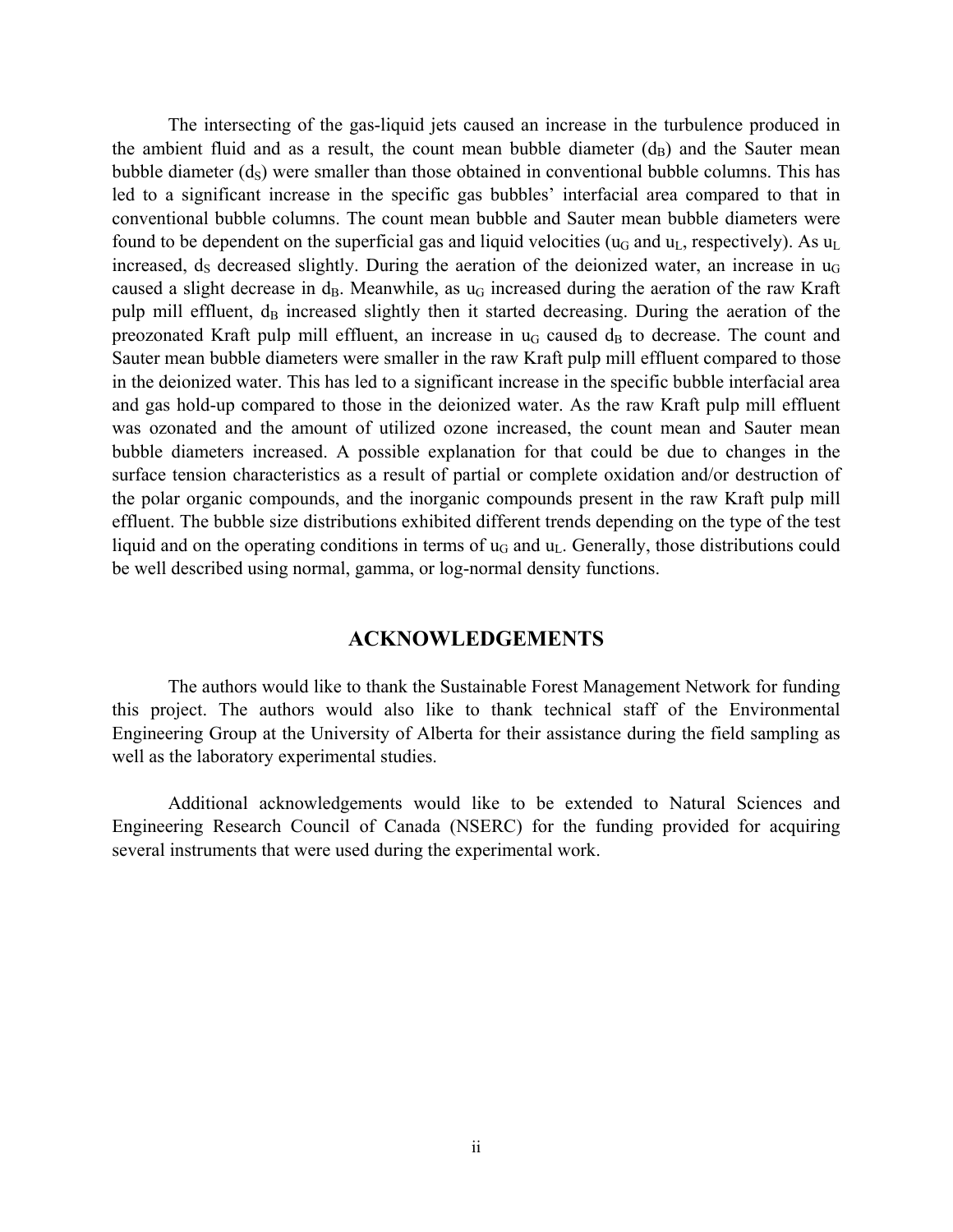# **INTRODUCTION**

Kraft pulp mill effluents may contain high concentrations of color, COD (chemical oxygen demand), and TOC (total organic carbon). Kraft pulp mill effluents also contain detectable concentrations of AOX (halogenated organic halides). Recently, the color and AOXcausing compounds have attracted large attention due to their high resistance to the conventional biological treatment processes. Therefore, the interest has shifted to other treatment alternatives in order to comply with the more stringent effluent discharge regulations (Haberl et al. 1991; Zhou and Smith 1997). Among those treatment alternatives, ozonation has been recognized as one of the highly promising technologies for treating pulp mill effluents due to its high induced reduction efficiencies of color and AOX-causing compounds (Bauman and Lutz 1974; Nebel et al. 1974; Zhou and Smith 2000a).

Through fast oxidation reactions, ozone can selectively react with the color-causing (chromophoric) and AOX-causing (halogenated) functional groups as a result of the their electrophilic nature (Bauman and Lutz 1974; Nebel et al. 1974). The color reduction efficiency was found to be dependent mainly on the amount of the utilized ozone ( $\Delta O_3$ ) and to some extent on the wastewater initial characteristics in terms of color, COD, pH and dissolved and suspended solids. Zhou and Smith (1997, 2000) investigated the ozonation effects on reducing color and AOX-causing compounds from a biologically treated Kraft pulp mill wastewater. In the semibatch experiments, maximum reduction efficiencies up to 75 % and 50 % of the color and AOX-causing compounds, respectively, were achieved at a utilized ozone dose of 125 mgL<sup>-1</sup>. In their pilot-scale experiments, the maximum reduction efficiencies were up to 60 % and 30 % of the color and AOX-causing compounds, respectively, at a utilized ozone dose up to 125 mgL<sup>-1</sup>. As the utilized ozone dose increased to 240 mgL<sup>-1</sup>, the reduction efficiencies of color and AOXcausing compounds increased up to 80 % and 45 %, respectively. The pulp mill wastewater biodegradability can be improved as a result of the conversion of the high-molecular-weight organic compounds to low-molecular-weight organic compounds through the ozone oxidation reactions (Zhou and Smith 1997). Zhou and Smith (1997) reported that he pulp mill effluent BOD<sub>5</sub> increased by about 165 % at a utilized ozone dose of 175 mgL<sup>-1</sup>. Applying a hybrid ozonation-biological treatment process can help achieving higher treatment levels (Zhou and Smith 1997; Heinzel et al. 1992). In general, the ozonation treatment induced low reduction efficiencies of the COD and TOC-causing compounds as observed in several studies (Zhou and Smith 1997; Mohammed and Smith 1992). The modeling of the induced reduction of color, AOX, TOC, and COD, caused by the ozonation process, can lead to more understanding of the effects of the various operating parameters on the performance of the ozonation process. Quantifying the ozonation process parameters and the process treatment efficiencies in various designs of ozonation systems and over a wide range of operating conditions will lead to a reliable and accurate scale-up of the ozonation process.

The ozonation experimental results obtained in three different types of ozone contactors were analyzed to investigate the effects of the ozone contactor design, configuration, operating conditions, and scale-up on the ozonation process reduction efficiencies of the impurities found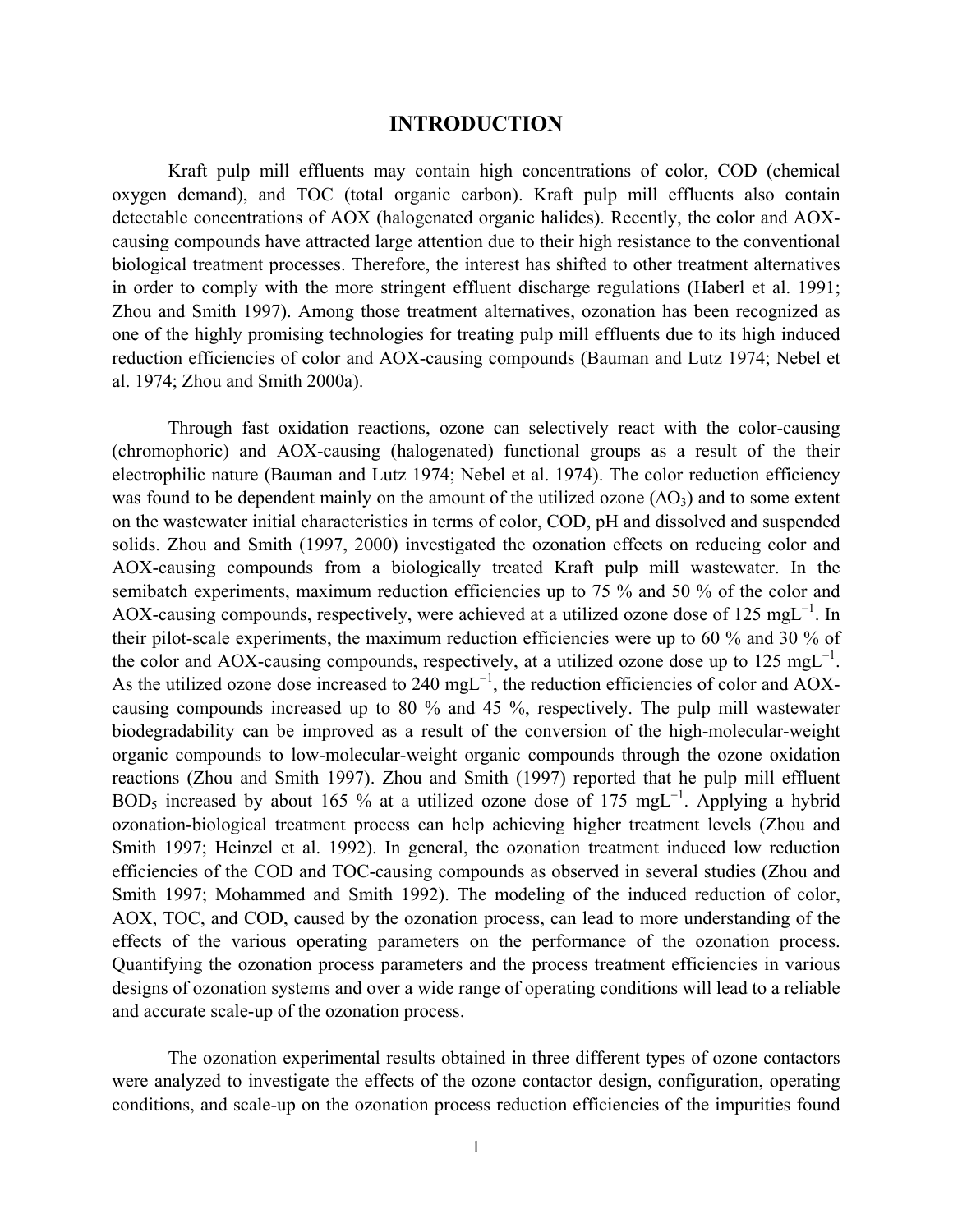in Kraft pulp mill effluents and the increase in the biodegradability of this type of wastewater. The three types of ozone contactors included: (1) an extra-coarse-bubble diffuser ozone contactor; (2) an impinging-jet ozone contactor; and (3) a fine-bubble diffuser ozone contactor.

Gas hold-up  $(\epsilon_{\rm G})$  is one of the important variables that characterize the hydrodynamics of the gas-liquid, i.e., the two-phase flows, in bubble columns. It is defined as the fraction of the dispersed volume occupied by the gas bubbles.  $\varepsilon_G$  can affect the performance of bubble columns in two ways: (1) it provides the fractional volume of the gas phase and therefore, its residence time inside the reactor; and (2) in conjunction with the knowledge of the Sauter mean (i.e., volume-to-surface area mean) bubble diameter, it allows the determination of the specific bubble interfacial area (Jamialahmadi and Müller-Steinhagen 1992). Gas hold-up, Sauter mean diameter, and specific gas bubbles' interfacial area are interrelated through the following relationship:

$$
a = \frac{A}{V} = \frac{6\epsilon_{G}}{d_{s}}
$$
 [1]

where: a = mean specific gas bubbles' interfacial area  $(m^{-1})$ , A = mean gas bubbles' surface area  $(m<sup>2</sup>)$ , V = volume of the dispersed phases  $(m<sup>-3</sup>)$ ,  $\varepsilon_G$  = gas hold-up  $(m<sup>3</sup>m<sup>-3</sup>)$ , and  $d_S$  = Sauter mean bubble diameter (m). Since the overall mass transfer coefficient  $(k<sub>L</sub>a)$  can be measured experimentally and with the knowledge of a, the local mass transfer coefficient  $(k<sub>L</sub>)$  can be determined for the gas-liquid flow in bubble columns.

The use of computational fluid dynamics (CFD) has grown over the past decade since it can offer detailed predictions of the behaviour and the characteristics of multiphase flows such as gas-liquid flow in bubble columns. CFD can lead to significant improvements in the area of scale-up of bubble columns. In order to achieve successful application of CFD in the scale-up process, a better understanding of the fundamentals of the gas-liquid flow phenomena has to be provided. Gas-liquid flows are complex in their nature and their behaviour can vary substantially depending on the design, configuration, and operating conditions of the bubble columns. It is very hard to conduct experimental measurements inside gas-liquid flows because of their sensitive nature to any disturbances caused by intrusive measuring devices such as electric probes (Mudde et al. 1998). As a result, the use of non-intrusive measurement techniques such as laser Doppler anemometry (LDA) and Phase Doppler anemometry (PDA) can provide great tools for characterization and better understanding of the local rather than the global flow phenomena in gas-liquid flows (Mudde et al. 1998).

Several studies have been conducted for measuring the size of gas bubbles in air-water systems by using a photographic technique (Akita and Yoshida 1974; Yamashita et al. 1978; Roustan et al. 1996). They observed that, especially at higher gas throughputs, the bubbles were not spherical but could be approximated by oblate ellipsoids. Yamashita et al. (1978) measured the d<sub>s</sub> of the ellipsoidal bubbles using a photographic study. Alternatively, and assuming that the bubbles are perfect spheres, they measured the ds of the bubbles using an electric probe. Interestingly, and at low gas throughputs, they observed that the two measures of the mean  $d<sub>S</sub>$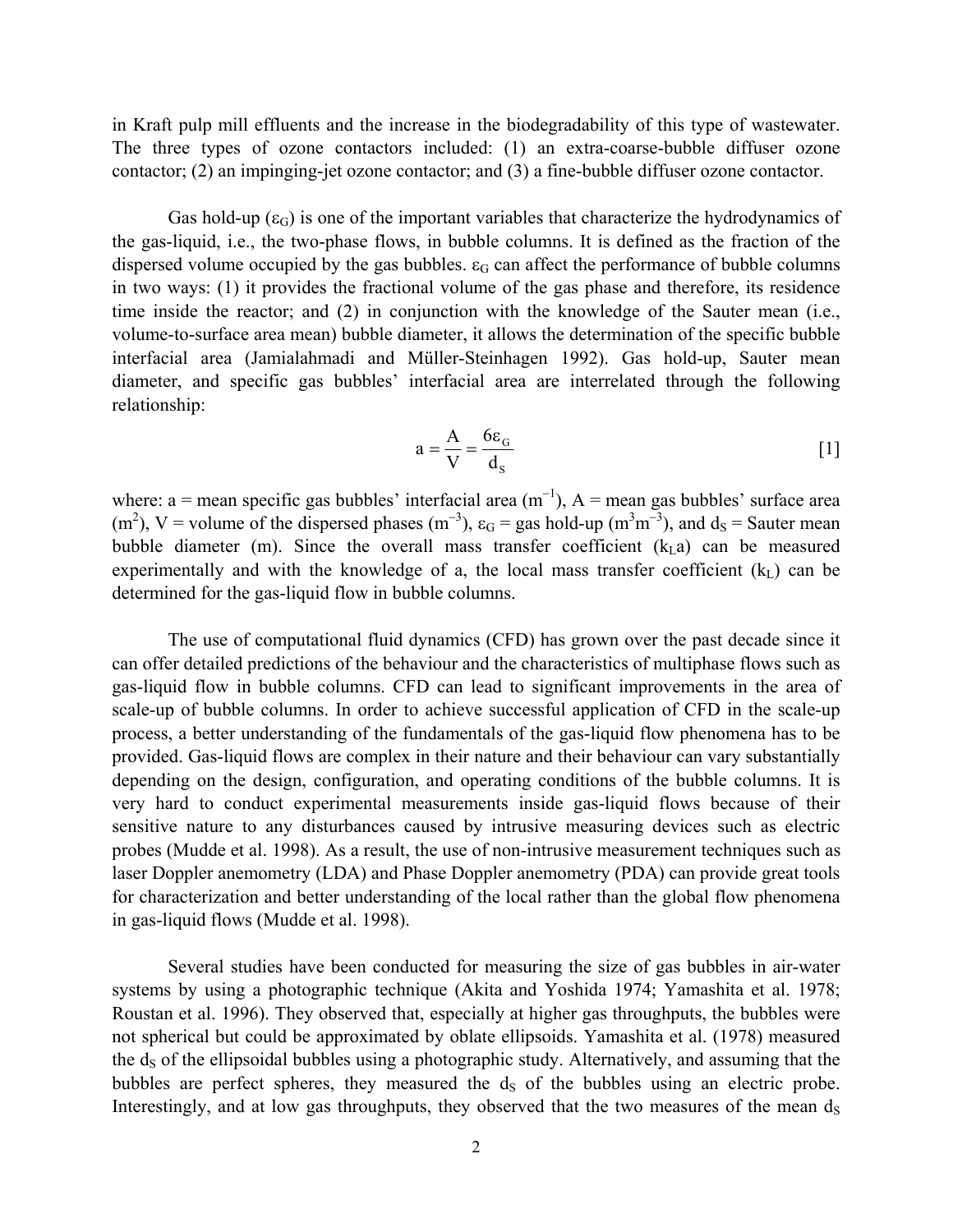were almost identical. Also, from their photographic measurements, they observed that  $d_B$  was almost equal to ds.

In the current study, a 2-D laser particle dynamics analyzer, that utilizes phase Doppler anemometry (PDA) and laser Doppler anemometry (LDA), was used to obtain simultaneous measurements of: (1) the bubble size; (2) the bubble size distributions; (3) the gas-phase axial and radial velocity distributions; and (4) the gas-phase turbulence intensities in the axial and radial directions in the impinging-jet bubble column. Two types of liquids were tested: clean deionized water and Kraft pulp mill effluent. The Kraft pulp mill effluent was ozonated using a wide range of utilized ozone doses to investigate its effects on pulp mill effluent characteristics. Of primary interest was its surface active agents (SAA) content and the resulting effect on the surface tension and consequently, on the bubble size ( $d_B$  and  $d_S$ ), the gas hold-up ( $\varepsilon_G$ ), and the specific gas bubbles' interfacial area (a). The gas and liquid flowrates were varied in order to determine their effects on the bubble size, the specific bubble interfacial area, and the gas holdup.

# **DATA ANALYSIS**

#### **Ozonation Tests: Experimental Methods**

# *Extra-coarse-bubble diffuser ozone contactor*

The ozonation tests were conducted in a semibatch-flow mode in an extra-coarse-bubble diffuser contactor. A detailed schematic of the experimental set-up is shown in Figure 1. The ozone contactor was made from PVC with an inside diameter of 570 mm and a total height of 900 mm. The headspace was restricted to only 6 % of the total reactor volume to shorten the lagtime for the ozone off-gas to travel through the exhaust-gas line to the off-gas ozone monitor. An average volume of 2.1 x  $10^{-1}$  m<sup>3</sup> of a Kraft pulp mill effluent was pumped into the reactor. Ozone gas was generated from extra-dry pure oxygen as the feed gas using a corona discharge ozone generator (model GLS-7, PCI-WEDECO<sup>®</sup>). The ozone generator was allowed to stabilize for about 1,800 s in order to obtain a stable ozone concentration in the feed gas. The feed gas, that contained an ozone concentration in the range from 4.0 to 8.1 % w/w, was sparged into the liquid phase through a set of eight extra-coarse diffusers (95 mm x 15 mm) that were equally spaced over the cross-sectional area of the contactor and elevated about 10 mm from the bottom of the contactor to provide better contact between the gas bubbles and the liquid phase. The feedgas flowrate ranged from 2.7 x  $10^{-4}$  to 3.2 x  $10^{-4}$  m<sup>3</sup>s<sup>-1</sup>. Those flowrates corresponded to superficial gas velocities ranging from 1.0 x  $10^{-3}$  to 1.2 x  $10^{-3}$  ms<sup>-1</sup>. In order to achieve different utilized ozone doses of up to 230 mgL<sup>-1</sup>, the ozonation time was varied up to 2,820 s. During the ozonation tests, the ozone concentrations in the feed-gas and off-gas were continuously monitored using PCI-WEDECO $^{\circ}$  ozone monitors (models HC400 and LC, respectively). Those monitors were allowed at least 900 s to stabilize before registering their readings. Periodic calibration of the ozone monitors was conducted using the KI method as described by the Standard Methods for Examination of Water and Wastewater (APHA-AWWA-WEF, 1995). All the materials that came in contact with the dissolved and gaseous ozone during the experiments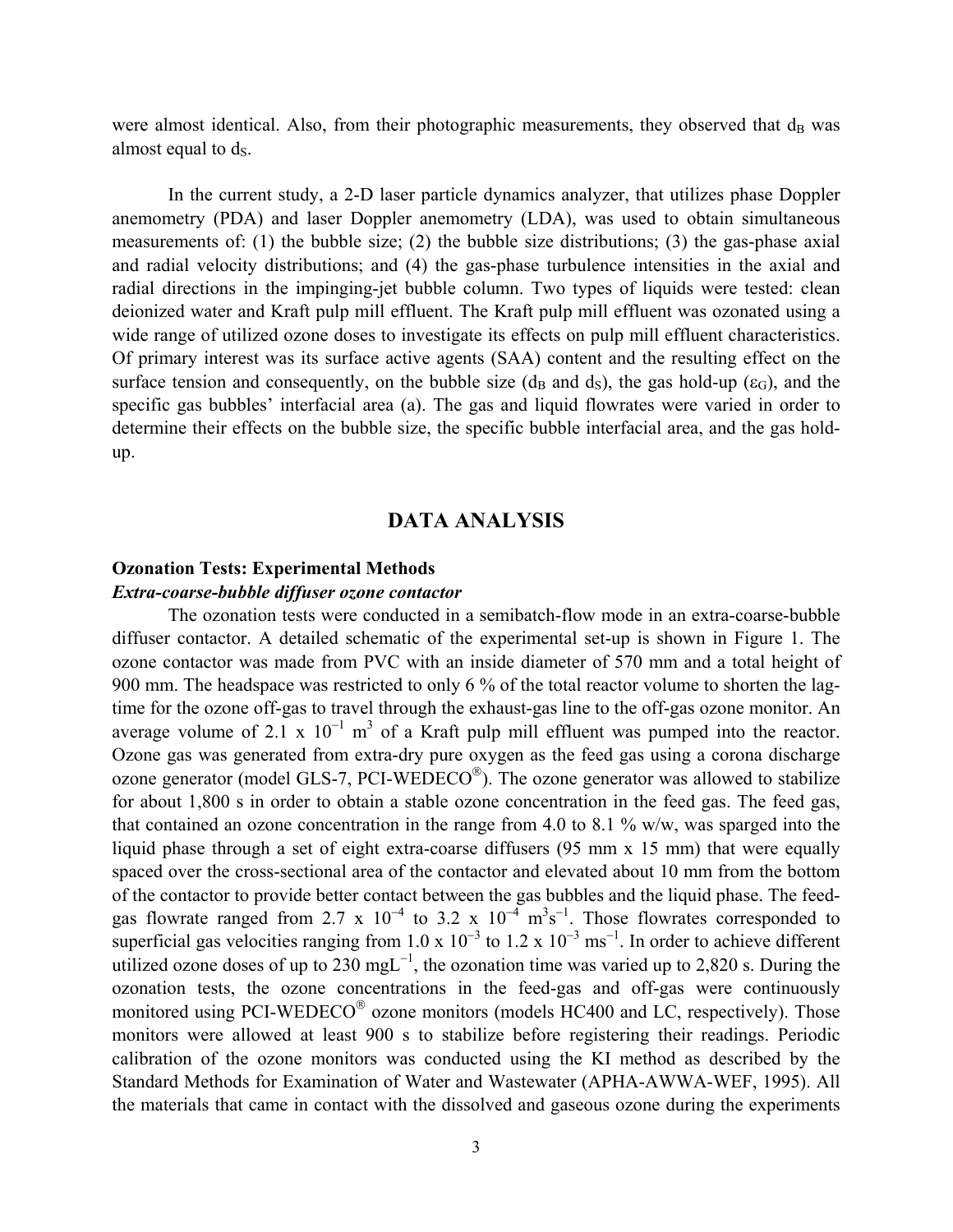were made of glass, teflon, stainless steel, or PVC to reduce the possible interference that would result from the reactions between ozone and the experimental set-up components.



Figure 1. Schematic of the experimental set-up of the extra-coarse-bubble diffuser ozone contactor.

#### *Impinging-jet ozone contactor*

# Continuous-flow mode

The ozonation experiments were conducted in a pilot-scale impinging-jet bubble column (see Figure 2) in a continuous-flow mode. The bubble column was made from PVC and had an inside diameter of 100 mm and a total height of 1520 mm. The water depth was kept constant at 1315 mm by placing an overflow weir at the top of the column. A ring tube was also installed at the top of the column with a 20 mm-diameter hole facing downward. The Kynar Mazzei® venturi injectors had an inside diameter of 12.7 mm and were placed 25 mm above the bottom of the column. The injectors were placed at an intersecting angel of 125<sup>°</sup> and the distance between the centers of the nozzles was 60 mm. The bubble column had an elliptical base to reduce the effect of the backward jet that was created in the ambient fluid as a result of the jet impingement. The sidewalls of the bottom part of the column had a conical shape. With this configuration at the bottom of the column, dead pocketing effects were minimized. Based on the above reactor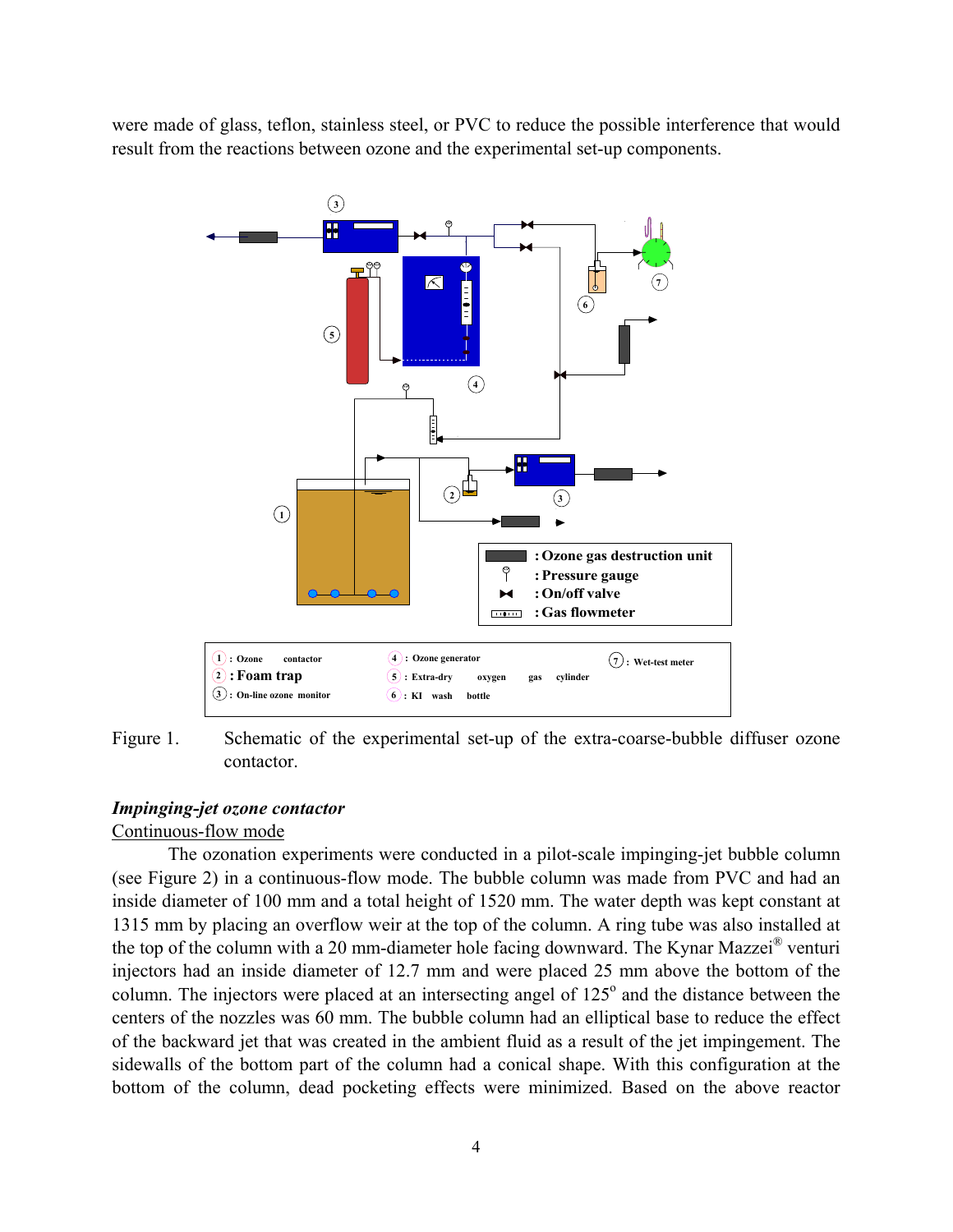configuration, it was reasonably assumed that the backmixing along the column height was relatively uniform. The same protocols as described in the previous section, concerning the generation of the ozone gas and the monitoring of the ozone concentrations in the feed and exhaust-gas lines, were applied during the ozonation experiments conducted in the impinging-jet bubble column. Again, all the materials that came in contact with the dissolved and gaseous ozone during the experiments were made of glass, teflon, stainless steel, or PVC. The ozone contactor was operated in a co-current flow mode under two modes of the gas sparging: (1) positive pressure (i.e., injection) mode; and (2) vacuum or negative pressure (i.e., ejection) mode. At least eight turnovers of the reactor working volume were allowed for the ozonation process to reach isothermal steady-state conditions that was verified by reaching a constant off-gas ozone concentration in the exhaust-gas line.



Figure 2. Schematic of the experimental set-up of the pilot-scale impinging-jet ozone contactor.

The liquid flowrate ranged from 6.2 x  $10^{-5}$  to 2.2 x  $10^{-4}$  m<sup>3</sup>s<sup>-1</sup> leading to an average theoretical hydraulic retention time in the range of 48 to 174 s. During the ozonation experiments, the feed-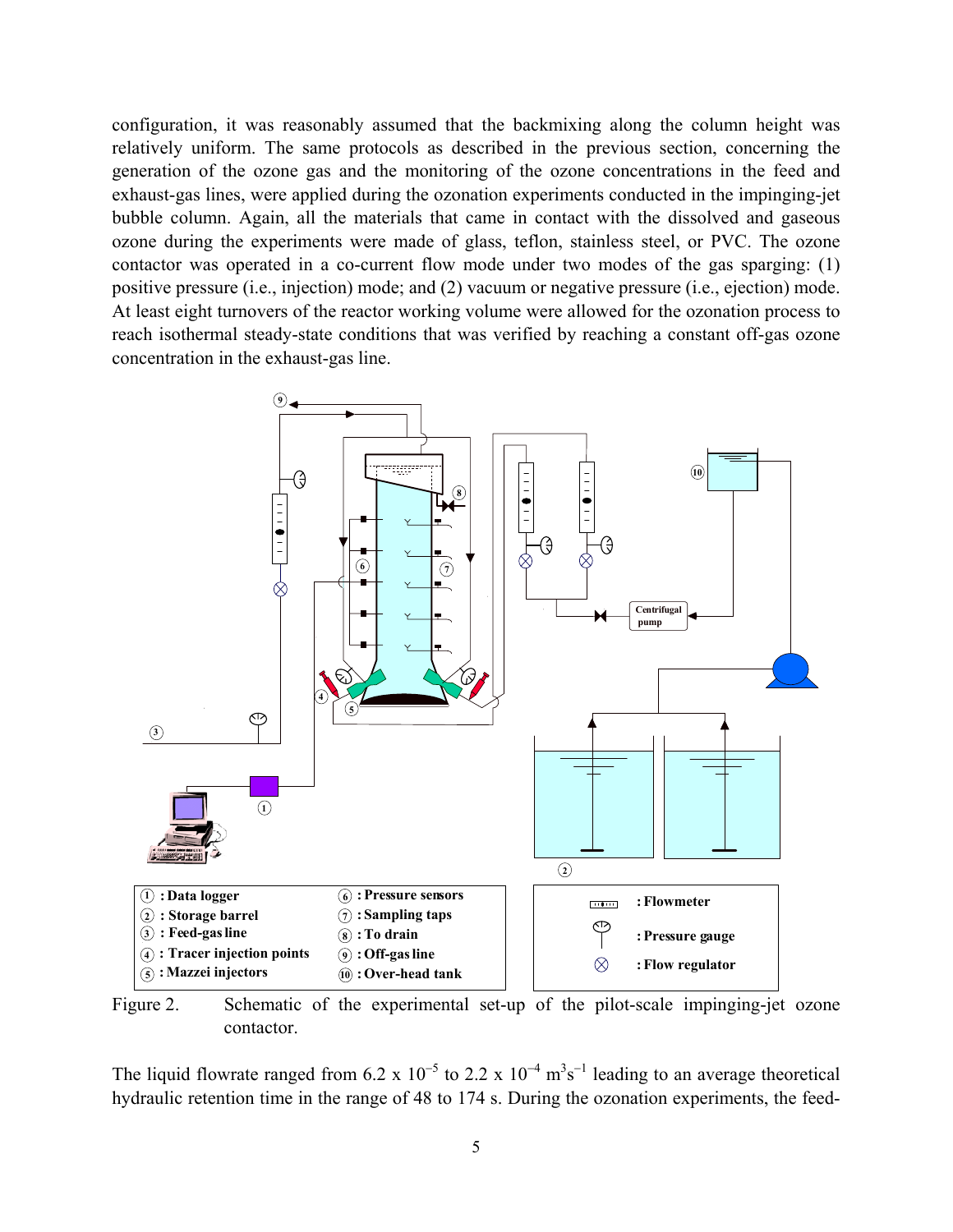gas flowrate ranged from 1.4 x  $10^{-5}$  to 1.1 x  $10^{-4}$  m<sup>3</sup>s<sup>-1</sup>, the feed-gas ozone concentration ranged from 9.0 to 11.0 % w/w, and the pulp mill effluent temperature ranged from 16.0 to 25.0 °C. The raw pulp mill effluent characteristics were variable over time and the average characteristics of the pulp mill effluent used in the current study are shown in Table 1.

#### Semibatch-flow mode

The same operating conditions used in the pulp mill effluent ozonation tests that were operated in the continuous-flow mode, were used in the experiments conducted under semibatchflow conditions as the liquid-phase was recirculated while the gas-phase was continuously introduced through the injectors' throats. Those experiments were conducted for the purpose of investigating the effects of the ozone contact time (t) and the corresponding amount of the utilized ozone ( $\Delta O_3$ ) on the: (1) ozone gas absorption dynamics in terms of the enhanced overall mass transfer coefficient  $(Ek_1a)$  and the enhancement factor  $(E)$ ; and  $(2)$  the off-gas ozone concentration. Therefore, the ozone contact time was varied from 240 to 2,880 s.

|                              | Table 1.<br>Average characteristics of the raw pulp min embedle |                                                   |      |                                                   |                        |  |
|------------------------------|-----------------------------------------------------------------|---------------------------------------------------|------|---------------------------------------------------|------------------------|--|
|                              | <b>Average concentrations</b>                                   |                                                   |      |                                                   |                        |  |
| Wastewater                   | Extra-coarse-<br>bubble diffuser<br>ozone contactor             | Impinging-jet<br>ozone contactor                  |      | <b>Fine-bubble</b><br>diffuser ozone<br>contactor |                        |  |
| parameters                   | flow mode<br>Semibatch                                          | Continuous<br>flow mode<br>flow mode<br>Semibatch |      | Continuous<br>flow mode                           | flow mode<br>Semibatch |  |
| Color (TCU)                  | 1129                                                            | 1199                                              | 1106 | 1213                                              | 1223                   |  |
| $AOX$ (mgL <sup>-1</sup> )   | 9.6                                                             | 10.1                                              | 11.2 | 9.1                                               | 7.8                    |  |
| $COD$ (mgL <sup>-1</sup> )   | 671                                                             | 750                                               | 681  | 607                                               | 485                    |  |
| $TOC (mgL^{-1})$             | 268                                                             | 250                                               | 240  | 239                                               | 192                    |  |
| $BOD_5$ (mgL <sup>-1</sup> ) | 16.5                                                            | 21.5                                              | 18.8 | 9.1                                               | 11.0                   |  |
| pH                           | 7.7                                                             | 7.7                                               | 7.6  | 7.6                                               | 7.6                    |  |

Table 1. Average characteristics of the raw pulp mill effluent

#### *Fine-bubble diffuser ozone contactor*

Zhou and Smith (1997) conducted bench-scale and pilot-scale ozonation experiments in a fine-bubble diffuser ozone contactor. They investigated the ozonation treatment efficiencies and the ozone gas absorption dynamics in two different scales of the fine-bubble diffuser ozone contactor and under two different modes of operation: (1) the semibatch-flow mode; and (2) the continuous-flow mode. The liquid phase used in their experiments was Kraft pulp mill effluent that was discharged from an aerated lagoon basin of a Kraft pulp mill. Detailed description of the experimental protocols and the experimental set-up can be found in Zhou and Smith (1997). The raw pulp mill effluent characteristics were variable over time and the average characteristics of the pulp mill effluent used in the study of Zhou and Smith (1997) are shown in Table 1.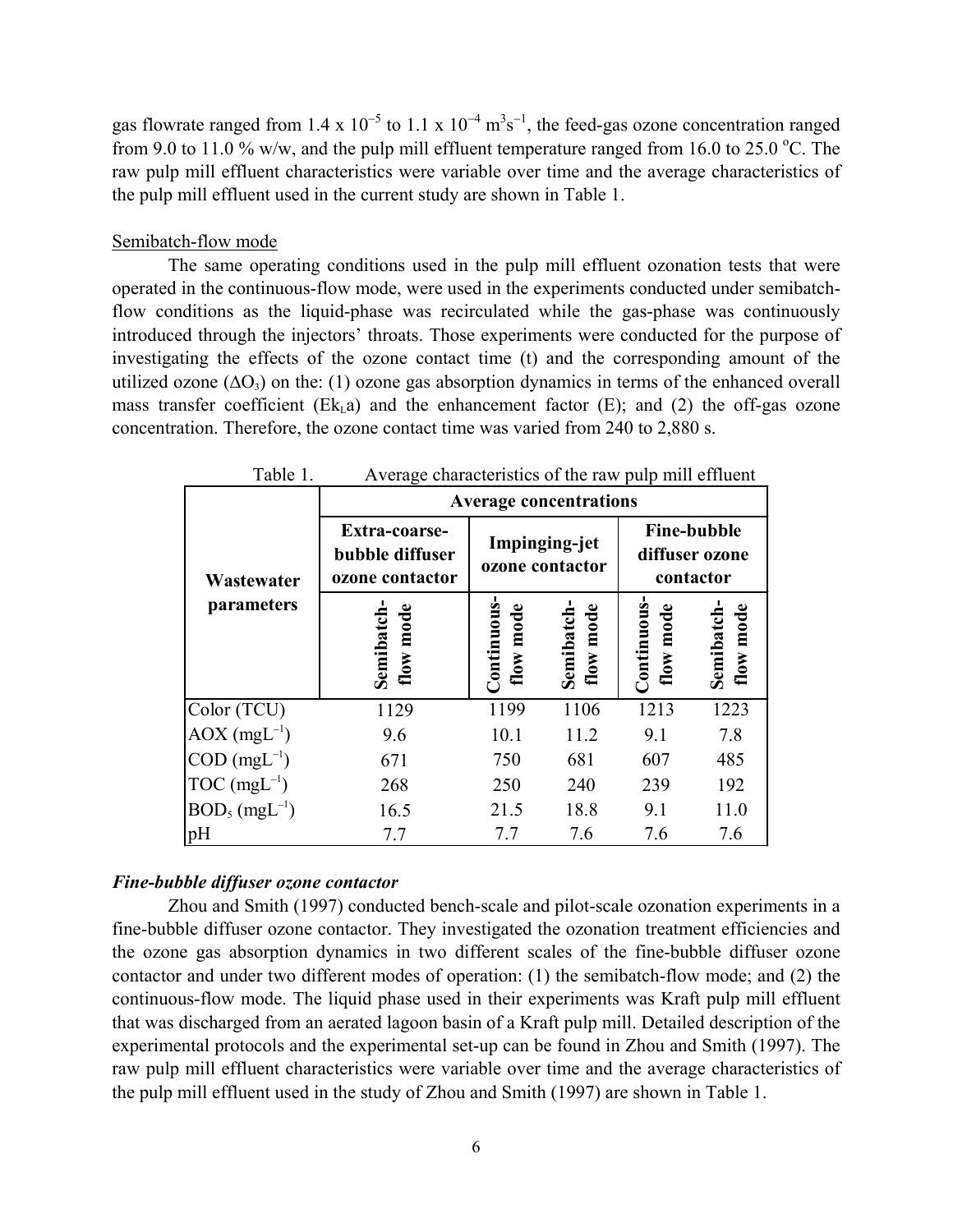#### *Characterization of the pulp mill wastewater*

Before and after ozonation, samples of the pulp mill wastewater were analyzed to determine the ozonation process induced treatment efficiencies. These analyses were performed to determine the color, AOX, COD, TOC, and BOD<sub>5</sub>. The true color was analyzed according to the H5.P method suggested by the Canadian Pulp and Paper Association (1974). AOX was analyzed using Euroglas AOX analyzer according to the adsorption-pyrolysis- titrimetric method (APHA-AWWA-WEF 1995). COD was analyzed according to the closed reflux-colorimetric method (APHA-AWWA-WEF 1995) by employing silver-catalyzed oxidation with potassium dichromate in sulfuric acid. TOC was analyzed according to the combustion-infrared method (APHA-AWWA-WEF 1995) using a Dohrmann carbon analyzer (model  $DC-80^{\circledR}$ ).

#### **Bubble Characterization Tests: Experimental Methods**

# *Particle dynamics analyzer*

# Operating principle

The operating principle of the particle dynamics analyzer can be explained through the use of a simple fringe model. An optical system is used to split a continuous laser beam into two parallel beams. As the two beams pass through a spherical lens, they get reflected and consequently they intersect at the focal point of the lens. Two sets of plane parallel interference fringes are produced, at the intersection point of the laser beams, in the Y-Z and X-Z planes. The spacing between the fringes depends on the intersecting angle and the laser wavelength.

#### Principle of the bubble rise velocity measurement

The laser Doppler anemometry (LDA) is utilized for measuring the velocity of the bubbles in a gas-liquid flow. As the bubbles rise inside the column and pass through the interference fringes, that are formed in an ellipsoidal volume or referred to as the probe or measurement volume, they will cause a scattering of the light in different directions. The scattered light, received by the receiving optics, will have another frequency as a result of the Doppler effect. The Doppler burst is detected by a high-speed photo-multiplier and converted into an electronic signal that will have a frequency proportional to the bubble rise velocity. Therefore, the measurement of those frequencies will allow the determination of the bubble rise velocity. The frequency of the scattered light will carry no information of the sign of the velocity of the bubble. To overcome this velocity sign ambiguity, a small frequency shift is introduced in the transmitting optics to one of the crossing laser beams. As a result, the fringe pattern is no longer stationary but moves perpendicularly to the fringe plane and the light intensity at any point will be modulated at the shift frequency. A bubble moving in the probe volume will scatter light such that the difference between the modulation frequency and the shift frequency is proportional to the velocity. Therefore, for a bubble moving in the opposite direction to the fringe movement, the modulation frequency will increase. Meanwhile, for a bubble moving in the same direction of the fringe movement, the modulation frequency will decrease. In order to achieve that, a 40 MHz frequency shift was applied via the use of a Bragg cell.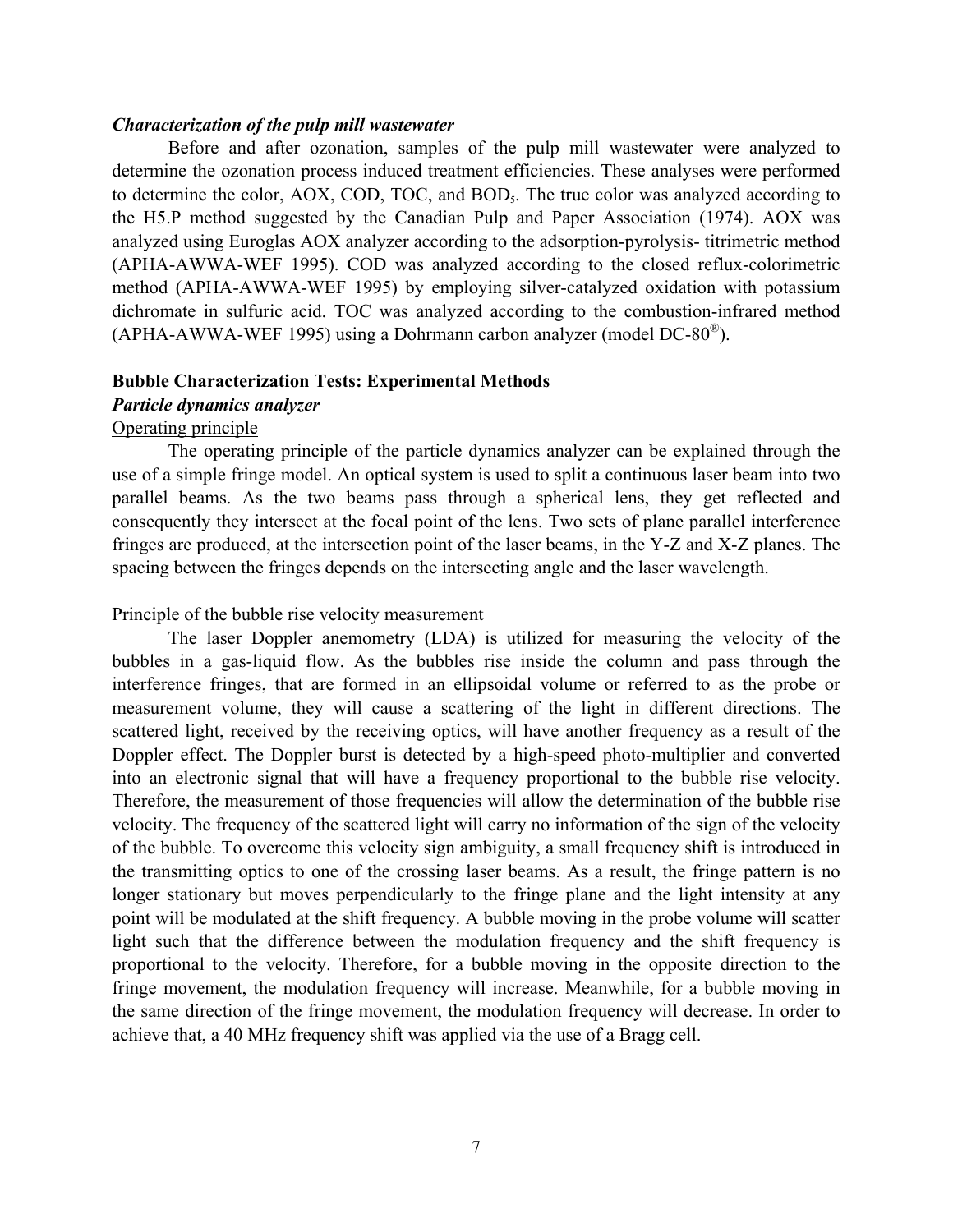

Figure 3. Components of the particle dynamics analyzer set-up (adapted from Shawwa 1998).

Principle of the bubble size and concentration measurements

The laser Doppler anemometry (LDA) and phase Doppler anemometry (PDA) are utilized for measuring the size and concentration of the bubbles in a gas-liquid flow. As the bubbles pass through the probe volume, they scatter the light. The scattered light will contain information about the bubble size. The PDA operating principle can be explained using a fringe model of the phase shift. Considering the interference fringes in the probe volume to be light rays, they are reflected and refracted by the transparent gas bubbles as they pass through the probe volume. A set of two detectors are located at separate locations and will observe alternately light and dark fringes at the same frequency with a relative phase proportional to the spacing between the detectors divided by the spacing between the projected fringes. The spacing between the projected fringes at the location of the detectors is inversely proportional to the effective focal length of the bubble that is proportional to the bubble diameter  $(d_B)$ . Therefore, the measured phase shift is proportional to  $d_B$  of the bubble passing through the probe volume. In order to obtain an exact and accurate linear relationship between  $d_B$  and the phase shift, a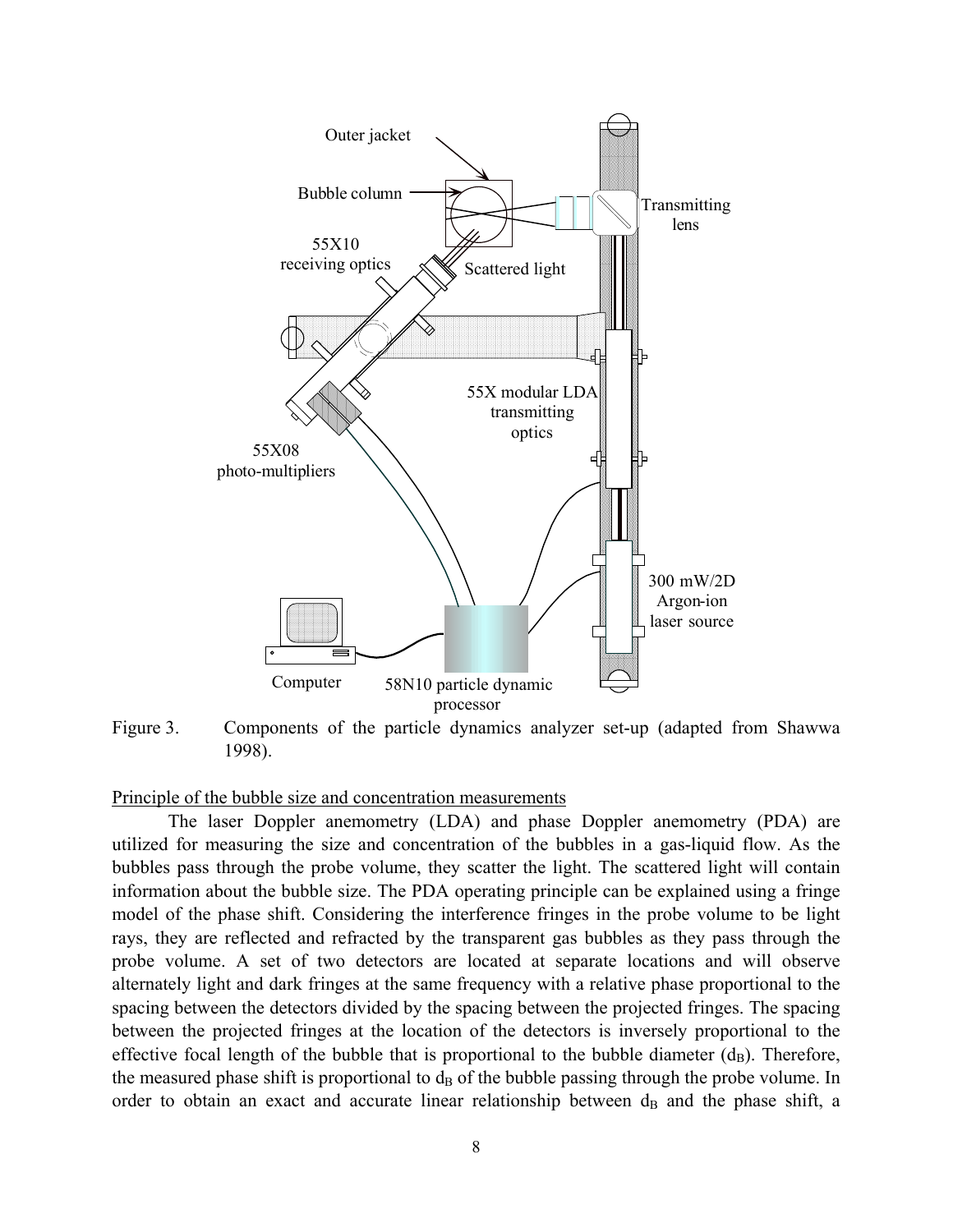scattering pattern has to be dominant. The refractive index of water is larger than that of air. Therefore, a 70° scattering angle in a forward scattering mode provides the highest signal levels and an excellent linear relationship between the phase shift and the bubble diameter for measuring the size of an air bubble moving in water (DANTEC 1989).

The concentration of the bubbles  $(C_B)$  can be determined based on the knowledge of the arrival rate and the velocity of the rising bubble as well as the cross-sectional area of the probe volume. The cross-sectional area of the probe volume is a function of the laser power, the electronic sensitivity, and the size of the bubble passing through the laser beam. For a bubble to be detected, the light level must be above a fixed detection threshold. Large bubbles can pass near the edge of the probe volume and still be detected as a result of their ability to scatter more light than small bubbles. Consequently, the concentrations obtained by the PDA will be biased towards large bubbles. This ambiguity in concentration determination is resolved by using the residence time of the bubble as a weighting factor for the bubble size distribution.

#### PDA configuration and operational settings adjustment

A 2-D DANTEC $^{\circ}$  laser particle dynamics analyzer was used in the current study. It consisted of (1) 55X modular LDA transmitting optics; (2) 57X10 receiving optics; (3) 55X08 photo-multipliers; and (4) 58N10 processor. The set-up of the PDA is shown in Figure 3. The configuration and operational settings used in the current study are presented in Table 2. Those settings were chosen after investigating a wide range of PDA operational configurations and settings to match the velocity and bubble size measurements with those obtained in a photographic study. Therefore, the information obtained from the photographic study helped in adjusting the transmitting and receiving optics configuration and the electronics' operational settings to obtain accurate and reliable results.

#### *Digital photographic measurements of the bubble size and the bubble rise velocity*

Measurements of the bubble size and the bubble rise velocity were conducted using a Canon Powershot  $GI^{\otimes}$  digital camera. The same operating conditions and the location of measurements that were to be used during the PDA measurements were applied in the photographic study. The camera was leveled and mounted on a stable tripod. An adequate source of light was used and the lens of the camera was focused on a fixed vertical line at the center of the column before the photographic images were recorded. The video photographic study provided rough estimates of the bubble rise velocity by selecting a swarm of bubbles and recording the time it took them to rise over a certain distance along the column height. The rate of video capture was 15 frames per second and the resolution was adjusted to 320/240 pixels. The video images were downloaded and viewed using digital video software. The shutter speed was adjusted to 1/1000 s during the capture of still digital images and the resolution was adjusted to 2048/1536 pixels. Measurements of the bubble size were conducted by selecting a number of individual bubbles that were sharply focused allowing for the shapes and sizes of the bubbles to be obtained. The size measurements were corrected using the proper scale factor that was obtained by mounting a measuring tape of a known scale in the area where the photographic images were recorded. The photographic study was conducted only for the clean deionized water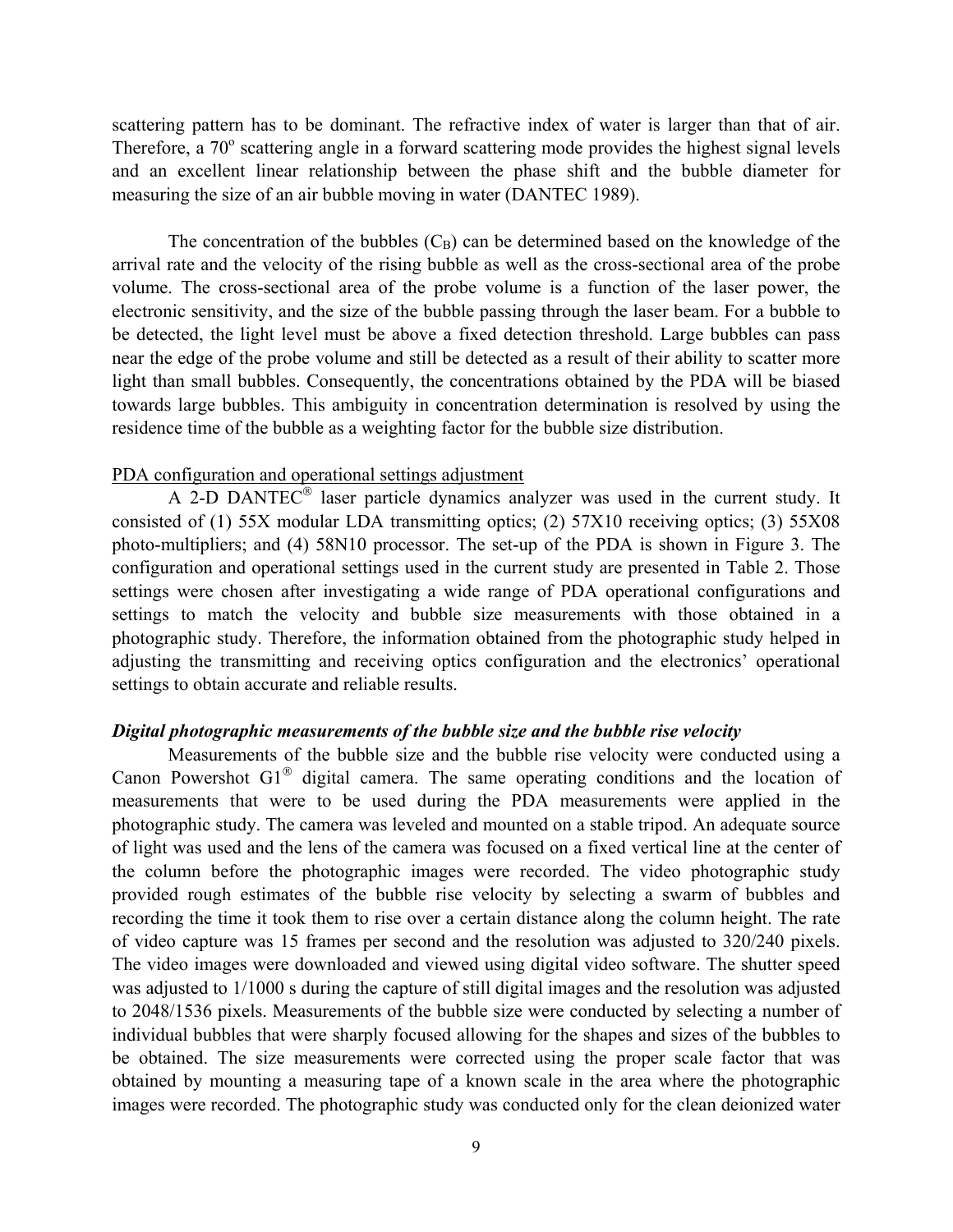due to the difficulties encountered in obtaining high-quality images when Kraft pulp mill was used as the test liquid. This was a result of the high color content of the effluent.

| Table 2.<br>PDA configuration and operational settings    |                               |  |  |  |  |  |
|-----------------------------------------------------------|-------------------------------|--|--|--|--|--|
| <b>Laser specifications</b>                               |                               |  |  |  |  |  |
| Argon-Ion Laser Power (mW)                                | 300                           |  |  |  |  |  |
| Bragg Cell Frequency Shift (MHz)                          | 40                            |  |  |  |  |  |
| U-velocity Laser beam wavelength, $\lambda$ (nm)          | 514.5                         |  |  |  |  |  |
| V-velocity Laser beam wavelength, $\lambda$ (nm)          | 488.0                         |  |  |  |  |  |
| <b>Electronics set-up</b>                                 |                               |  |  |  |  |  |
|                                                           |                               |  |  |  |  |  |
| Signal bandwidth (MHz)                                    | 0.12                          |  |  |  |  |  |
| Validation level during                                   | $\theta$                      |  |  |  |  |  |
| DI water experiments (dB)                                 |                               |  |  |  |  |  |
| Validation level during                                   | $-3$                          |  |  |  |  |  |
| Kraft pulp mill effluent experiments (dB)                 |                               |  |  |  |  |  |
| Spherical validation                                      | no                            |  |  |  |  |  |
| Gain                                                      | high                          |  |  |  |  |  |
| <b>Transmitting optics set-up</b>                         |                               |  |  |  |  |  |
| Front lens focal length (mm)                              | 600                           |  |  |  |  |  |
| Laser beam spacing (mm)                                   | 12                            |  |  |  |  |  |
| Fringe spacing, $\delta_{fx}$ ( $\mu$ m)                  | 25.726                        |  |  |  |  |  |
| Fringe spacing, $\delta_{f_v}(\mu m)$                     | 24.401                        |  |  |  |  |  |
| Number of fringes                                         | 8                             |  |  |  |  |  |
| Measurement volume dimensions,                            | $0.2159 \times 0.2159 \times$ |  |  |  |  |  |
| $\delta_{x}$ x $\delta_{y}$ x $\delta_{z}$ (mm x mm x mm) | 28.804                        |  |  |  |  |  |
| Frequency shift sign                                      | positive                      |  |  |  |  |  |
| Polarization angle (degree)                               | 0                             |  |  |  |  |  |
| Polarization orientation w.r.t. scattering plane          | parallel                      |  |  |  |  |  |
| Gaussian beam diameter (mm)                               | 0.82                          |  |  |  |  |  |
| Beam expansion ratio                                      | 1.85                          |  |  |  |  |  |
| Beam collimation ratio                                    | 1.20                          |  |  |  |  |  |
| <b>Receiving optics set-up</b>                            |                               |  |  |  |  |  |
| Front lens focal length (mm)                              | 600                           |  |  |  |  |  |
| Polarization angle (degree)                               | $\theta$                      |  |  |  |  |  |
| Polarization orientation w.r.t. scattering plane          | parallel                      |  |  |  |  |  |
| Scattering angle (degree)                                 | 70                            |  |  |  |  |  |
| Scattering mode                                           | Forward reflection            |  |  |  |  |  |
| Direction of fringe motion                                | positive                      |  |  |  |  |  |
| Fringe direction angle (degree)                           | $\boldsymbol{0}$              |  |  |  |  |  |
| Angle adjustment (mm)                                     | 0                             |  |  |  |  |  |

 $T<sub>1</sub>$   $\sim$  PDA configuration and operational settings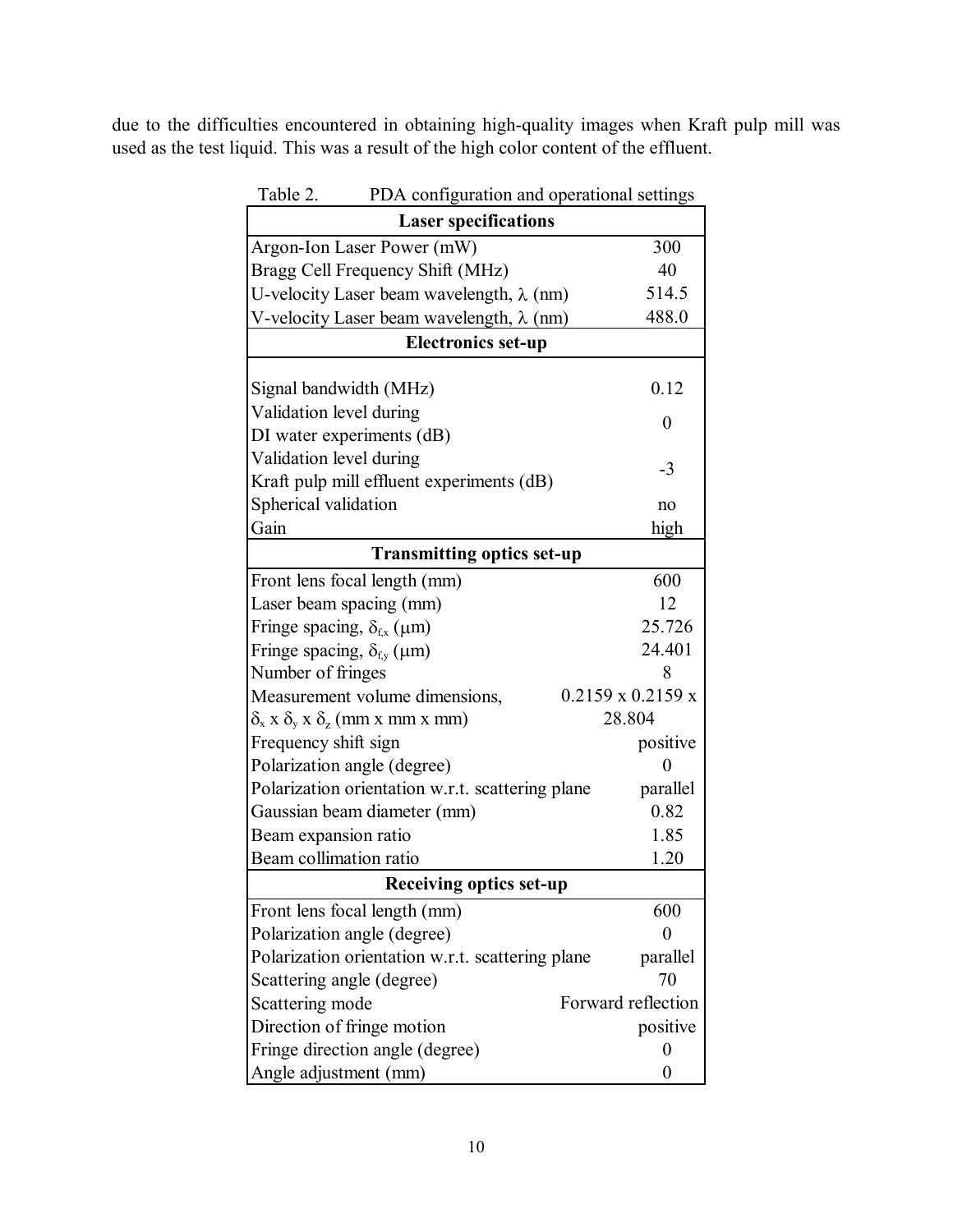#### *Experimental set-up for the photographic and the PDA studies*

During the photographic and the PDA studies, the measurements were conducted in a pilot-scale impinging-jet bubble column (see Figure 2). The bubble column was made from clear acrylic and had an inside diameter of 100 mm and a total height of 1,520 mm. The column was surrounded by a 150 mm x 150 mm clear acrylic jacket that had flat surfaces and the gap between the column and the jacket was filled with clean deionized water. The outer jacket was used to minimize the distortions caused by the curved surface of the column (Mudde et al. 1997).

Extra dry air was used as the gas phase and the bubble column was operated for a period of time that was at least eight theoretical reactor hydraulic retention times before measurements were taken to allow the system to reach an isothermal steady-state condition. The pilot-scale bubble column was operated under a wide range of liquid and feed-gas flowrates. During the experiments, the liquid flowrate ranged from 6.0 x  $10^{-5}$  to 2.2 x  $10^{-4}$  m<sup>3</sup>s<sup>-1</sup> and the feed-gas flowrate ranged from 8.2 x  $10^{-6}$  to 1.0 x  $10^{-4}$  m<sup>3</sup>s<sup>-1</sup>. During the PDA and the photographic studies, measurements were conducted at a point located at the middle of the column height and at a distance equal to 1/3 of the column diameter from the column wall.

#### *Experimental set-up for the ozonation of Kraft pulp mill effluent*

The average characteristics of the raw Kraft pulp mill effluent are shown in Table 1. The ozonation tests were conducted in the extra-coarse ozone contactor (see Figure 1) as described earlier. The feed-gas flowrate ranged from 2.7 x  $10^{-4}$  to 3.3 x  $10^{-4}$  m<sup>3</sup>s<sup>-1</sup> and it contained 4.4 to 8.3 % w/w ozone. The amount of the utilized ozone ranged from 0 to 300 mgL<sup>-1</sup>.

#### **Results and Discussion**

### *Ozonation treatment efficiencies*

Extra-coarse-bubble diffuser ozone contactor

The amount of the utilized ozone  $(ΔO<sub>3</sub>)$  for a semibatch system is defined as:

$$
\Delta O_3 = \int_0^t \frac{\left(Q_{G,in} C_{G,in} - Q_{G,out} C_{G,out}\right)}{V_L} dt - C_L
$$
 [2]

where:  $\Delta O_3$  = amount of the utilized ozone (mgL<sup>-1</sup>), C<sub>G,in</sub> = ozone concentration in the feed gas (mgL<sup>-1</sup>), C<sub>G,out</sub> = ozone concentration in the exhaust gas (mgL<sup>-1</sup>), C<sub>L</sub> = residual ozone concentration in the liquid phase (mgL<sup>-1</sup>),  $V_L$  = effective reactor volume (m<sup>3</sup>), Q<sub>G,in</sub> = feed-gas flowrate  $(m^3s^{-1})$ ,  $Q_{G,out}$  = exhaust-gas flowrate  $(m^3s^{-1})$ , and t = ozone contact time (s). In all the ozonation tests, the residual ozone concentration in the liquid phase was measured and found to be insignificant  $($  < 1 %) compared to the amount of the utilized ozone. As a result, for estimating the utilized ozone doses,  $C_L$  was assumed to equal zero. Typical induced reduction efficiencies of color, AOX, COD, and TOC as functions of the amount of the utilized ozone are shown in Figure 4. On any parameter-reduction-efficiency curve, each data point represents a separate ozonation test that was conducted under certain set of operating conditions that included the feed-gas flowrate, the feed-gas ozone concentration, the pH, and the liquid and the gas-phase temperatures.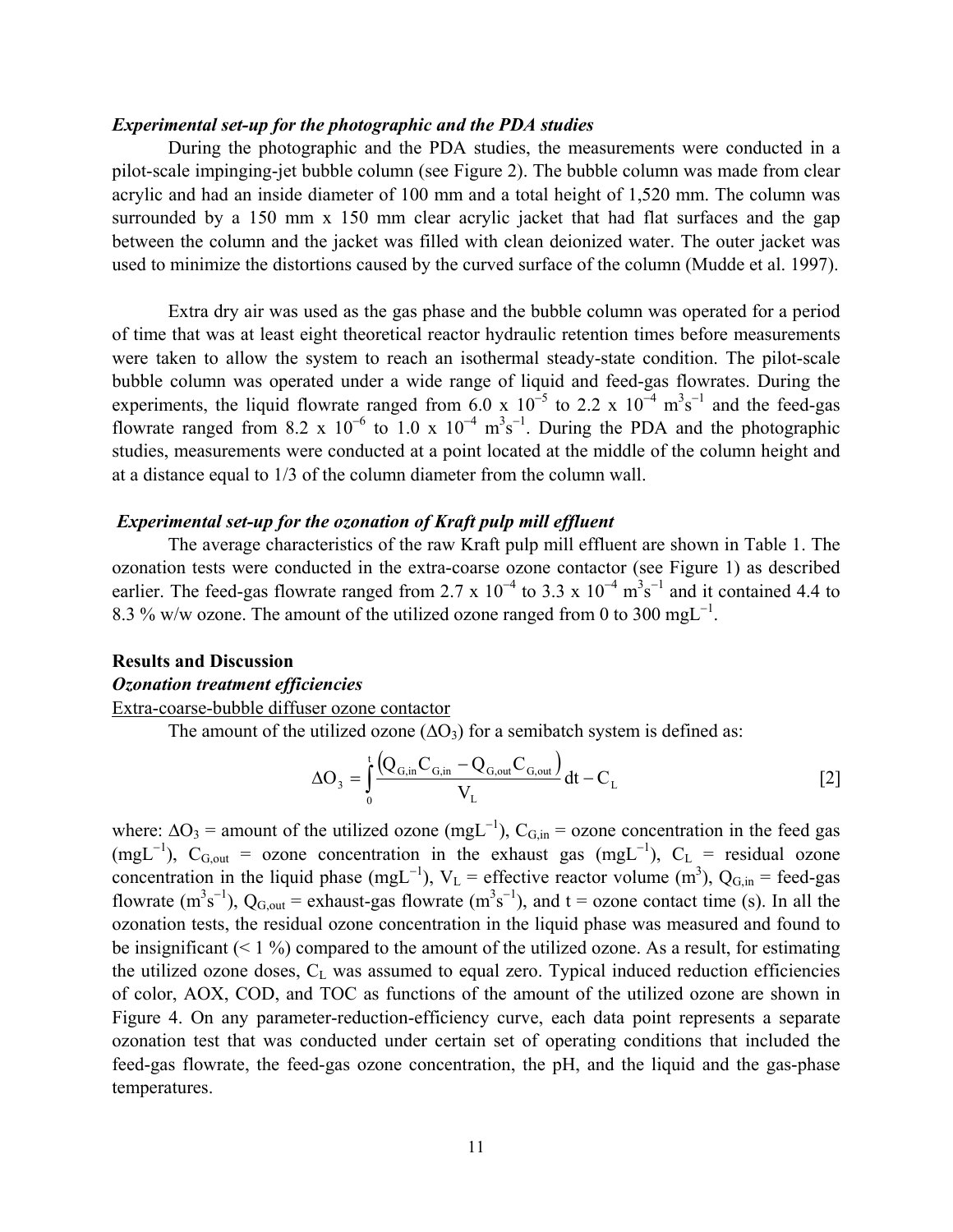

Figure 4. Reduction efficiencies of color, AOX, COD, and TOC in the extra-coarse-bubble diffuser ozone contactor.

As shown in Figure 4, the ozonation process was more effective in reducing color and AOX compared to COD and TOC. The maximum reduction efficiencies of color, AOX, COD, and TOC were 86, 44, 22, and 15 %, respectively, at  $\Delta O_3$  of 230 mgL<sup>-1</sup>. These observations are consistent with the those of Zhou and Smith (1997). An explanation of this phenomenon is that the ozone has a higher selectivity towards oxidizing the easily degradable chromophoric (colorcausing) and halogenated (AOX-causing) functional groups compared to the remaining organic structures.

Figure 5 shows the effect of ozonation on the  $BOD<sub>5</sub>$  of the Kraft pulp mill wastewater treated in the extra-coarse-bubble diffuser ozone contactor. As the amount of the utilized ozone increased, the  $BOD<sub>5</sub>$  of the Kraft pulp mill wastewater increased considerably by about 320 % at  $\Delta O_3$  of 230 mgL<sup>-1</sup>. This phenomenon can be attributed to the reactions of ozone with the relatively recalcitrant long-chain-high-molecular-weight organic compounds that are not easily aerobically biodegradable and with the simple biodegradable organic compounds that are simultaneously present in the wastewater. The relative proportions of those organic compounds and their reaction rates with ozone determine the level of increase in the biodegradability of the wastewater (Zhou and Smith 1997). The Kraft pulp mill wastewater that is treated biologically in aerated lagoons is expected to contain larger proportions of the high-molecular-weight organic compounds since most of the easily biodegradable organic compounds have been oxidized in the biological treatment process.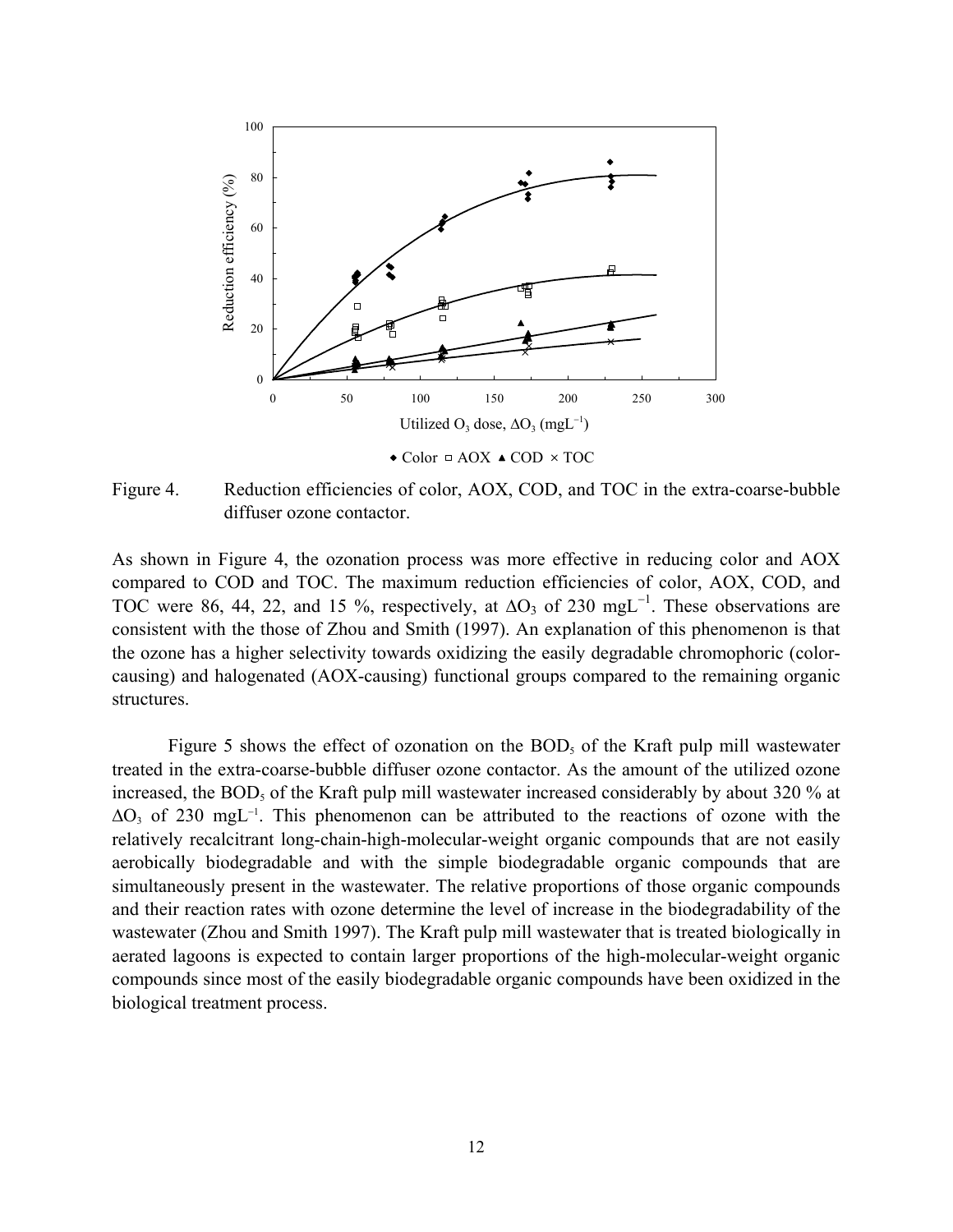

Figure 5. The effect of ozonation on the  $BOD<sub>5</sub>$  of the pulp mill wastewater treated in the extra-coarse-bubble diffuser ozone contactor.

#### Impinging-jet ozone contactor

For a semibatch-flow mode, the amount of the utilized ozone can be determined using Equation 2. Meanwhile, the average amount of the utilized ozone  $(\Delta O_3)$  for a continuous-flow mode is defined as:

$$
\Delta O_3 = \left(\frac{Q_{G,in}C_{G,in}}{Q_L}\right) - \left(\frac{Q_{G,out}C_{G,out}}{Q_L}\right) - C_L
$$
\n<sup>(3)</sup>

where:  $\Delta O_3$  = average amount of the utilized ozone (mgL<sup>-1</sup>), C<sub>G,in</sub> = ozone concentration in the feed gas (mgL<sup>-1</sup>), C<sub>G,out</sub> = ozone concentration in the exhaust gas (mgL<sup>-1</sup>), Q<sub>L</sub> = liquid flowrate  $(m^3s^{-1})$ ,  $Q_{G,in}$  = feed-gas flowrate  $(m^3s^{-1})$ ,  $Q_{G,out}$  = exhaust-gas flowrate  $(m^3s^{-1})$ , and  $C_L$  = residual ozone concentration in the liquid phase  $(mgL^{-1})$ . For a bubble column operating in a continuous-flow mode, the amount of the utilized ozone will increase along the column height as a result of the increase in the contact time between the ozone and the fluid elements flowing through the column. Due to the relatively short liquid depth (1315 mm) inside the impinging-jet ozone contactor, it was assumed that the increase in the amount of the utilized ozone along the column height was negligible.

The reduction efficiencies of each parameter under investigation were pooled together and plotted as function of the amount of the utilized ozone. The data points, representing a wide range of the operating conditions in the injection and the ejection modes, were overlapping suggesting that there was no effect of the gas sparging mode (injection or ejection mode) on the performance of the ozonation process in terms of reducing the concentrations of color, AOX, COD, and TOC. Consequently, the oxidation efficiencies were only dependent on the amount of the utilized ozone regardless of the other process variables. As observed before, the ozonation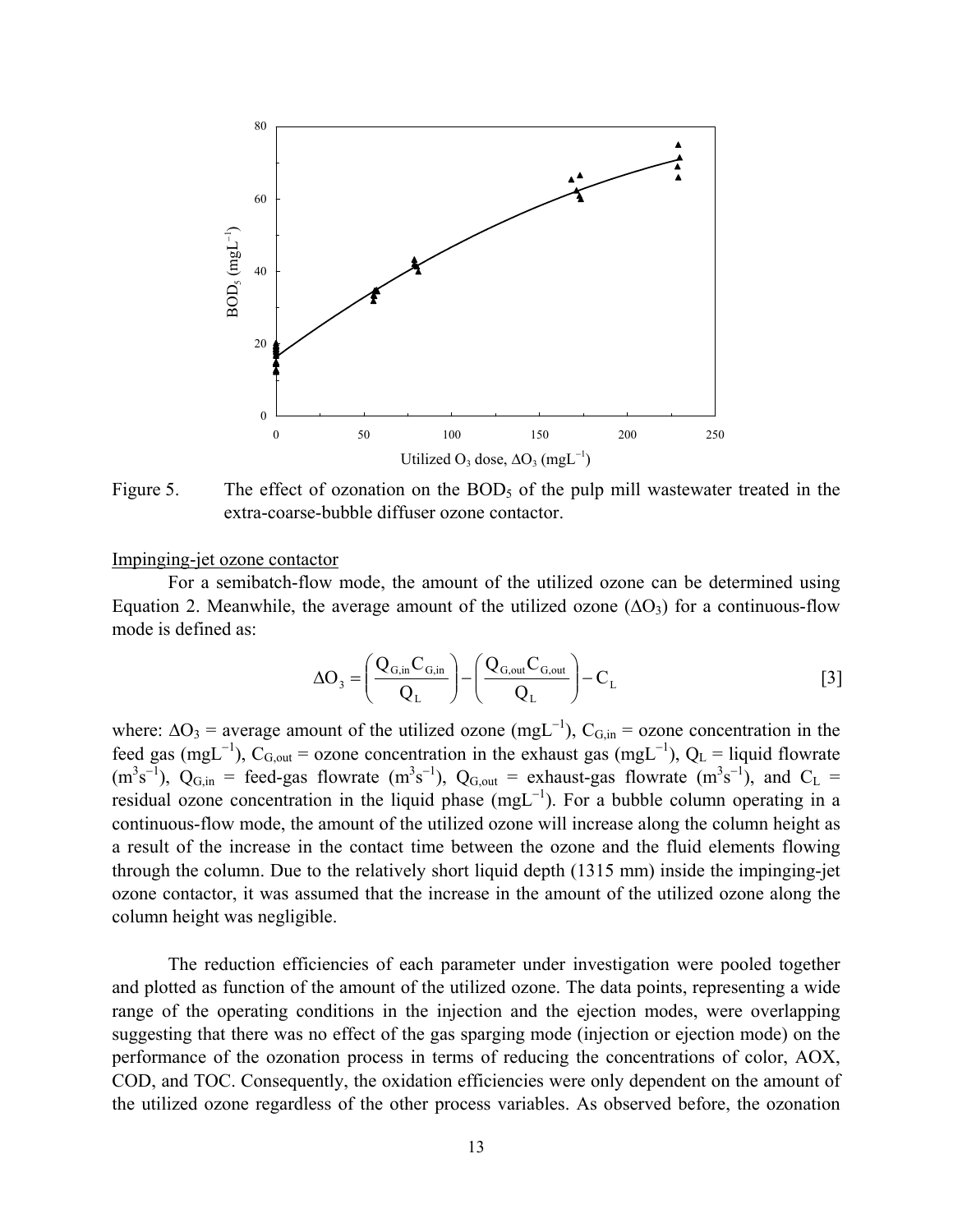process was more effective in reducing color and AOX compared to TOC and COD. The maximum reduction efficiencies of color, AOX, COD, and TOC were 82, 72, 34, and 25 %, respectively, at  $\Delta O_3$  of 473 mgL<sup>-1</sup>. At  $\Delta O_3$  of 180 mgL<sup>-1</sup>, the reduction efficiencies of color, AOX, COD, and TOC were 67, 40, 8, and 11 %, respectively. When the ozone contactor was operated in a continuous-flow mode, the maximum reduction efficiencies of color, AOX, COD, and TOC were 64, 41, 12, and 20 %, respectively, at  $\Delta O_3$  of 180 mgL<sup>-1</sup>. For the semibatch and the continuous-flow modes, typical curves of the ozone oxidation performance are shown in Figures 6 and 7, respectively. As the ozonation process proceeded, the performance curves of the reduction of color and AOX exhibited two distinct regions that could be identified as follows:

- (1) during the initial stage of ozonation, higher and rapidly increasing reduction efficiencies occurred; then followed by
- (2) gradual reduction in the treatment efficiency.

The same phenomenon was reported by several researchers (Prat and Esplugas 1989; Heinzle et al. 1992; Zhou and Smith 1997). After the initial oxidation stage, the sites that are easily oxidizable became less available for further oxidation by ozone and as a result, the competing reactions between the remaining complex organic structures and ozone became more dominant.



 $\bullet$  Color  $\Box$  AOX  $\triangle$  COD  $\times$  TOC

Figure 6. Reduction efficiencies of color, AOX, COD, and TOC in the impinging-jet ozone contactor operated in a semibatch-flow mode.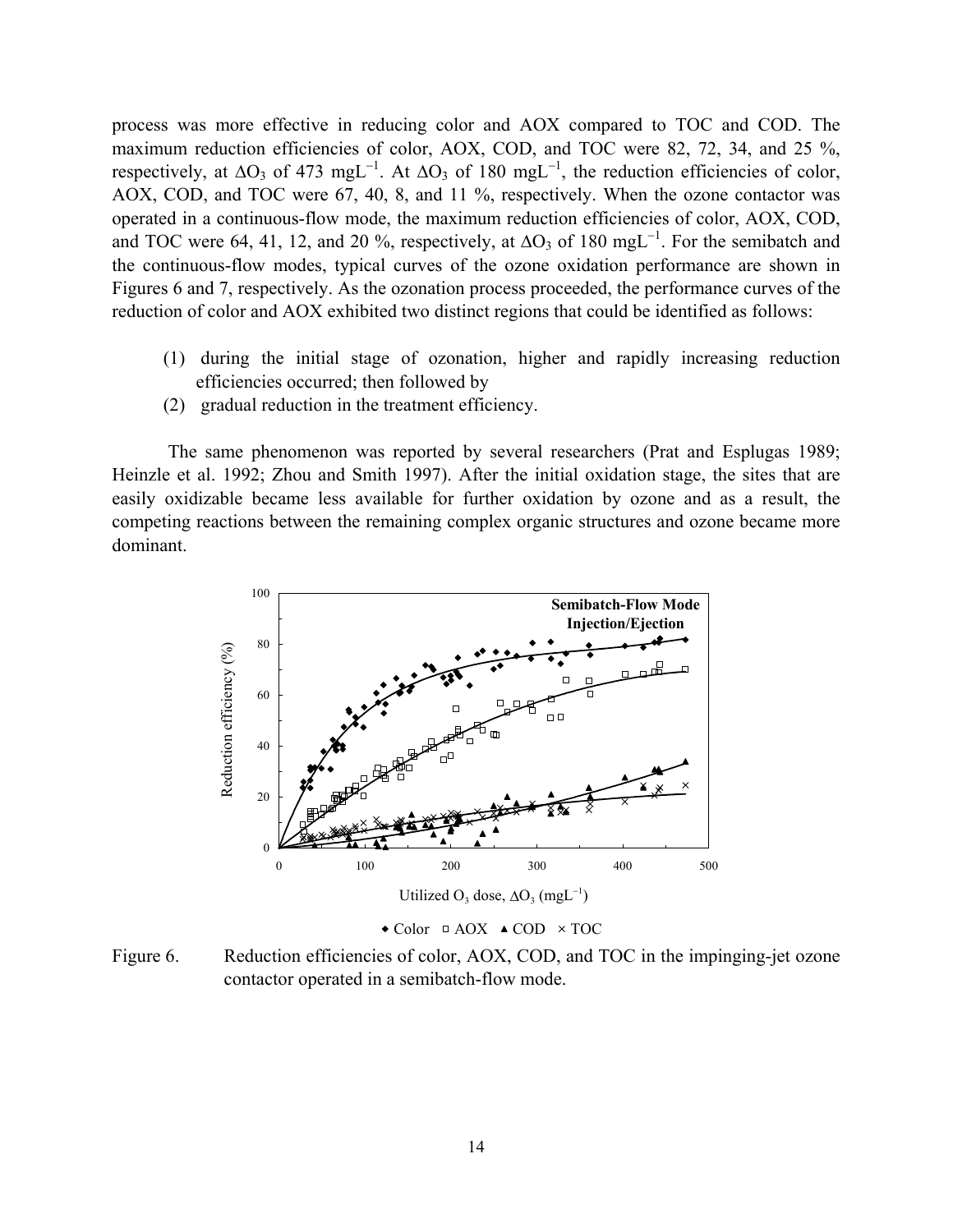

 $\triangle$  Color  $\Box$  AOX  $\triangle$  COD  $\times$  TOC





 $\Box$  Continuous-flow mode  $\triangle$  Semibatch-flow mode

Figure 8. The effect of ozonation on the  $BOD<sub>5</sub>$  of the pulp mill wastewater treated in the impinging-jet ozone contactor.

Figure 8 depicts the effect of ozonation on the  $BOD<sub>5</sub>$  of the Kraft pulp mill wastewater treated in the impinging-jet ozone contactor. Operating the ozone contactor in a continuous-flow mode, and as the amount of the utilized ozone increased, the BOD<sub>5</sub> of the pulp mill wastewater increased considerably by about 615 % at  $\Delta O_3$  of 180 mgL<sup>-1</sup>. Meanwhile, in the semibatch-flow mode, the BOD<sub>5</sub> of the pulp mill wastewater increased by about 350 % at  $\Delta$ O<sub>3</sub> of 180 mgL<sup>-1</sup> and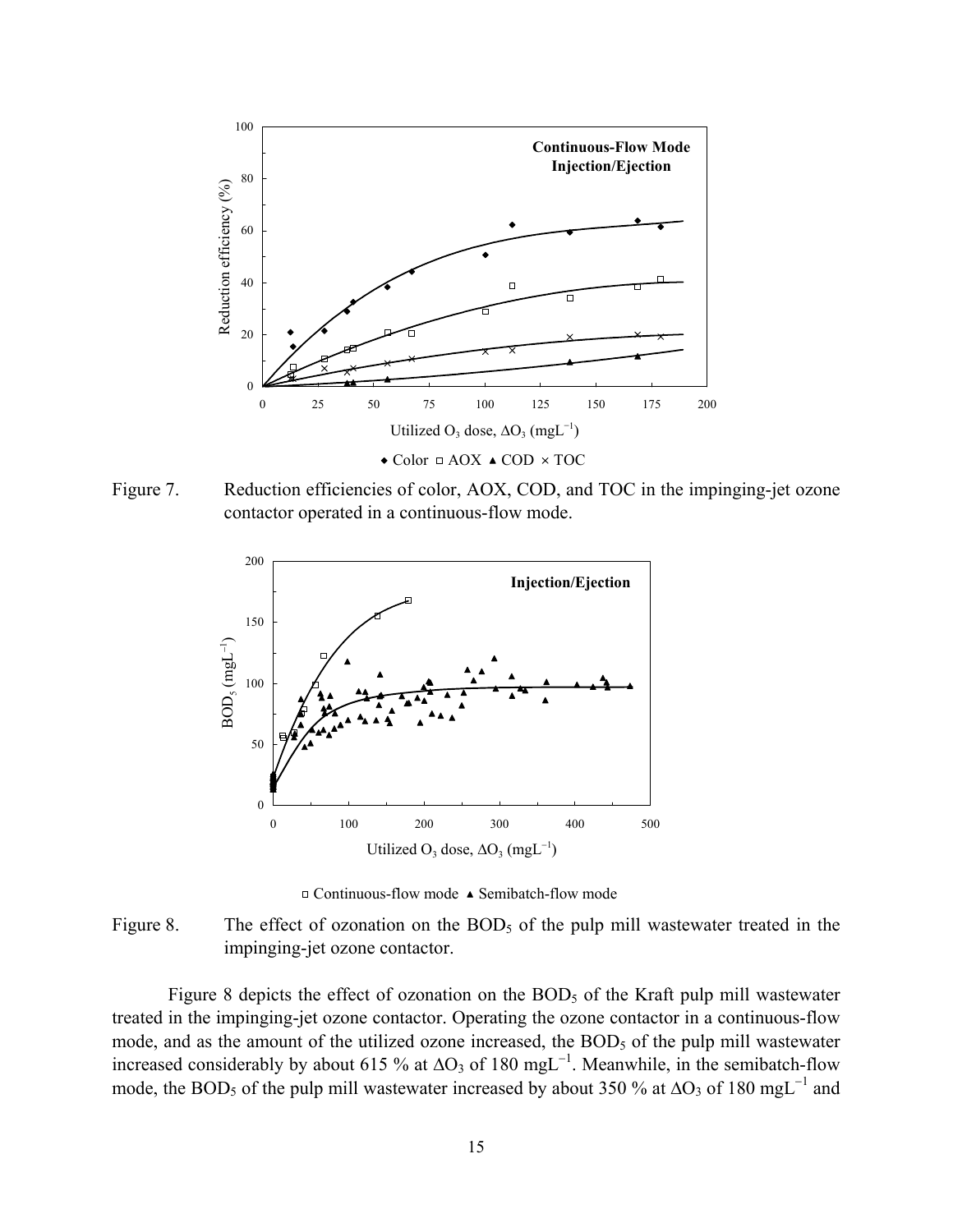by about 430 % at  $\Delta O_3$  of 473 mgL<sup>-1</sup>. As shown in Figure 8 for the continuous and the semibatch-flow modes and during the initial stage of the ozonation process, a fast rate of increase of the BOD<sub>5</sub> per increase of ∆O<sub>3</sub> occurred. As the ozonation process proceeded, this rate started to decrease and the BOD<sub>5</sub> profile almost reached asymptote at ∆O<sub>3</sub> of about 180 mgL<sup>-1</sup>.

#### *Ozone gas absorption dynamics*

A correction factor of 0.9 was used, as suggested by Metcalf and Eddy (1991), to correct  $k<sub>L</sub>$  a that was obtained for a clean-water ozonation system. As a result of the Kraft pulp mill effluents being highly reactive with ozone, the ozone gas absorption process was enhanced by an enhancement factor (E). Measuring the overall mass transfer coefficient  $(k<sub>L</sub>a)$  and the enhanced overall mass transfer coefficient ( $Ek<sub>L</sub>a$ ) has allowed the determination of the enhancement factor of the ozone gas absorption process ( $E = E k<sub>L</sub> a/k<sub>L</sub> a$ ). During the ozonation experiments in all the ozone contactors, the residual ozone in the liquid phase was insignificant compared to the amount of the utilized ozone  $(1\, 9)$ . Therefore, it can be reasonably assumed that at the beginning of the ozonation process, the ozone gas absorption followed the fast or instantaneousreaction-kinetics regime. In order to determine  $Ek<sub>I</sub> a$  as a function of the amount of the utilized ozone  $(\Delta O_3)$ , the ozone contactors were operated in a semibatch-flow mode. In the impinging-jet ozone contactor, the gas-phase was continuously fed into the contactor through the injectors' throats while the liquid-phase was recirculated. Several assumptions were considered for the operations of the ozone contactors under semibatch-flow conditions. These assumptions can be found in Zhou and Smith (1997) and Gamal El-Din and Smith (2001). Considering an ozone contactor that is operated in a semibatch-flow mode, conducting an ozone mass balance in the gas phase, and assuming that pseudo-steady state conditions prevail at any contact time, the ozone-contactor-average  $Ek<sub>L</sub>$  a can be determined using the model developed by Zhou and Smith (1997) as follows:

$$
Ek_{L}a = \left(\frac{Q_{G}H}{V_{L}}\right)ln\left[\frac{C_{G,in}}{C_{G,out}}\right]
$$
 [4]

where: Ek<sub>L</sub>a = enhanced overall mass transfer coefficient (s<sup>-1</sup>), Q<sub>G</sub> = gas flowrate (m<sup>3</sup>s<sup>-1</sup>), C<sub>G,in</sub> = ozone concentration in the feed gas (mgL<sup>-1</sup>), C<sub>G,out</sub> = ozone concentration in the exhaust gas (mgL<sup>-1</sup>), V<sub>L</sub> = effective reactor volume (m<sup>3</sup>), and H = Henry's constant. Ek<sub>L</sub>a was calculated for each ozonation test using Equation 4 and by using the previously determined  $k_1 a$ , E was then calculated. Negligible accumulation of the ozone concentration in the gas phase was assumed, i.e., pseudo-steady state conditions were assumed for the gas phase as a result of the relatively small time intervals (30 s) over which the gas absorption data were analyzed.

Figure 9 represents a comparison between the fine-bubble diffuser, the extra-coarsebubble diffuser, and the impinging-jet ozone contactors in terms of the off-gas ozone concentration profiles. The impinging-jet ozone contactor was superior to the other two contactors in terms of its higher mass transfer efficiency due to its lower off-gas ozone concentrations. Although, the impinging-jet contactor operated at higher feed-gas ozone concentrations and superficial gas velocities compared to the other two ozone contactors. When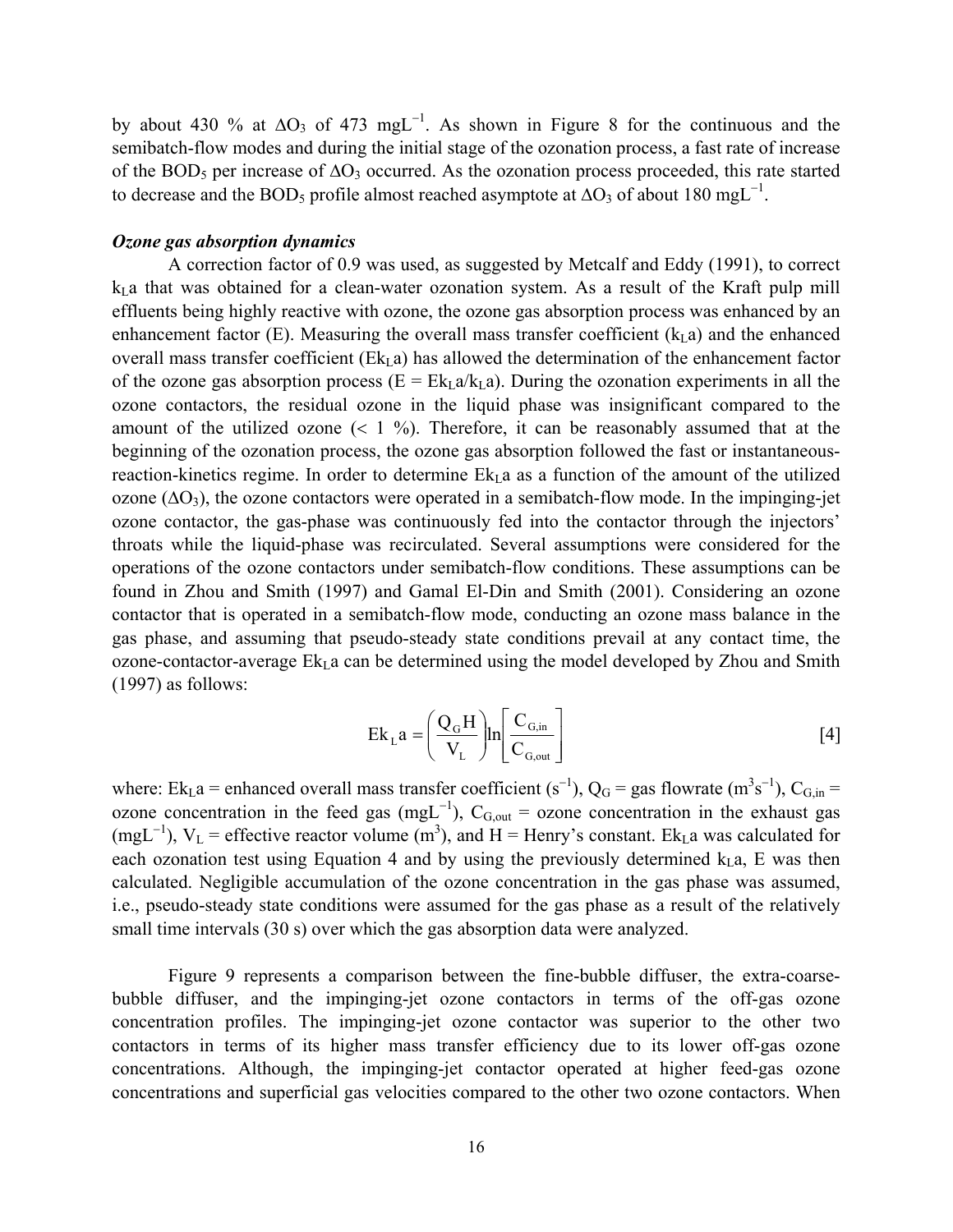the impinging-jet ozone contactor was operated in a continuous-flow mode, the off-gas ozone concentrations were dependent on the operating conditions encountered during the ozonation tests. The off-gas ozone concentrations were generally low in most of the experimental runs except for those that were conducted at high gas-to-liquid (G/L) flowrate ratios.







Figure 10. The effect of ozonation on the off-gas to the feed-gas ozone concentrations' ratio in the impinging-jet ozone contactor operated in a continuous-flow mode.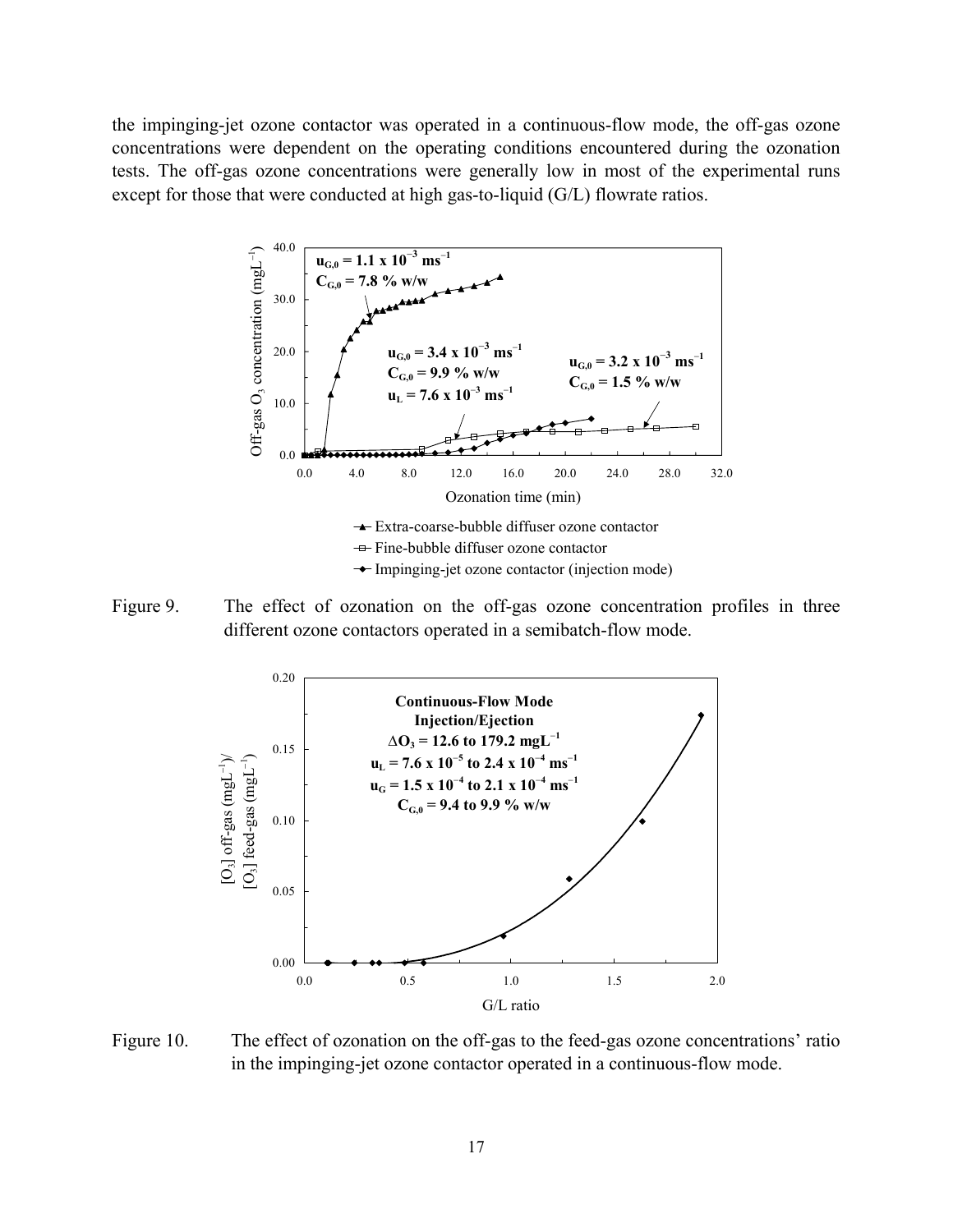The ratios of the off-gas to the feed-gas ozone concentrations were pooled for all the ozonation tests that were conducted in the injection and ejection modes and plotted together versus the G/L ratios as shown in Figure 10. Interestingly, over the wide range of the operating conditions encountered in the ozonation tests, the ratio of the off-gas to the feed-gas ozone concentrations was only a function of the G/L ratio regardless of the other process variables. The ozonation system exhibited a mass transfer efficiency of 100 % up to G/L ratio of about 0.5 then the mass transfer efficiency started to decrease and the ratio of the off-gas to the feed-gas ozone concentrations started to increase above zero as G/L ratio increased above 0.5.



Figure 11. The effect of ozonation on the E values in two different ozone contactors operated in a semibatch-flow mode.

Figures 11 and 12 represent typical  $E$  and  $ESt_G$  values as functions of the amount of the utilized ozone in two types of ozone contactors operated in a semibatch-flow mode. In order to compare  $Ek<sub>L</sub>a$ 's obtained in contactors that had different effective reactor volumes,  $Ek<sub>L</sub>a$  was presented in terms of the dimensionless enhanced gas-phase Stanton number,  $Est_G$  ( $Est_G$  =  $Ek_{L}aLRT/u_{G}H$ ). Where L is the total column height, R is the universal gas constant, T is the gasphase temperature, and H is the Henry's constant. The operating conditions pertaining to the data presented in Figures 11 and 12 are the same as those pertaining to the data presented in Figure 9 with respect to the extra-coarse-bubble diffuser and the impinging-jet contactors. The enhancement factor (E) was higher during the initial stage of the ozonation due to the very rapid ozone reactions with the contaminants that are present in the Kraft pulp mill effluent. As the ozonation progressed,  $E$  and  $ESt_G$  decreased gradually. E and  $ESt_G$  were significantly higher in the impinging-jet contactor than in the extra-coarse-bubble diffuser contactor. In the impingingjet contactor, two distinctive regions of this gradual decrease in  $E$  and  $ESt<sub>G</sub>$  were observed as shown in Figures 11 and 12: an initial stage of a very small gradual linear decrease (up to almost  $\Delta O_3 = 100 \text{ mgl}^{-1}$ ); then followed by a second stage of higher gradual decrease following a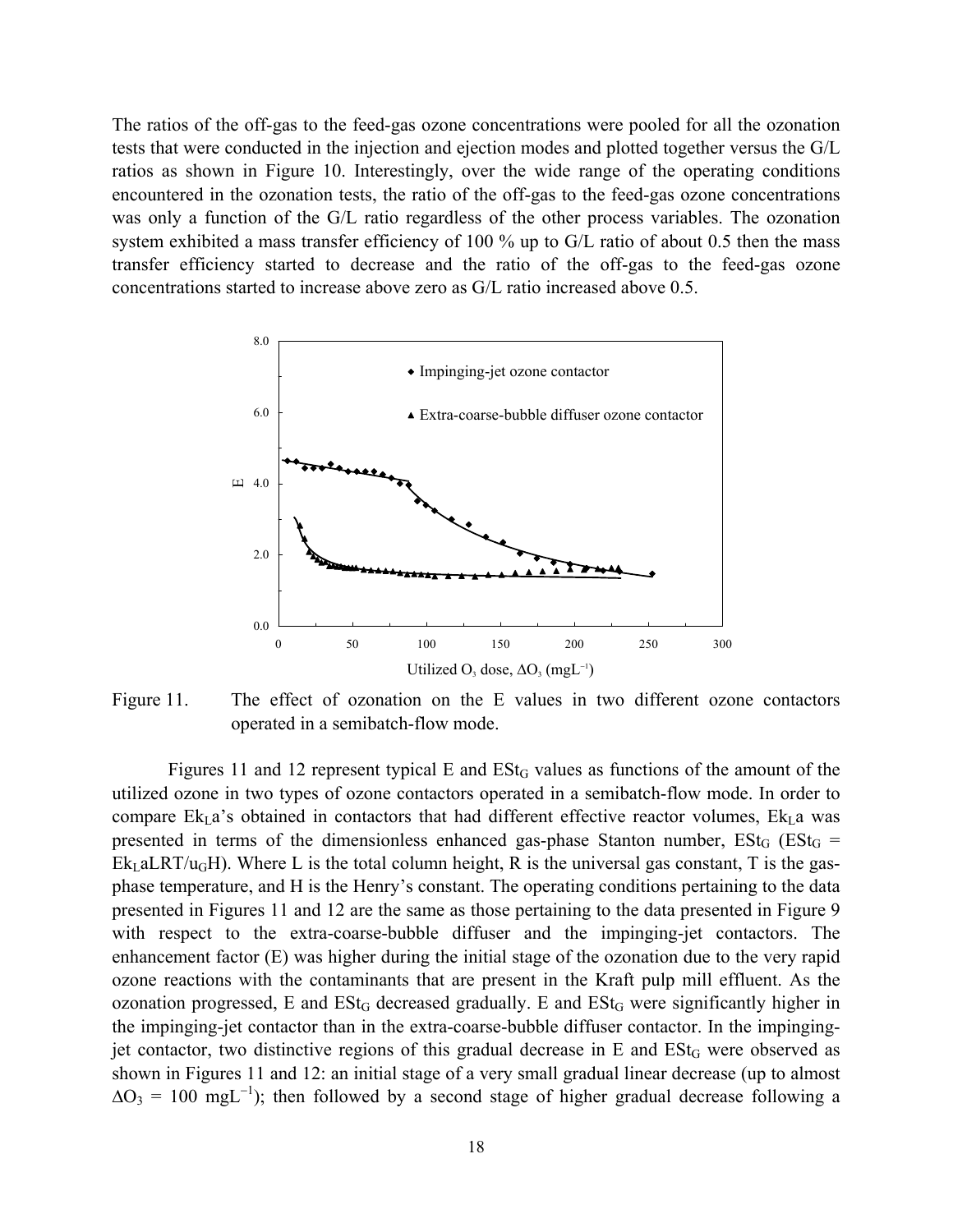power-law function. The decrease in the  $E$  and  $ESt<sub>G</sub>$  values along the course of ozonation supports the phenomenon of the shift of the ozone gas absorption process from the fast or instantaneous to the intermediate-reaction kinetics regime as the ozonation proceeds. This phenomenon was also reported before by Zhou and Smith (1997). In the impinging-jet ozone contactor, the rates of this gradual decrease in  $ESt_G$  and  $E$  with the increase in the amount of the utilized ozone were much lower, especially at the beginning of the ozonation process, than those observed in the extra-coarse-bubble diffuser contactor. This observation along with the low offgas ozone concentrations produced in the impinging-jet ozone contactor have proved that this ozone contactor can provide a more efficient contacting technology for treating Kraft pulp mill effluents as compared to the conventional diffuser ozone contactors.



Figure 12. The effect of ozonation on the  $ESt_G$  values in two different ozone contactors operated in a semibatch-flow mode.

#### *Modeling of the ozonation treatment efficiencies*

Figures 10.12 to 10.15 depict typical plots of the BOD<sub>5</sub>/COD, color/COD, AOX/COD, and TOC/COD concentrations' ratios as functions of  $\Delta O_3$ . The solid lines in Figures 10.12 to 10.15 represent the general trends in the change in the BOD5/COD, color/COD, AOX/COD, and TOC/COD concentrations' ratios as functions of  $\Delta O_3$ . The relative ratio between the concentrations of the recalcitrant long-chain-high-molecular-weight organic compounds that are not easily aerobically biodegradable and the simple biodegradable organic compounds determines the effectiveness of the ozonation process in increasing the biodegradability of the Kraft pulp mill wastewater. It is more accurate to represent the biodegradability of the wastewater as a ratio of  $BOD<sub>5</sub>$  to COD. As shown in Figure 13, ozonation has caused the biodegradability (represented by  $BOD<sub>5</sub>/COD$ ) of the Kraft pulp mill wastewater treated in the impinging-jet ozone contactor to increase from 0.03 to 0.22 at  $\Delta O_3$  up to 473 mgL<sup>-1</sup>. The small ratio of the final BOD<sub>5</sub>/COD indicates the need for further treatment of the Kraft pulp mill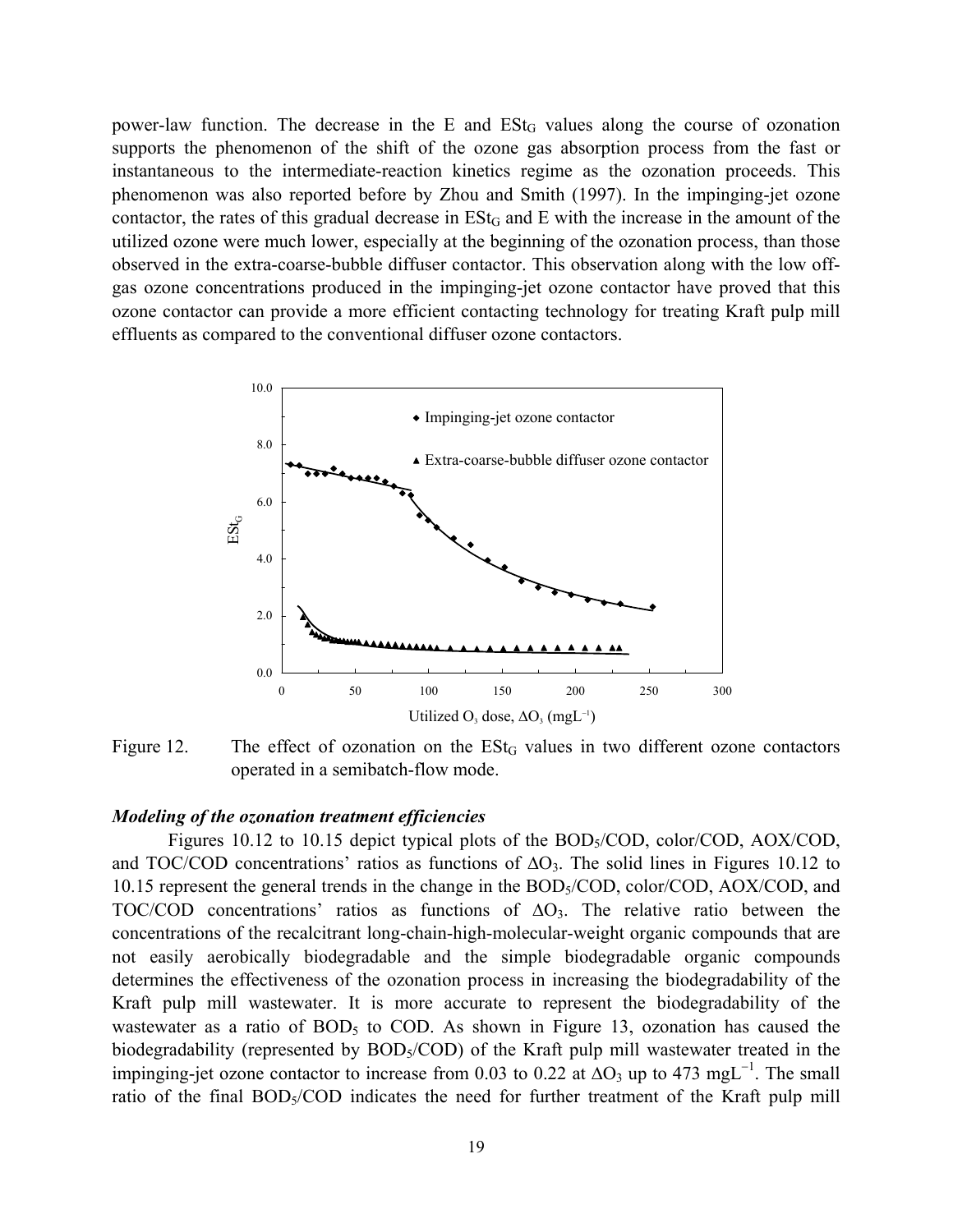wastewater to increase its biodegradability, and consequently, to remove the increase in the BOD<sub>5</sub> of the wastewater as a result of applying further treatment. One of the promising treatment options that can be investigated is the combination of hydrogen peroxide and ozone treatment followed by a biological treatment process.



 $\Box$  Continuous-flow mode  $\blacktriangle$  Semibatch-flow mode





 $\Box$  Continuous-flow mode  $\blacktriangle$  Semibatch-flow mode

Figure 14. The effect of ozonation on the color/COD ratio of the treated Kraft pulp mill wastewater in the impinging-jet ozone contactor.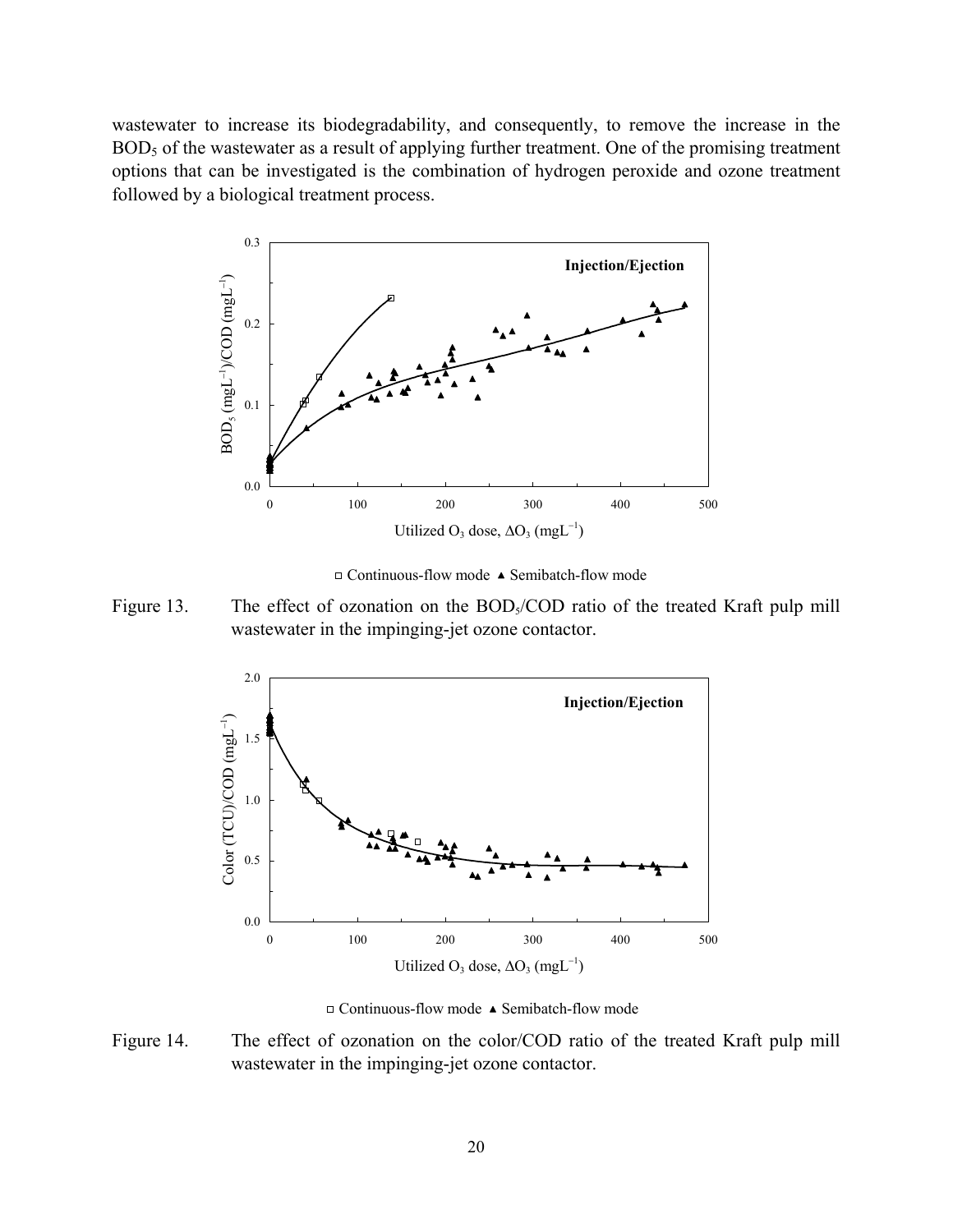The color/COD ratios of the Kraft pulp mill wastewater that was treated in the continuous and the semibatch-flow modes under a wide range of operating conditions were pooled together and plotted versus  $\Delta O_3$  as shown in Figure 14. There was no effect of the operating mode on the ozonation treatment levels. For the AOX/COD and TOC/COD ratios, as shown in Figures 15 and 16, the same trend in the reduction of those ratios was observed in the continuous and the semibatch-flow modes except that the initial values (at  $\Delta O_3 = 0$ ) of those ratios were lower in the experiments conducted in the continuous-flow mode. The COD decrease along the course of ozonation was well represented by a linear function that had the same slope for both the continuous and the semibatch-flow modes. In order to achieve accurate modeling of the ozonation treatment efficiencies in terms of the color, AOX, COD, and TOC induced reduction efficiencies, the ratio of the initial concentration of the parameter, under investigation, to the initial COD concentration in the pulp mill wastewater can be introduced as another parameter that affects the ozonation treatment levels. This ratio represents the effects of the competing reactions between ozone and the various constituents that are present in the Kraft pulp mill wastewater during the course of ozonation.



 $\Box$  Continuous-flow mode  $\blacktriangle$  Semibatch-flow mode

Figure 15. The effect of ozonation on the AOX/COD ratio of the treated Kraft pulp mill wastewater in the impinging-jet ozone contactor.

A general model that can describe the performance of the ozonation treatment can be represented as follows:

$$
\log\left(\frac{Y}{Y_0}\right) = a \cdot \Delta O_3 + b \cdot \Delta O_3 \cdot \log\left(\frac{Y_0}{COD_0}\right)
$$
 [5]

This model can be applied to describe the ozonation process reduction efficiencies of color, AOX, and TOC. For COD reduction, the term  $log (Y/COD_0)$  reduces to zero. As a result, Equation 5 becomes: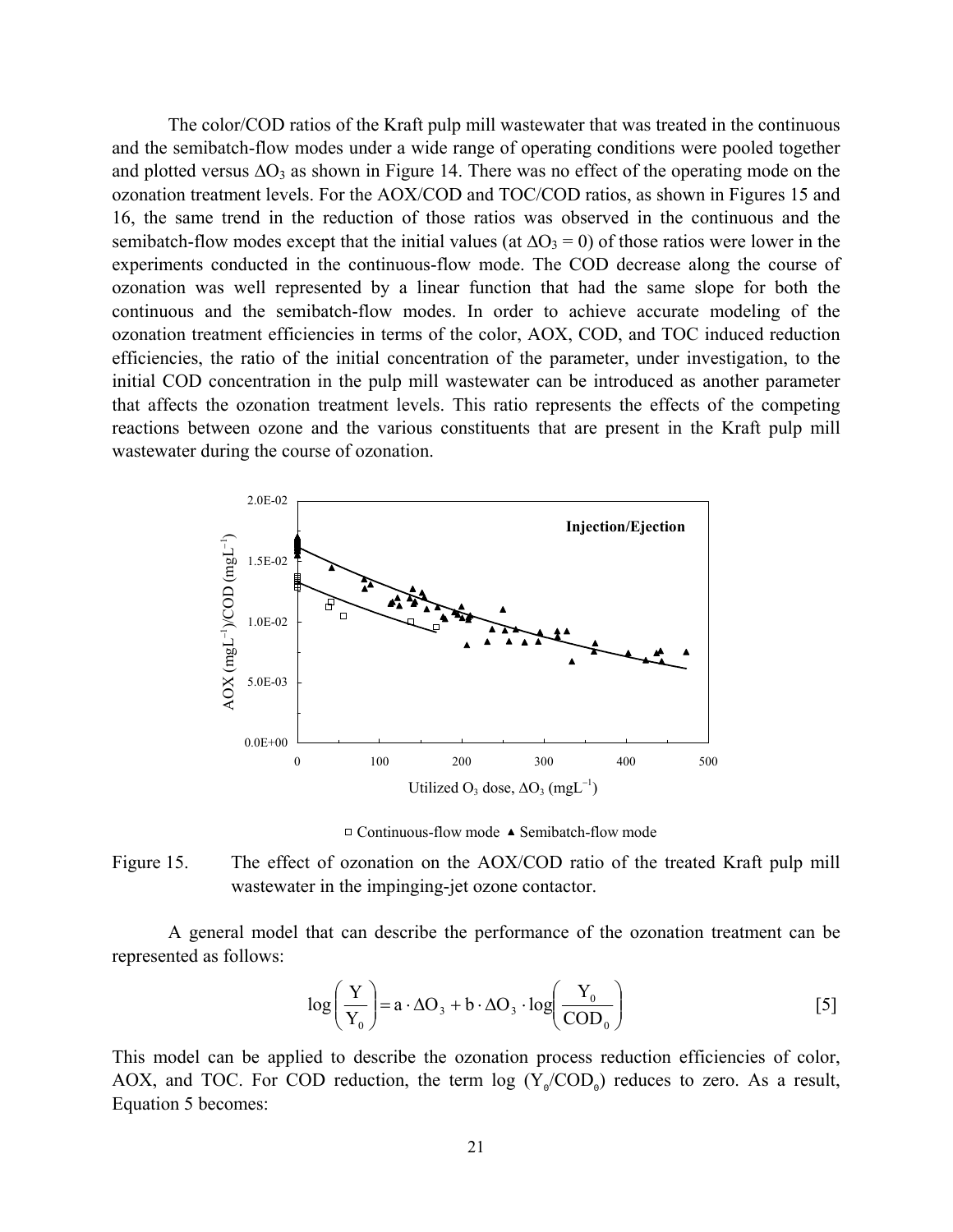$$
\log\left(\frac{Y}{Y_0}\right) = a \cdot \Delta O_3 \tag{6}
$$

where: Y = final wastewater characteristic parameter concentration (TCU for color, and mgL<sup>-1</sup> for AOX, COD, and TOC),  $Y_0$  = initial wastewater characteristic parameter concentration (TCU) for color, and mgL<sup>-1</sup> for AOX, COD, and TOC),  $\Delta O_3$  = amount of the utilized ozone (mgL<sup>-1</sup>),  $\text{COD}_0$  = initial wastewater COD concentration (mgL<sup>-1</sup>), and a and b are empirical regression constants. Similar models to those represented by Equations 5 and 6 were developed before by Zhou and Smith (2000a).



 $\Box$  Continuous-flow mode  $\triangle$  Semibatch-flow mode

Figure 16. The effect of ozonation on the TOC/COD ratio of the treated Kraft pulp mill wastewater in the impinging-jet ozone contactor.

The experimental data representing the induced reduction efficiencies of color, AOX, COD, and TOC that were obtained in the continuous and the semibatch-flow modes were pooled together and linear regression analyses were performed to obtain the regression constants (a and b) for each parameter under investigation and finally to examine the applicability of the models represented by Equations 5 and 6 in predicting the ozone induced reductions of color, AOX, COD, and TOC. The same procedure was performed for the data obtained in the extra-coarsebubble diffuser ozone contactor. The regression analyses was performed at a 95 % confidence level and the constant parameter was set equal to zero in order to account for the no-treatment condition when the amount of utilized ozone is equal to zero. The regression analyses produced coefficients of multiple correlation (R's) in the range of 0.89 to 0.97 for the data obtained in the extra-coarse-bubble diffuser ozone contactor and in the range of 0.79 to 0.98 for the data obtained in the impinging-jet ozone contactor.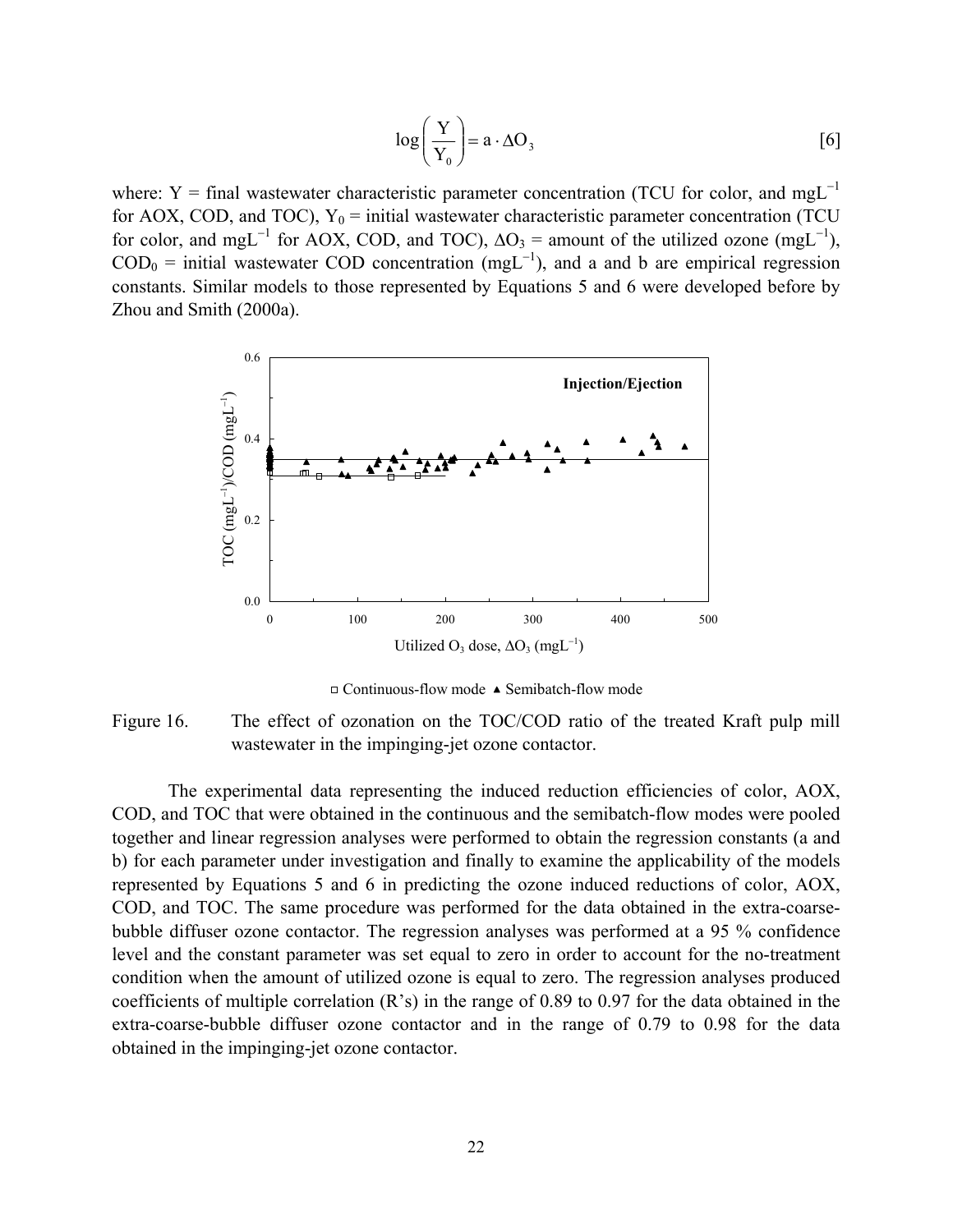

Figure 17. A comparison between the predicted and the measured reduction efficiencies of AOX.

| Table 3. | Regression parameters for the modeling of the induced reduction efficiencies of |  |  |  |  |
|----------|---------------------------------------------------------------------------------|--|--|--|--|
|          | color, AOX, COD, and TOC                                                        |  |  |  |  |

| Wastewater                          | <b>Estimated parameters</b> | <b>Multiple R</b> |       |  |  |  |  |
|-------------------------------------|-----------------------------|-------------------|-------|--|--|--|--|
| parameters                          | b<br>a                      |                   | value |  |  |  |  |
| <b>Extra-coarse ozone contactor</b> |                             |                   |       |  |  |  |  |
| Color                               | $-1.88E-03$                 | $-6.91E-03$       | 0.95  |  |  |  |  |
| <b>AOX</b>                          | $-8.15E-03$                 | $-3.78E - 03$     | 0.89  |  |  |  |  |
| <b>TOC</b>                          | $-4.35E-04$                 | $-2.68E - 04$     | 0.97  |  |  |  |  |
| <b>COD</b>                          | $-4.74E-04$                 | N/A               | 0.96  |  |  |  |  |
| Impinging-jet ozone contactor       |                             |                   |       |  |  |  |  |
| Color                               | $-4.06E-03$                 | 9.04E-03          | 0.81  |  |  |  |  |
| <b>AOX</b>                          | 2.92E-04                    | 8.39E-04          | 0.98  |  |  |  |  |
| <b>TOC</b>                          | 8.64E-05                    | 7.87E-04          | 0.79  |  |  |  |  |
| COD                                 | $-2.79E - 04$               | N/A               | 0.88  |  |  |  |  |

The regression parameters obtained for all the wastewater quality parameters representing the Kraft pulp mill wastewater that was treated in the impinging-jet and the extra-coarse-bubble diffuser ozone contactors are shown in Table 3. A Comparison between the predicted and the measured induced ozone reduction efficiencies of the AOX of the Kraft pulp mill wastewater that was treated in the impinging-jet ozone contactor, under various amounts of the utilized ozone, is shown in Figure 17.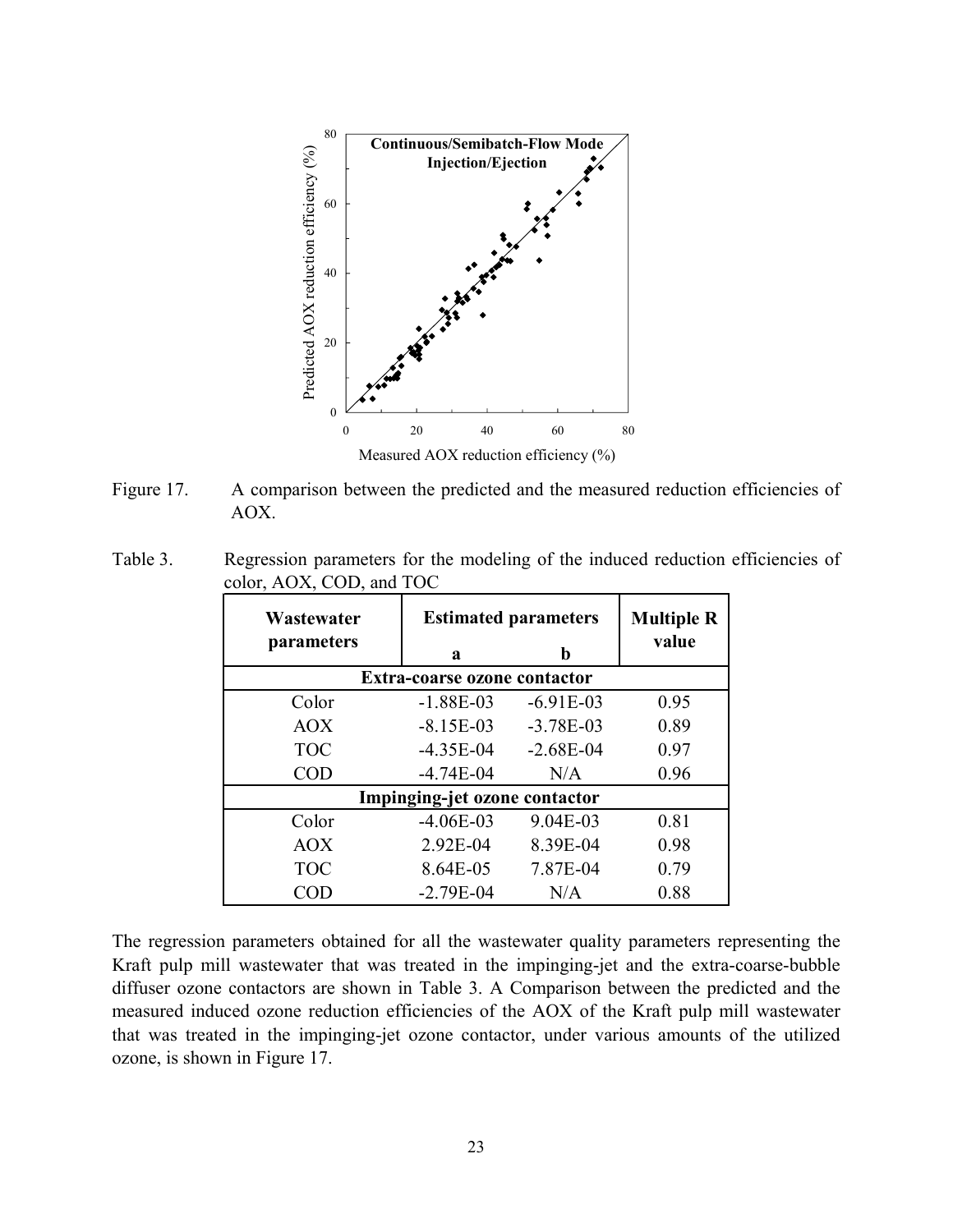# *Scale-up of the ozonation process*

Different ozone contactor designs and configurations should be tested over a wide range of operating conditions in order to achieve proper scale-up of the ozonation process for treating Kraft pulp mill wastewaters. Consequently, relationships can be developed to predict the ozonation treatment levels that can be achieved when scaling up ozone contactors. Zhou and Smith (1997, 2000a) investigated the factors that would influence the scale-up of conventional fine-bubble diffuser ozone contactors. They tested their unit in two operating modes: the semibatch and the continuous-flow modes. Also, two contactor sizes were tested: 6.0 x  $10^{-2}$  m<sup>3</sup> and 4.0 x  $10^{-3}$  m<sup>3</sup>. Detailed description of their experimental protocols can be found in Zhou and Smith (1997, 2000a). They reported that there was a small scale-up factor associated with the ozonation treatment of Kraft pulp mill wastewaters, although, there was no effect of the mode of operations on the induced reductions of color, AOX, COD, and TOC.

| <b>Operating conditions</b>       | Ozone<br>contactor $#(1)$ | Ozone<br>contactor $#(2)$                      | Ozone<br>contactor # $(3)$ | Ozone<br>contactor # $(4)$                     |
|-----------------------------------|---------------------------|------------------------------------------------|----------------------------|------------------------------------------------|
| Mode of operations                | semibatch                 | semibatch/<br>continuous                       | semibatch                  | semibatch/<br>continuous                       |
| Gas sparging<br>technique         | extra-coarse<br>diffuser  | impinging gas-<br>liquid jets                  | fine diffuser              | fine diffuser                                  |
| Reactor volume $(m^3)$            | $2.1 \times 10^{-1}$      | $1.7 \times 10^{-2}$ /<br>$1.0 \times 10^{-2}$ | $4.0 \times 10^{-3}$       | $6.0 \times 10^{-2}$ /<br>$7.0 \times 10^{-2}$ |
| Reactor aspect ratio              | 1.6                       | 13.2                                           | 5.4                        | 22.3/31.3                                      |
| $\Delta O_3$ (mgL <sup>-1</sup> ) | 125                       | 125                                            | 125                        | 125                                            |
| Wastewater<br>parameters          | % Reduction efficiencies  |                                                |                            |                                                |
| Color                             | 65                        | 60                                             | 75                         | 63                                             |
| <b>AOX</b>                        | 31                        | 35                                             | 52                         | 32                                             |
| <b>COD</b>                        | 12                        | 17                                             | 20                         | 19                                             |
| <b>TOC</b>                        | 10                        | 9                                              | 17                         | 10                                             |

Table 4. A comparison between three different scales and designs of ozone contactors in terms of the color, AOX, COD, and TOC reduction efficiencies

Furthermore, a comparison was conducted between the two scales of fine-bubble diffuser ozone contactors used by Zhou and Smith (1997, 2000a) and the ozone contactors used in the current study in terms of the ozonation treatment levels at a similar  $\Delta O_3$  of 125 mgL<sup>-1</sup>. The ozonation induced reduction efficiencies in the four ozone contactors designs are shown in Table 4. The results indicated that the scale-up and reactor configuration have exhibited insignificant effects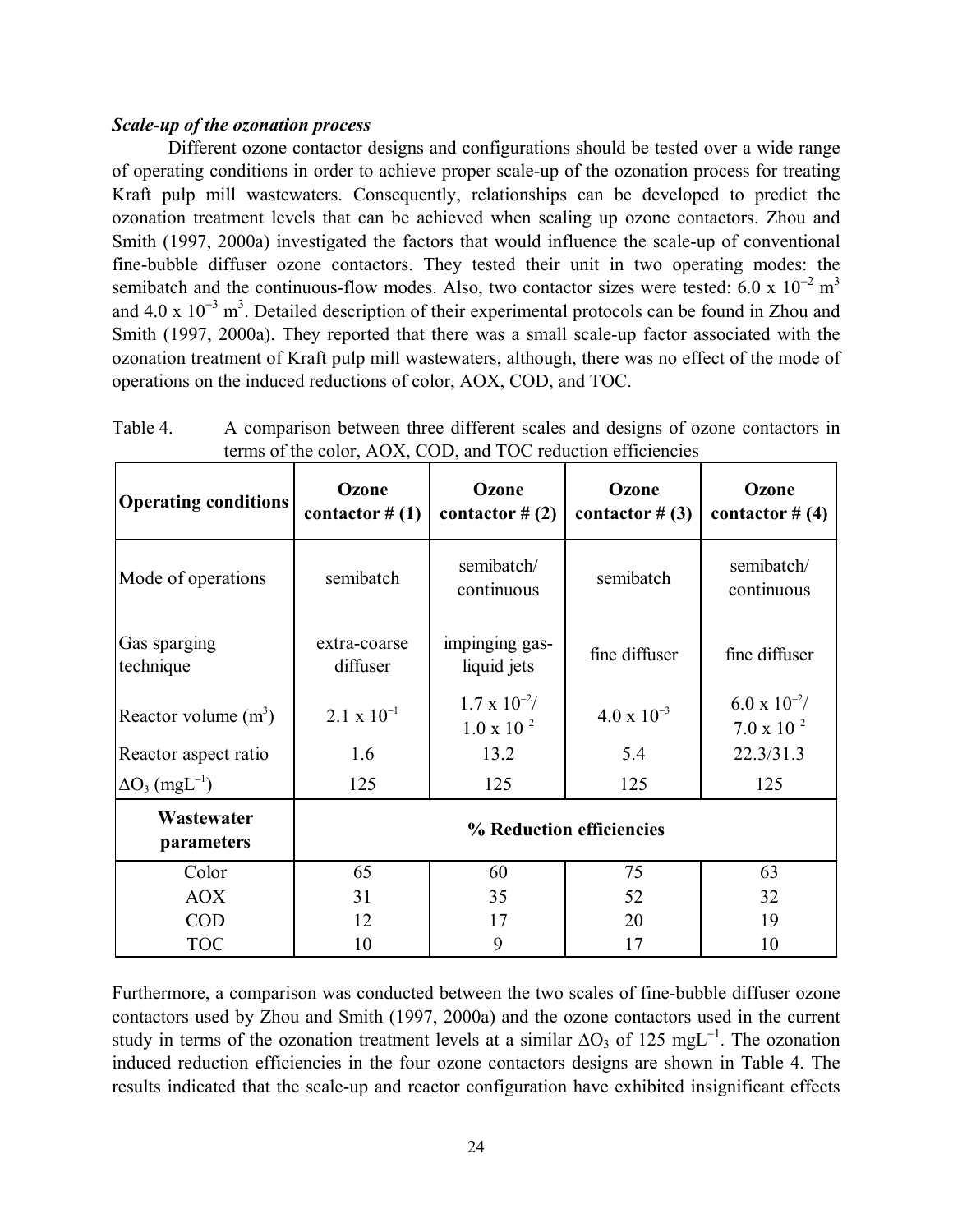on the ozonation treatment efficiencies. Despite that the impinging-jet ozone contactor, as discussed earlier, has shown to produce lower off-gas ozone concentrations compared to the other ozone contactors that were operated in a semibatch-flow mode. The treatment levels achieved in the impinging-jet and fine-bubble diffuser ozone contactors that were operated in a continuous-flow mode were compared. The two designs of ozone contactors have produced almost identical treatment levels except that the volume of the impinging-jet contactor was one seventh of that of the fine-diffuser contactor. Consequently, the operating costs of the ozonation process and the ozone off-gas destruction facilities will be greatly reduced when the impingingjet ozone contactor is used for treating Kraft pulp mill wastewaters.



Figure 18. A digital image of the air bubbles at  $u_L = 7.7 \times 10^{-3} \text{ ms}^{-1}$  and  $u_G = 1.0 \times 10^{-3}$  $\text{ms}^{-1}$ .

# *Gas bubble measurements*

#### Digital photographic measurements

The rise velocity of bubble swarms was measured to be in the range of 2.4 x  $10^{-1}$  to 3.0 x 10<sup>-1</sup> ms<sup>-1</sup>. Similar ranges of bubble rise velocity were obtained by several researchers who investigated the hydrodynamics of gas bubbles in air-water systems (Kaštánek et al. 1993). The photographic images revealed that the majority of the bubbles had an oblate ellipsoidal shape as shown in Figures 18 to 20. Therefore, the bubble diameter  $(d_B)$  was calculated as the arithmetic mean of the maximum and minimum diameters of the bubbles. The angle between the major axis of the bubble and the horizontal direction was generally  $\leq 90^{\circ}$ .

For all operating conditions, the mean  $d_B$  ranged from about 1,400  $\mu$ m to 2,200  $\mu$ m and an increase in  $u_G$  caused  $d_B$  to increase while an increase in  $u_L$  caused  $d_B$  to decrease. Yamashita et al. (1978) observed in their photographic study of the gas bubbles in an air-water system that although most of the bubbles were oblate ellipsoids rather than spheroids,  $d_S$  and  $d_B$  were almost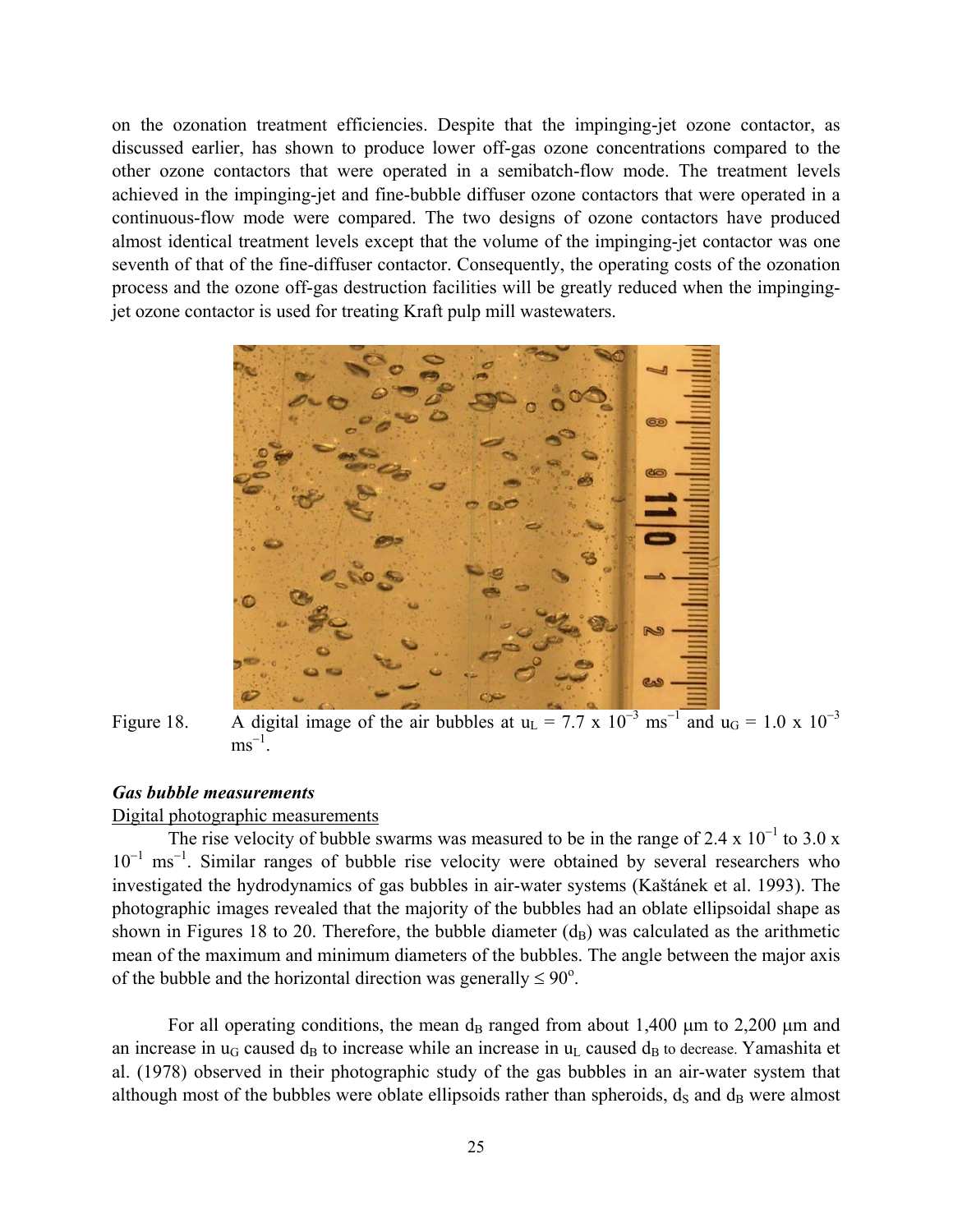identical. Therefore, it can be reasonably assumed that d<sub>B</sub> obtained in the current photographic study is an indicator of, if not equal to,  $d_S$ .



Figure 19. A digital image of the air bubbles at  $u_L = 7.7 \times 10^{-3} \text{ ms}^{-1}$  and  $u_G = 7.8 \times 10^{-3}$  $\text{ms}^{-1}$ <sup> $\text{C}$ </sup>



Figure 20. A digital image of the air bubbles at  $u_L = 1.9 \times 10^{-2} \text{ ms}^{-1}$  and  $u_G = 8.7 \times 10^{-4}$  $\text{ms}^{-1}$ .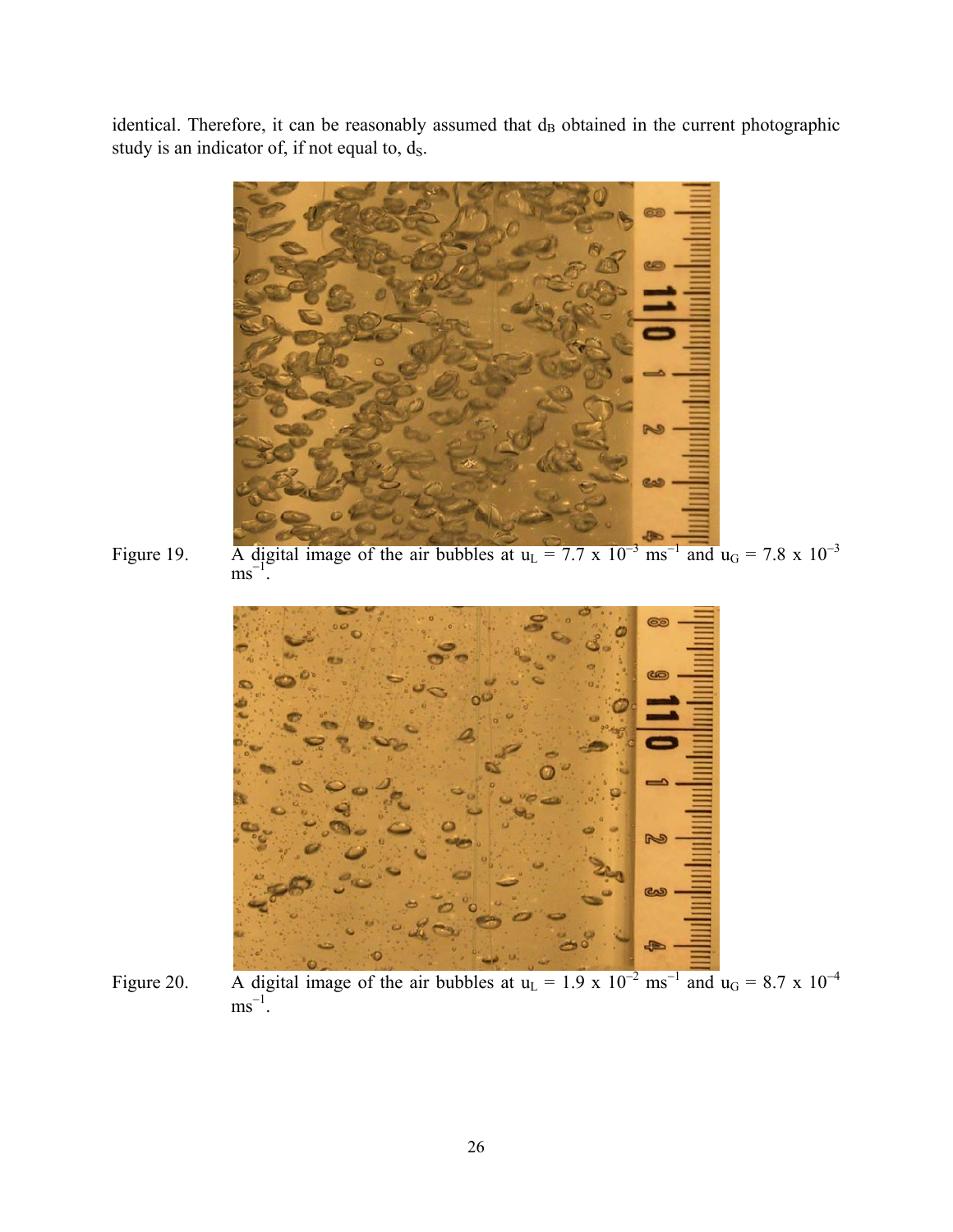Particle dynamics analyzer measurements in deionized water

Figure 21 depicts the effects of the superficial gas and liquid velocities ( $u_G$  and  $u_L$ , respectively) on the count mean and Sauter mean bubble diameters  $(d_B$  and  $d_S$ , respectively). The gas phase was sparged under positive pressure, i.e., in the injection mode. As shown in Figure 8, at  $u_G \le 4.0 \times 10^{-3}$  ms<sup>-1</sup> and as  $u_L$  increased, the rate of decrease in d<sub>B</sub> per increase in  $u_G$  was lower than that at  $u_G \ge 4.0 \times 10^{-3} \text{ ms}^{-1}$ . At  $u_G \ge 4.0 \times 10^{-3} \text{ ms}^{-1}$ , the rate of decrease in d<sub>B</sub> per increase in  $u_G$  was almost the same for different  $u_L$ 's. A similar phenomenon was observed by Zhou and Smith (2000b). Meanwhile, as  $u<sub>L</sub>$  increased,  $d<sub>S</sub>$  decreased. Alternatively, as  $u<sub>G</sub>$ increased,  $d_S$  increased almost proportionally as observed before in the study of Unno and Inoue (1980) that involved measurements of the sizes of bubbles produced from an orifice mixer that was placed at the bottom of a bubble column. In the impinging-jet bubble column, it was observed that as u<sub>L</sub> increased, the turbulence intensity and turbulent shear stresses increased.



Figure 21. Effects of  $u_G$  and  $u_L$  on  $d_B$  and  $d_S$  in deionized water.

Consequently, this resulted in higher shearing of the large gas bubbles into smaller bubbles. Therefore, the mean  $d_B$  and  $d_S$  decreased and they were smaller than those observed before in the studies of Zhou and Smith (2000b) and Roustan et al*.* (1996) that were conducted in conventional bubble columns. As indicated earlier by the photographic study, most of the bubbles were ellipsoids rather than spheroids. Therefore, the value of  $d_B$ , obtained in the PDA study, was dependent on the local curvature of the scattering surface of the bubble and the orientation of the bubble with respect to the optical measurement volume. The same observation was reported before by Stanley and Nikitopoulos (1996) when they investigated the effects of the hydrodynamics of an upward gas-liquid jet on the bubble size. Therefore, the value of  $d_B$ , obtained in the PDA study, is not a true measure of the actual count mean bubble diameter of an oblate ellipsoidal bubble. The value of  $d_B$ , obtained in the PDA study, ranged from 500 to 950  $\mu$ m. Under similar operating conditions to those used in the photographic study, the value of ds,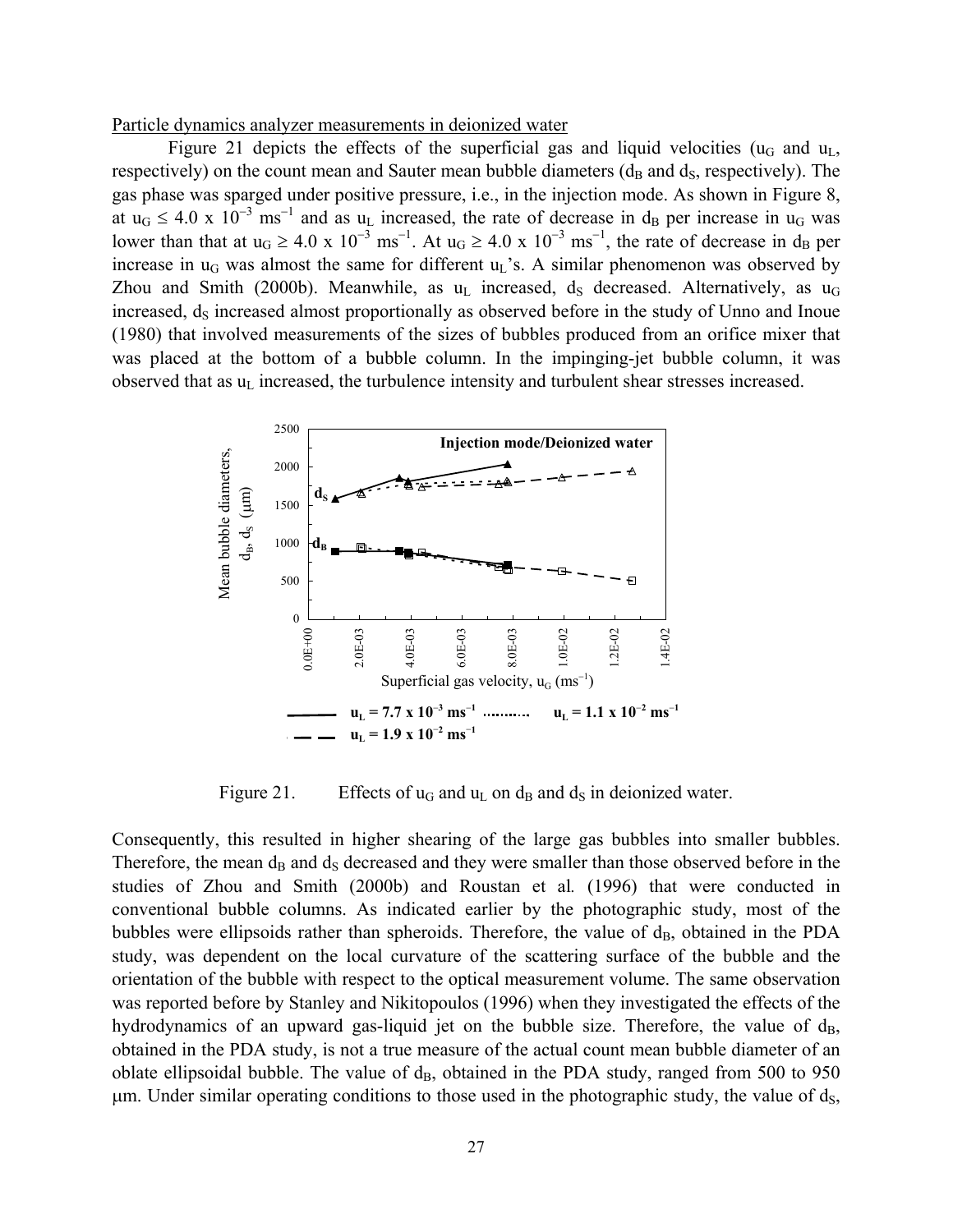obtained in the PDA study, ranged from 1,585 to 2,040 µm. These values were in good agreement with those obtained in the photographic study. Similar trends were observed when the gas phase was sparged under vacuum or negative pressure, i.e., in the ejection mode.



Figure 22. Effects of  $u_G$  and  $u_L$  on  $C_B$  in deionized water.

The effects of  $u_G$  and  $u_L$  on the concentration of the bubbles  $(C_B)$  are shown in Figure 22.  $C_B$  increased almost proportionally with the increase in  $u_G$  and  $u_L$ . The rate of increase in  $C_B$  per increase in  $u_L$  was higher than the rate of increase in  $C_B$  per increase in  $u_G$ . This could have been a result of a high shearing of the large gas bubbles caused by the increase in  $u<sub>L</sub>$ . Similar trends were observed during the experiments conducted in the ejection mode.

During the experiments conducted in the injection mode and as shown in Figure 23, it was observed that the gas-phase turbulence % in the axial direction (i.e., the root mean square (RMS) velocity divided by the mean axial velocity) increased almost linearly as  $u_G$  increased. Meanwhile as u<sub>L</sub> increased from 7.7 x 10<sup>-3</sup> to 1.9 x 10<sup>-2</sup> ms<sup>-1</sup> and at u<sub>G</sub>  $\leq 4.5$  x 10<sup>-3</sup> ms<sup>-1</sup>, the turbulence % in the axial direction generally increased. Although the turbulence intensity in the liquid phase was not measured, it was expected that since the turbulence levels in the gas phase were high, the liquid phase would as well exhibit high levels of turbulence. The increase in turbulence % could be a result of the gas-liquid flow being in the bubbly flow regime due to the low u<sub>G</sub> encountered in this range of operating conditions. The latter phenomenon could be a result of the decrease in the Sauter mean diameter of the bubbles, and consequently, that could have caused an increase in the entrainment of the surrounding liquid by the rising gas bubbles that carried the entrained liquid upwards. Therefore, the circulation flow pattern could have increased and caused more turbulence in the dispersed flow. At  $u_G \ge 4.5 \times 10^{-3} \text{ ms}^{-1}$ , the turbulence % in the axial direction decreased gradually as  $u<sub>L</sub>$  increased. This could be a result of the gas-liquid flow approaching a homogeneous bubbly flow regime that is usually characterized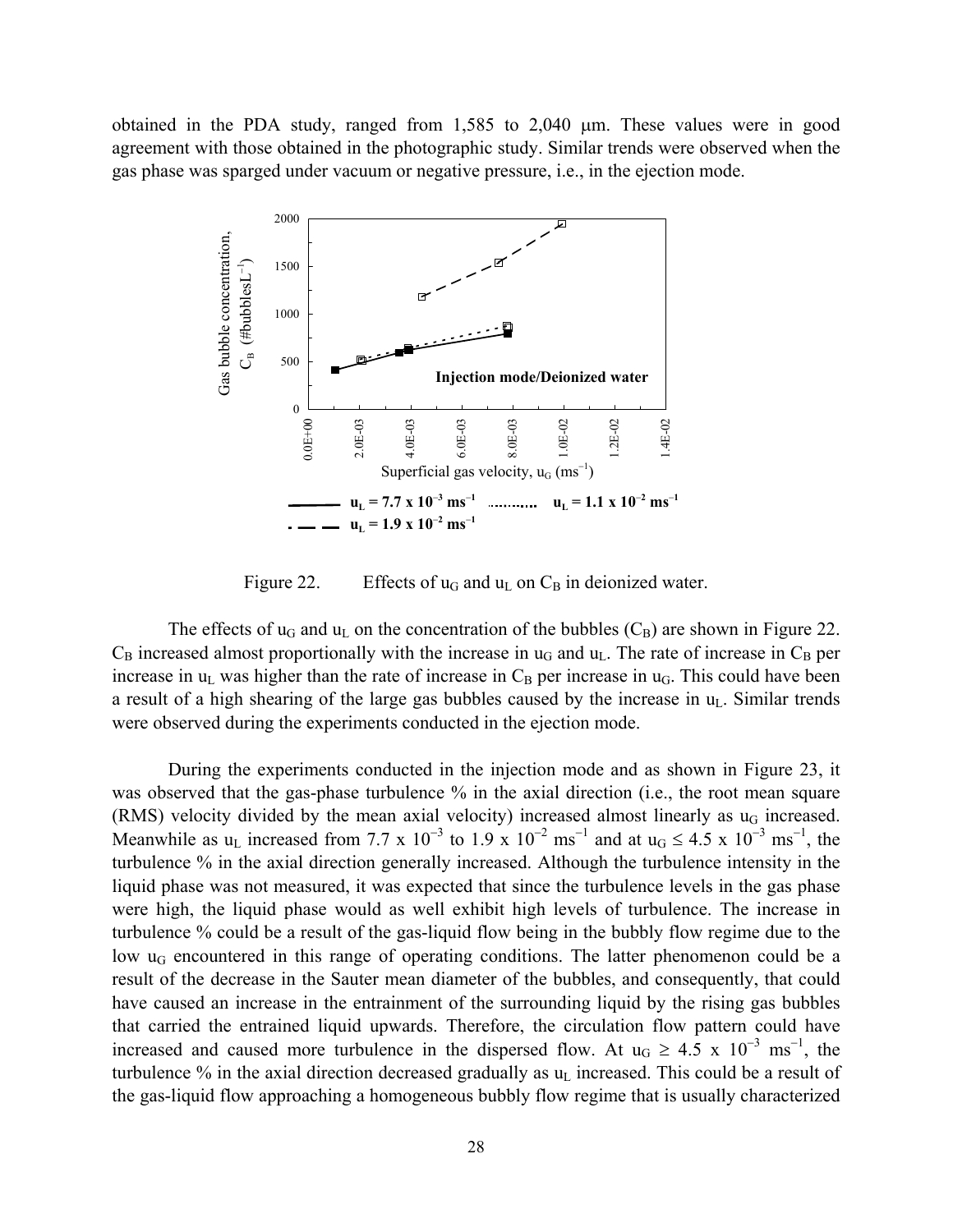by its high bubble concentration. Also, a somewhat uniform bubble rise velocity distribution was observed. This could have led to rising of the bubbles without much of mutual bubble interferences, thus, leading to somewhat uniform degrees of axial and radial distribution of gas hold-up and a low degree of turbulence in the axial direction. Similar phenomenon was reported by (Kaštánek et al. 1993). The gas sparging mode had no effect on the dependency of turbulence  $%$  on  $u_G$  and  $u_L$ .



Figure 23. Effects of  $u_G$  and  $u_L$  on the gas-phase axial turbulence % in deionized water.

Figure 24 depicts typical plots of the probability density distributions of the axial bubble rise velocity (u) as well as the radial velocity (v) for two different tests (TR8 and TR10) that were conducted in the injection mode (i.e., the gas phase was sparged under positive pressure). TR8 was conducted at u<sub>L</sub> of 7.7 x 10<sup>-3</sup> and u<sub>G</sub> of 3.9 x 10<sup>-3</sup> ms<sup>-1</sup> while, TR10 was conducted at  $u<sub>L</sub>$  of 1.9 x 10<sup>-2</sup> and  $u<sub>G</sub>$  of 4.4 x 10<sup>-3</sup> ms<sup>-1</sup>. The velocity profiles were normally distributed as shown in Figure 24. The mean radial velocity (v) was  $1.2 \times 10^{-3}$  and  $1.1 \times 10^{-3}$  ms<sup>-1</sup> in TR8 and TR10, respectively. The radial velocity profiles confirmed the existence of a circular flow pattern in the bubble column as suggested before by Deckwer (1992). The circular flow pattern is a result of the liquid phase dispersion caused by the entrainment of the surrounding liquid by the rising gas bubbles that carry the entrained liquid upwards (Deckwer 1992). The mean axial bubble rise velocity (u) was  $3.1 \times 10^{-1}$  and  $2.9 \times 10^{-1}$  ms<sup>-1</sup> in TR8 and TR10, respectively. Since  $u_G$  was almost constant between the two runs and as  $u_L$  increased, u decreased and the spread of the profile was narrowed. In the impinging-jet bubble column, it was observed that as  $u_L$ increased, the gas-phase axial turbulence % increased (at  $u_G \le 4.5 \times 10^{-3} \text{ ms}^{-1}$ ) causing the turbulent shear stresses to increase considerably. Consequently, this resulted in higher shearing of the large gas bubbles into smaller bubbles, i.e., smaller  $d_B$  and as a result, u decreased. Similar trends were observed during the experiments conducted in the ejection mode.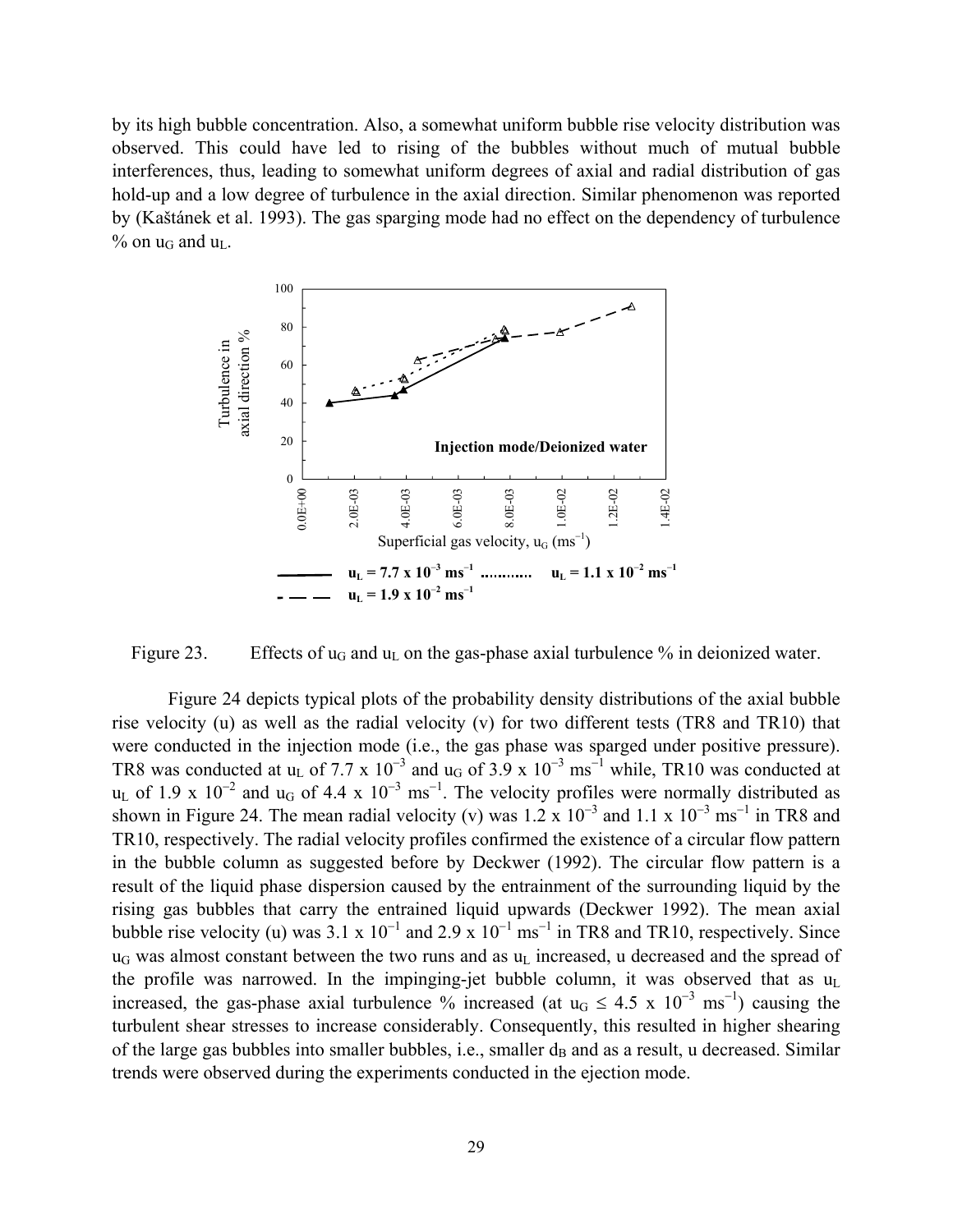

Figure 24. Typical probability density distributions of the gas-phase u and v in deionized water.



Figure 25. Effects of  $u_G$  and  $u_L$  on  $\varepsilon_G$  in deionized water.

Figure 25 presents the effects of  $u_G$  and  $u_L$  on the gas hold-up ( $\varepsilon_G$ ). The gas hold-up was estimated based on the bubble concentration  $(C_B)$  and the count mean bubble diameter  $(d_B)$ measurements. As shown in Figure 17,  $\varepsilon_G$  increased proportionally with the increase in  $u_G$  as reported before by several researchers (Deckwer 1992; Kaštánek et al. 1993; Roustan et al. 1996; Zhou and Smith 2000b). This phenomenon was a result of the decreased bubble size as  $u_G$  and  $u_L$ increased, and thus, leading to a longer bubble residence time in the bubble column. Also, as  $u_L$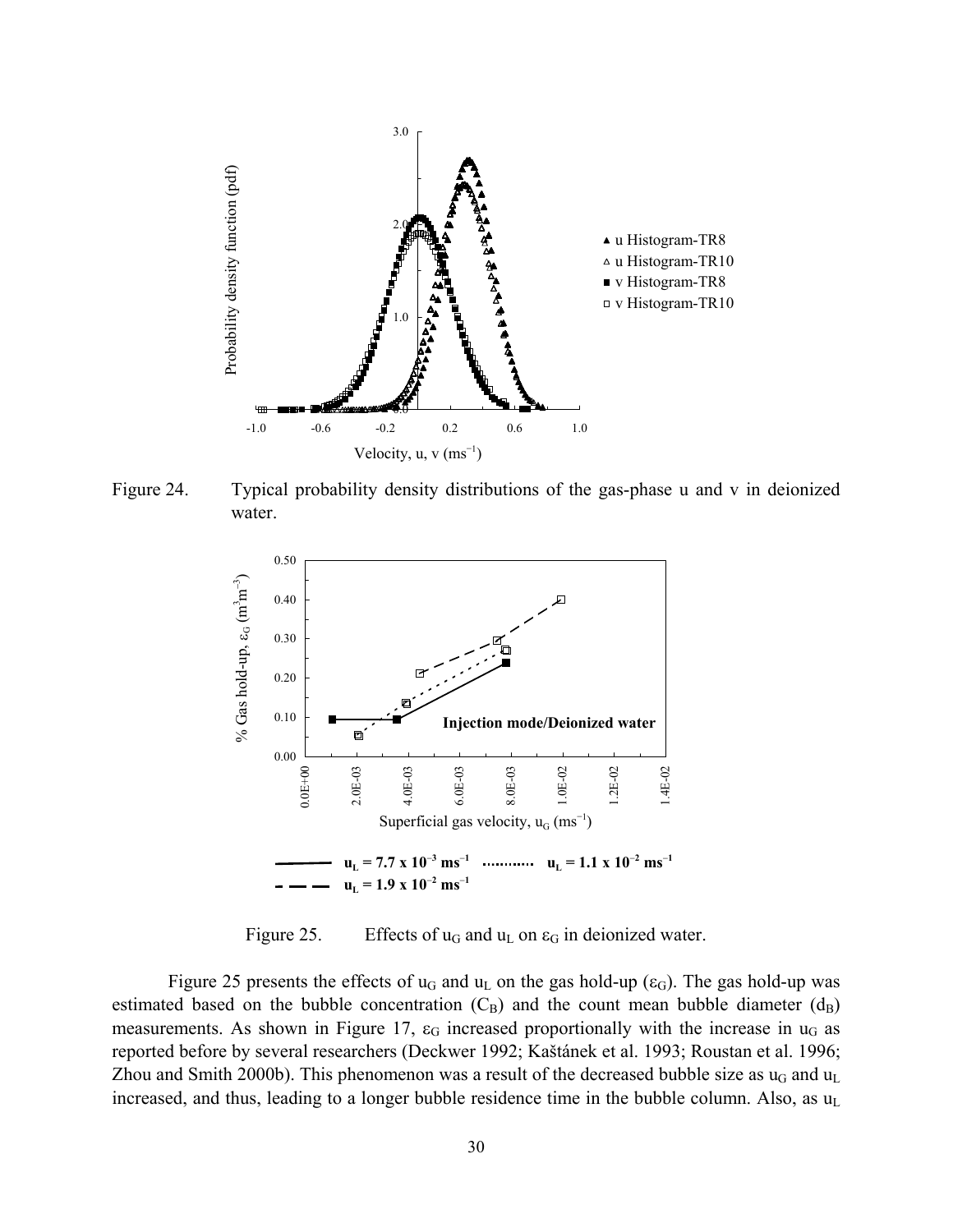increased, an increase in  $\varepsilon_G$  occurred due to the smaller bubble size that resulted from the increase in the shearing of the large gas bubbles into smaller bubbles. An increase in  $u_G$  and  $u_L$ led to a proportional increase in the gas bubbles' interfacial area (a). This could be a result of the increase in  $\varepsilon_G$  as  $u_G$  and  $u_L$  increased. The same phenomenon was reported by (Zhou and Smith, 2000b). Once more, there was no observed effect of the gas sparging mode on the dependency of  $\varepsilon_G$  and a on  $u_G$  and  $u_L$ .

#### Particle dynamics analyzer measurements in Kraft pulp mill effluent

Kraft pulp mill effluents contains surfactants, or referred to as surface active agents (SAA's), and other organic and inorganic compounds that can affect the liquid viscosity and the bubble surface tension. These effects depend on the type, concentration, and chemical structure of such compounds. The organic compounds can be divided into two main groups (Voigt and Schügerl 1979): polar organic compounds with low molecular weight; and polar organic compounds with high molecular weight. The SSA's tend to accumulate at the gas-liquid interface with their hydrophobic groups positioned towards the gas phase (Zhou and Smith 2000b). As a result, the surface tension at the interface will be lower than the surface tension in the bulk liquid. Therefore, the surface tension gradient across the liquid film, surrounding the gas bubble, will be higher than that in the bulk liquid leading to a decrease in the size of the gas bubbles. Also, the SAA's can cause damping of the turbulence intensity at the gas-liquid interface and that will lead to a suppression of the coalescence of the mutually contacting gas bubbles (Kaštánek et al. 1993). The coalescence suppressing effect is smallest during the bubble formation and increases as the contact time between the gas phase and the liquid phase increases (Voigt and Schügerl 1979). The higher the molecular weight of the polar organic compounds, the stronger the suppression of the coalescence but the longer it takes the coalescence suppressing effect to increase as the age of the bubble increases inside the bubble column. In contrast to the SAA's, the inorganic (i.e., salt) compounds exhibit a different effect on the coalescence suppression (Voigt and Schügerl 1979). In inorganic solutions, the concentration of the salt compounds in the bulk liquid is the same as that at the gas-liquid interface. This is a result of the liquid phase immediately forming a liquid film around the gas bubble following the bubble formation, therefore, the gradient in the salt concentration between the bulk liquid and at the gasliquid interface begins to decrease over time. As a result, the salt compounds have their maximum coalescence suppressing effect at the initial stage of the bubble formation and this effect starts to decrease as the age of the gas bubble inside the bubble column increases (Voigt and Schügerl 1979).

Regarding the effects of the superficial gas and liquid velocities ( $u_G$  and  $u_L$ , respectively) on the count mean bubble diameter  $(d_B)$ , the Sauter mean bubble diameter  $(d_S)$ , the gas bubble concentration  $(C_B)$ , the gas-phase axial turbulence intensity, the gas bubble rise velocity (u), the gas hold-up  $(\epsilon_G)$ , and the specific gas bubble interfacial area (a), similar trends of those effects were observed when the PDA measurements were conducted during the aeration of the raw Kraft pulp mill effluent as well as the ozonated effluent. The effects of  $u_G$  and  $u_L$  on  $d_B$  and  $d_S$  during the aeration of raw Kraft pulp mill effluents (i.e.,  $\Delta O_3 = 0.0 \text{ mgL}^{-1}$ ) are shown in Figure 26. As  $u_G$  increased, the Sauter mean diameter increased at a rate similar to that observed during the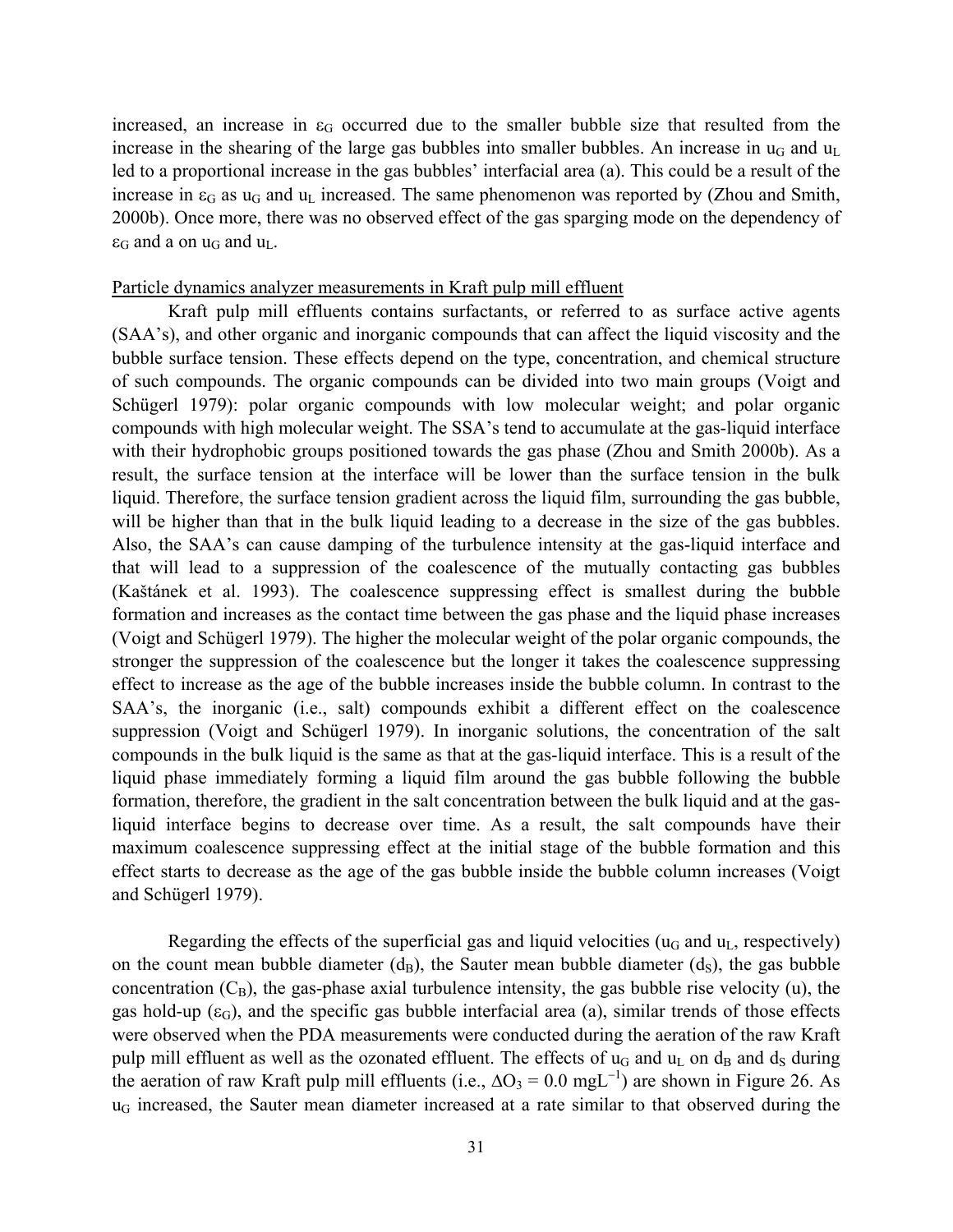aeration experiments conducted in the deionized water. Also, as  $u<sub>L</sub>$  increased,  $d<sub>S</sub>$  decreased at a rate similar to that observed in the deionized water. Interestingly, during the aeration of the raw Kraft pulp mill effluent, and as  $u_G$  increased,  $d_B$  increased slightly then it started decreasing. This phenomenon could be a result of the low coalescence suppressing effect of the SAA's due to the short gas bubble residence time in the column that resulted from the increase in the bubble rise velocity (u) as  $u_G$  increased up to 4.0 x  $10^{-3}$  ms<sup>-1</sup>.



Figure 26. Effects of  $u_G$  and  $u_L$  on  $d_B$  and  $d_S$  in raw Kraft pulp mill effluent.

As observed during the aeration of the deionized water and at  $u_G > 4.0 \times 10^{-3} \text{ ms}^{-1}$ , u started to decrease and that led to an increase in the gas bubble residence time. Consequently, that might have led to an increase in the coalescence suppressing effect of the SAA's, and thus, causing  $d_a$  to decrease. Alternatively, during the aeration of the ozonated Kraft pulp mill effluents, the effect of  $u_G$  on  $d_B$  was similar to that observed in the deionized water. Generally, the effect of increasing  $u_L$  on decreasing  $d_B$ , during the aeration of the raw and the ozonated Kraft pulp mill effluents, was higher than that observed during the aeration of deionized water. This effect gradually decreased as the amount of the utilized ozone  $(\Delta O_3)$  increased, possibly due to the increase in the partial or complete oxidation and/or destruction of the surfactants and the inorganic compounds that were present in the raw Kraft pulp mill effluent. The measured  $d_B$  and  $d<sub>S</sub>$  in the raw and ozonated Kraft pulp mill effluents were smaller than those obtained in conventional diffuser bubble columns that were tested in the study of Zhou and Smith (2000b).

The effects of  $\Delta O_3$  on d<sub>B</sub> and d<sub>S</sub>, for one set of u<sub>G</sub> and u<sub>L</sub> in the injection mode, are presented in Figure 27. As  $\Delta O_3$  increased from 0 to 300 mgL<sup>-1</sup>, d<sub>S</sub> increased by almost 8 % (from 1,840 to 1,990  $\mu$ m) and d<sub>B</sub> increased by almost 41 % (from 495 to 700  $\mu$ m). As shown in Figure 27,  $d_s$  was virtually identical in both the deionized water and the raw Kraft pulp mill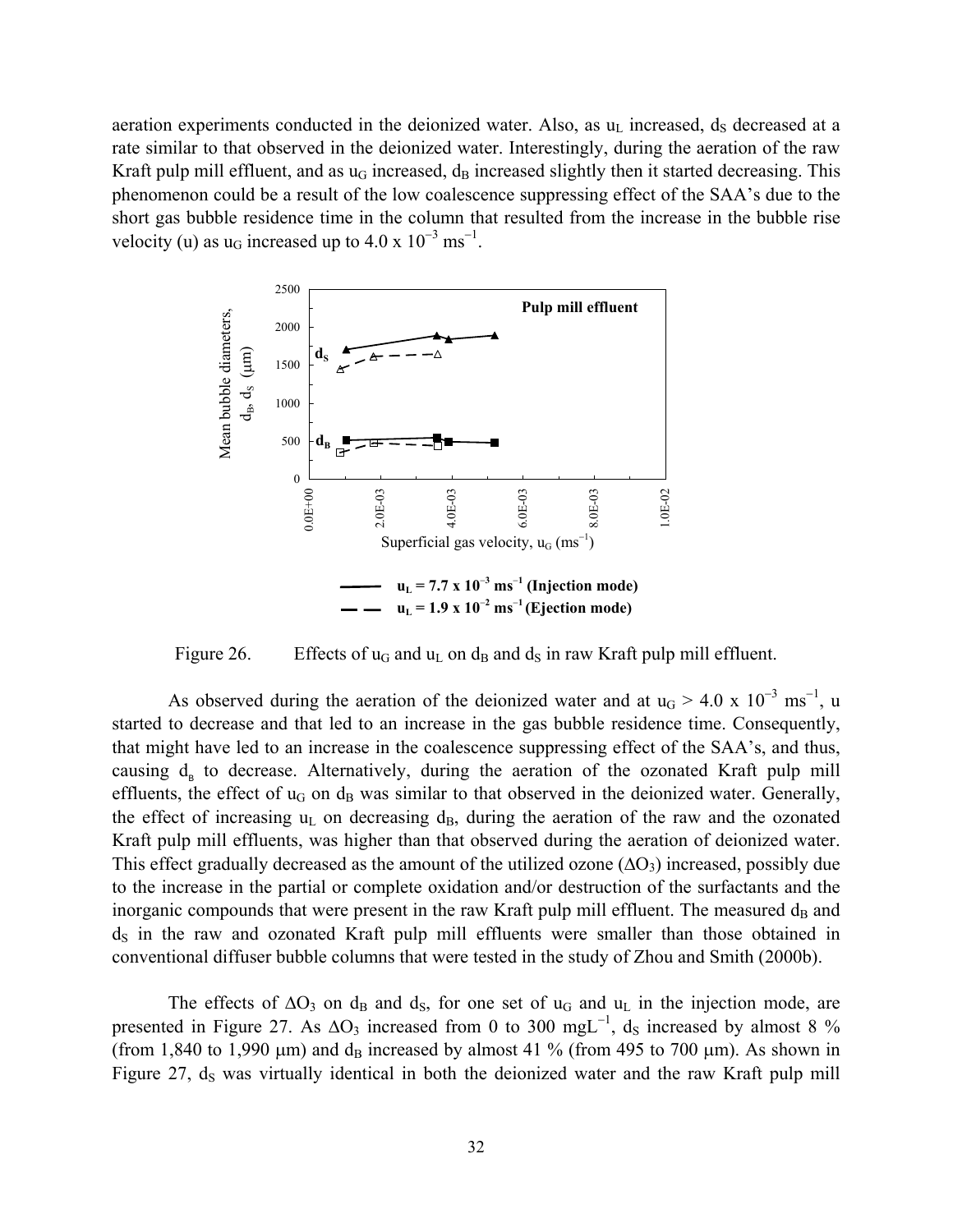effluent. Meanwhile,  $d_B$  in the deionized water was almost two times larger than that in the raw Kraft pulp mill effluent.



Figure 27. Effects of  $\Delta O_3$  on d<sub>B</sub> and d<sub>S</sub> in Kraft pulp mill effluent.



Figure 28. Effects of  $u_G$  and  $u_L$  on  $C_B$  in raw Kraft pulp mill effluent.

The rate of increase in  $C_B$  per increase in  $u_G$  was doubled and the rate of increase in  $C_B$ per increase in  $u<sub>L</sub>$  was almost identical in the raw Kraft pulp mill effluent compared to the deionized water. The effects of  $u_G$  and  $u_L$  on  $C_B$  are shown in Figure 28. Generally, based on the PDA measurement and visual observations, the gas-liquid flow during the aeration of Kraft pulp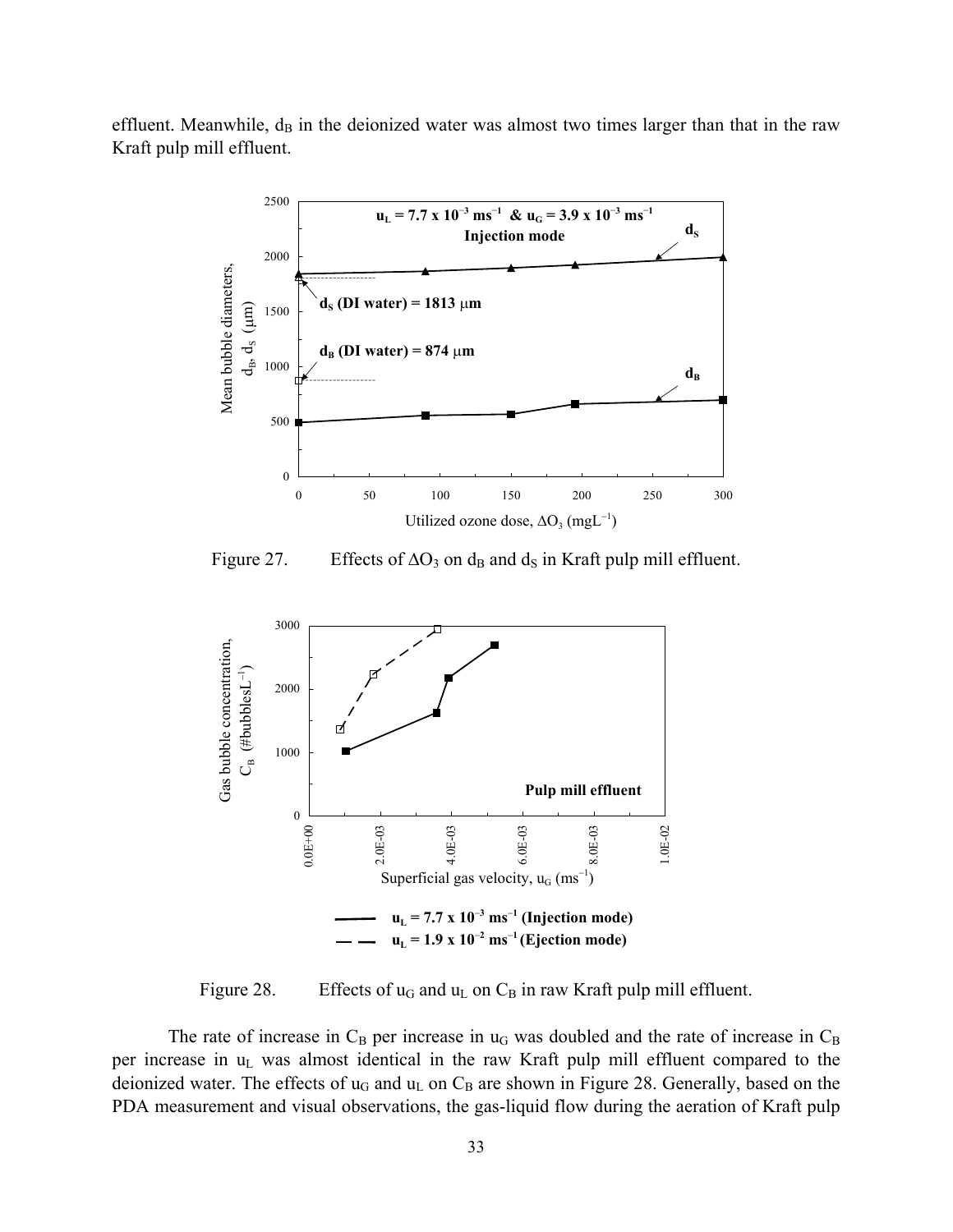mill effluent could be characterized as a homogeneous bubbly flow and the degree of homogeneity decreased as  $\Delta O_3$  increased. Under similar operating conditions, the higher homogeneity of the bubbly flow in the raw Kraft pulp mill effluent compared to the deionized water could be a result of the lower  $d_B$  and  $d_S$ , and the higher  $C_B$  observed in the raw Kraft pulp mill effluent. As a result of the lower  $d_B$  in the raw Kraft pulp mill effluent and under the same operating conditions, the bubble rise velocity (u) decreased by about 50 % compared to that in the deionized water. Therefore, lower  $d_B$  and  $d_S$ , higher  $C_B$ , and lower u caused the gas hold-up  $(\epsilon_{\rm G})$  and the specific gas bubbles' interfacial area (a) to increase and they were about four times higher than those in the deionized water.

# **DETAILED REFERENCES**

Detailed descriptions of the experimental methods and detailed results of the modeling of the ozonation treatment can be found in the following references:

- Gamal El-Din, M. (2001). Theoretical analysis and experimental investigation of the performance of ozone bubble columns. Ph.D. Thesis, Department of Civil and Environmental Engineering, University of Alberta, Edmonton, Alberta, Canada.
- Gamal El-Din, M., and Smith, D.W. 2001. Ozone mass transfer in water treatment: hydrodynamics and mass transfer modeling of ozone bubble columns. Wat. Sci. & Technol.: Wat. Suppl. 1(2): 123-130.
- Smith, D.W., and M., Gamal El-Din 2001. Theoretical analysis and experimental verification of ozone mass transfer in bubble columns. Environ. Technol. (Accepted)
- Gamal El-Din, M., and Smith, D.W. 2001. Development of transient backflow cell model (BFCM) for bubble columns. Ozone Sci. & Eng. 23(4): 313-326.
- Gamal El-Din, M., and Smith, D.W. 2001. Designing ozone bubble columns: a spreadsheet approach to axial dispersion model. Ozone Sci. & Eng. (Accepted).
- Gamal El-Din, M., and Smith, D.W. 2001. Maximizing the enhanced ozone oxidation of Kraft pulp mill effluents in an impinging-jet bubble column. Ozone Sci. & Eng. (Accepted).
- Gamal El-Din, M., and Smith, D.W. 2001. Ozonation of Kraft pulp mill effluent: process dynamics. J. Environ. Eng. & Sci. (Accepted).

# **MANAGEMENT APPLICATIONS**

This project involved the development of new design of ozone bubble column. This design has the potential to improve the ozonation treatment efficiencies, especially, when treating highly polluted industrial wastewaters such as pulp mill effluents. This new design of ozone bubble column can lead to significant reductions in the capital and operating costs compared to those encountered in conventional ozone bubble columns.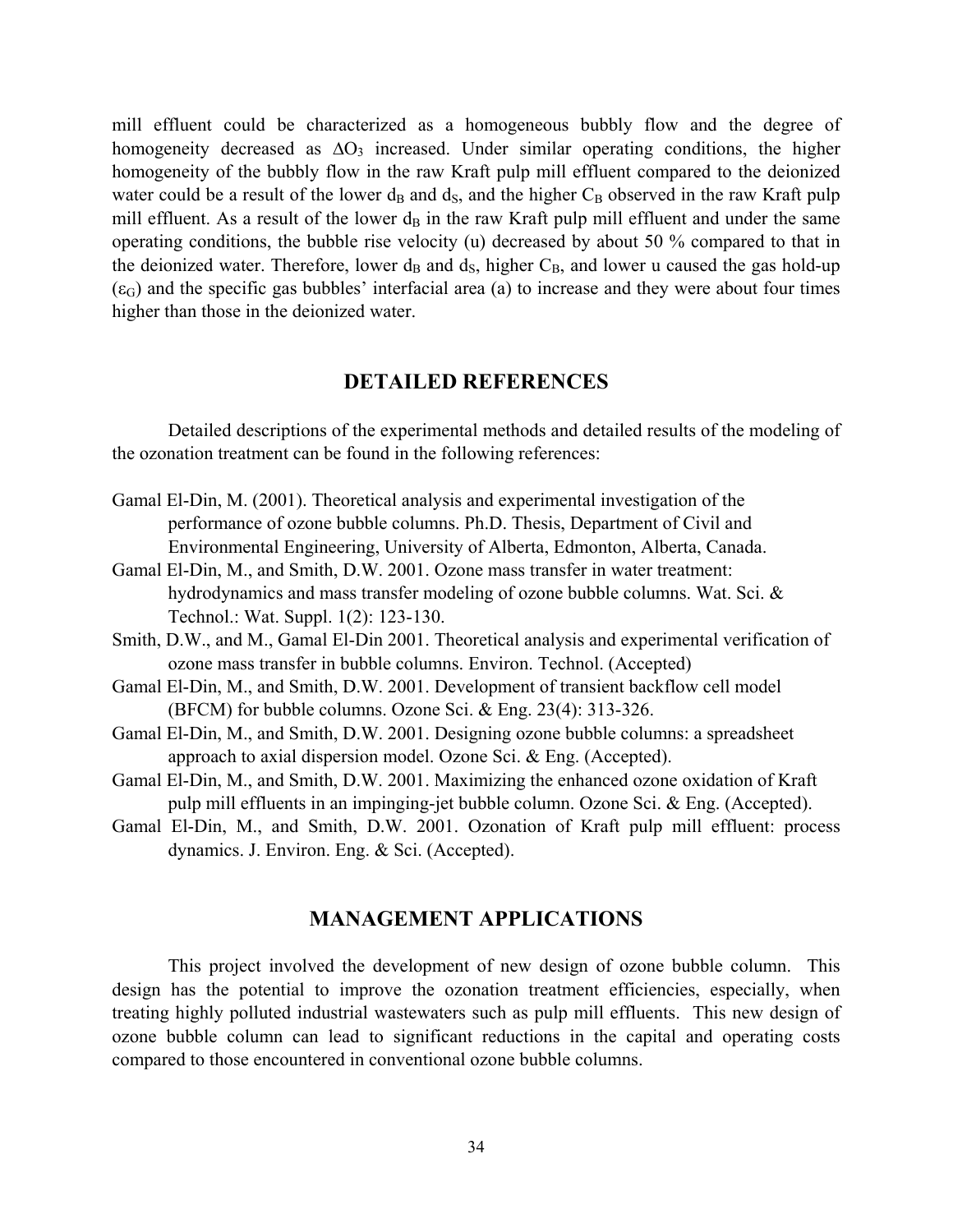As a result of achieving higher treatment levels of pulp mill effluents, the ecological integrity of the boreal forest can be well maintained. Thus, this can lead to the preservation and improvement of the Canadian public and environmental health.

With the standards, that are used to regulate wastewater effluent discharges into the receiving environment, becoming more stringent, the need for effective treatment processes such as ozonation will become a necessity for many industries in order to comply with the stringent wastewater effluent quality standards.

# **CONCLUSIONS**

Using the venturi injectors for sparging the ozone gas into the liquid phase in the impinging-jet contactor has led to a significant increase in the enhanced overall mass transfer coefficient ( $Ek<sub>L</sub>a$ ) and the enhanced factor ( $E$ ), compared to the other ozone contactors, over most of the studied range of the utilized ozone dose. As a result, the off-gas ozone concentrations that were produced from the impinging-jet contactor were substantially lower than those produced from the other contactors that were operated in a semibatch-flow mode.

The ozonation process induced higher reductions in the color and AOX concentrations compared to COD and TOC of the treated Kraft pulp mill effluents. The small ratio of the BOD5/COD of the treated wastewater indicates the need for further treatment of this type of wastewater to increase its biodegradability, and consequently, to remove the increase in the BOD<sub>5</sub> of the wastewater as a result of applying further treatment. The reduction efficiencies of color, AOX, COD, and TOC indicated that the scale-up and reactor configuration have exhibited insignificant effects on the ozonation treatment levels achieved in the different types of the ozone contactors examined in this study. This suggests that a small scale-up factor was associated with the ozonation treatment of pulp mill effluents, especially at large scales, where there was virtually no effect on the ozonation induced reduction efficiencies of color, AOX, COD, and TOC. The treatment levels achieved in the impinging-jet and fine-bubble diffuser ozone contactors that were operated in a continuous-flow mode were compared and the two designs of ozone contactors were found to produce almost identical treatment levels except that the volume of the impinging-jet contactor was one seventh of that of the fine-diffuser contactor. Based on the above, it is evident that the operating costs of the ozonation process and the ozone off-gas destruction facilities will be greatly reduced when the impinging-jet ozone contactor is used for treating Kraft pulp mill wastewaters.

The 2-D laser and phase Doppler anemometry and the digital photographic measurement techniques provided great non-intrusive tools for characterization and better understanding of the gas bubbles in the impinging-jet bubble column. The digital photographic study provided valuable information on the shape and size of the gas bubbles as well as rough estimates of the bubble rise velocity that aided in optimizing the particle dynamics analyzer configuration and operational settings during the PDA study.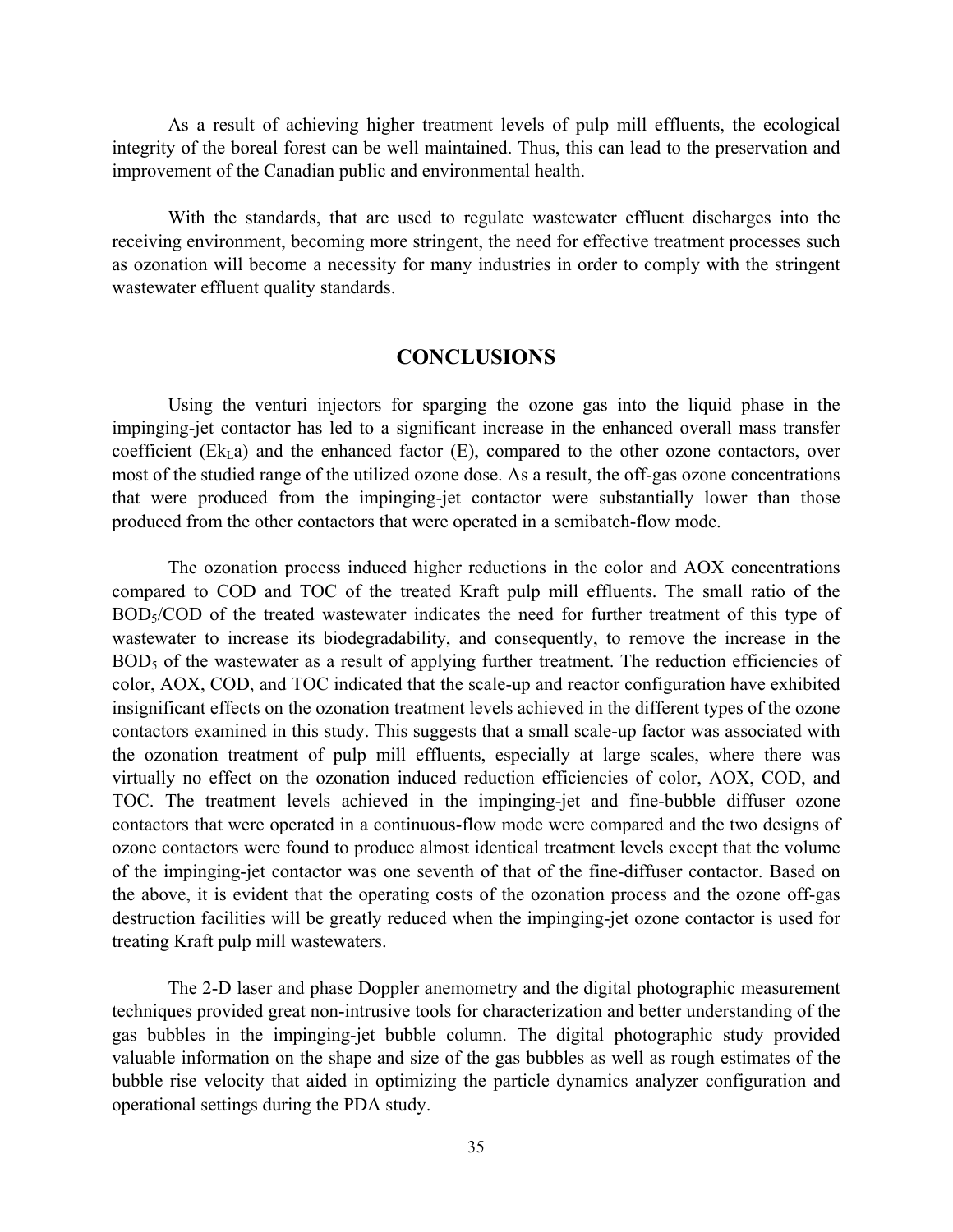The PDA measurements provided rapid and accurate simultaneous measurements of the bubble size, bubble rise velocity, bubble size distribution, and gas-phase turbulence intensities in the impinging-jet bubble column that utilized two venturi injectors to create turbulent gas-liquid jets in the ambient fluid. These measurements were conducted in clean deionized water and Kraft pulp mill effluent that was ozonated using a wide range of utilized ozone doses. The intersecting of the gas-liquid jets caused an increase in the turbulence produced in the ambient fluid and as a result the count mean bubble diameter and the Sauter mean bubble diameter decreased and they were smaller than those obtained in conventional bubble columns. This has led to a significant increase in the specific bubble interfacial area compared to that in conventional bubble columns. The count mean bubble and Sauter mean bubble diameters were found to be dependent on the superficial gas and liquid velocities. The count and the Sauter mean bubble diameters were smaller in the raw Kraft pulp mill effluent compared to those in the deionized water. This has led to a significant increase in the gas bubbles' specific interfacial area and the gas hold-up compared to those in the deionized water. As the raw Kraft pulp mill effluent was ozonated and the amount of utilized ozone increased, the count mean and Sauter mean bubble diameters increased. The measurements of the gas hold-up and the specific gas bubbles' interfacial area obtained in the current study provided valuable information that will lead to a better understanding of the mass transfer process in clean environments such as deionized water as well as in highly reactive environments such as Kraft pulp mill effluents.

#### **REFERENCES**

- Akita, K., and Yoshida, F. 1974. Bubble size, interfacial area, and liquid-phase coefficient in bubble columns. Ind. Eng. Chem., Proc. Des. Develop. 3: 84-91.
- APHA-AWWA-WEF 1995. Standard Methods for the Examination of Water and Wastewater. 19<sup>th</sup> Ed. American Public Health Association, American Water Works Association, and Water Environment Federation, Washington, DC, USA.
- Bauman, H.D., and Lutz, L.R. 1974. Ozonation of a Kraft mill effluent. Tappi J. 57(5): 116-119.
- Canadian Pulp and Paper Association 1974. CPPA technical section, H5P Standard Method. CPPA.
- DANTEC 1989. Particle dynamics analyzer: Users manual, DANTEC.
- Deckwer, W.-D. 1992. Bubble column reactors, Cottrell V. (Trans.), Field R.W. (Ed.). John Wiley & Sons Ltd, Inc., Chichester, England.
- Gamal El-Din, M., and Smith, D.W. 2001. Maximizing the enhanced ozone oxidation of Kraft pulp mill effluents in an impinging-jet bubble column. In Proceedings of the IOA/PAG Conference: Advances in Ozone Technology, Newport Beach, CA, USA.
- Haberl, R., Urban, R. Gehringer, R., and Szinovata, R. 1991. Treatment of pulp-bleaching wastewaters by activated sludge, precipitation, ozonation, and irradiation. Wat. Sci. & Technol. 24: 229-239.
- Heinzle, E., Geiger, F., Fahmy, M., and Kut, O.M. 1992. Integrated ozonation-biotreatment of pulp bleaching wastewaters containing chlorinated phenolic compounds. Biotechnol. Prog. 8(1): 67-77.